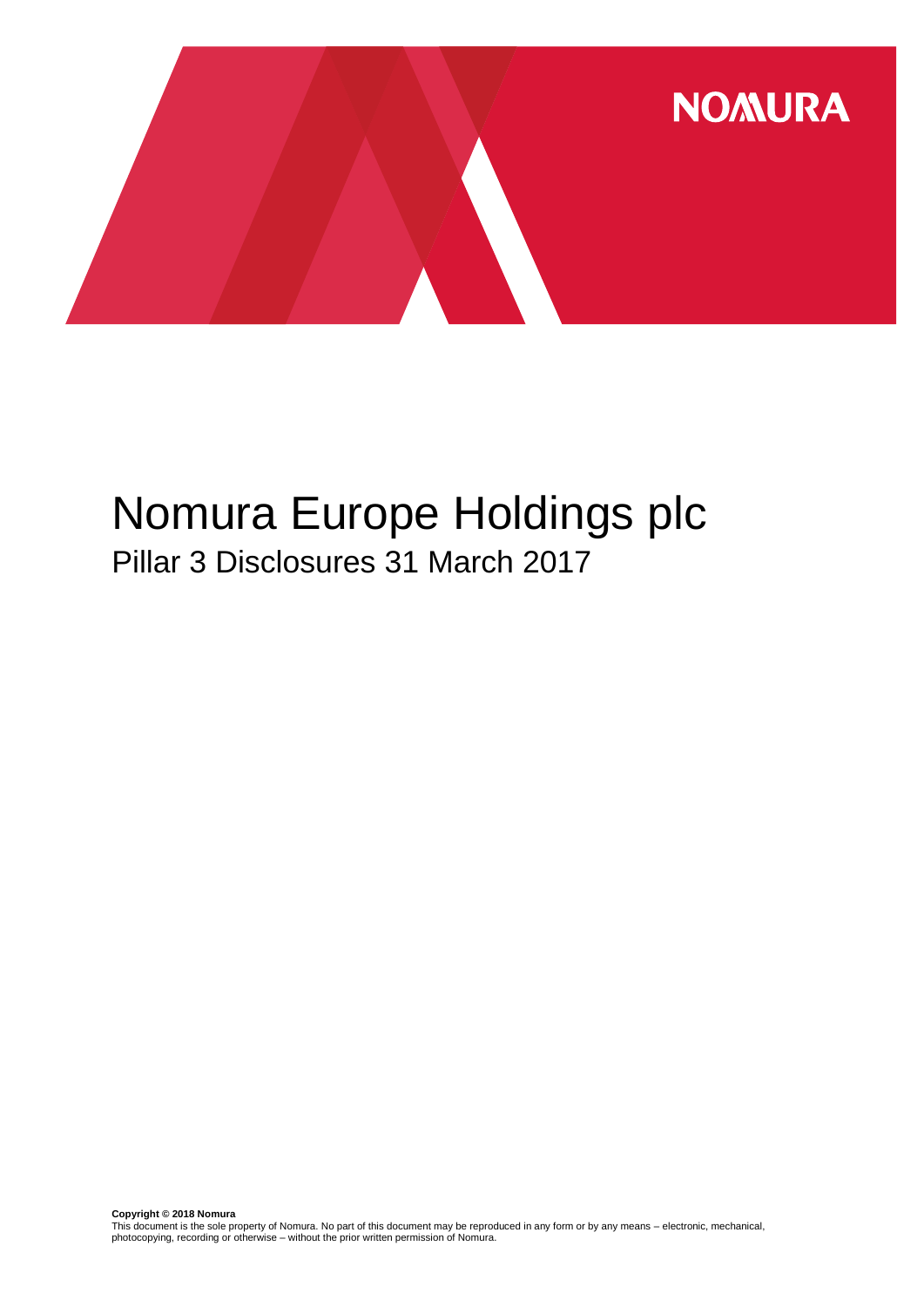

## **Table of Contents**

| 1. |      |                                                                                 |  |
|----|------|---------------------------------------------------------------------------------|--|
|    | 1.1  |                                                                                 |  |
|    | 1.2  |                                                                                 |  |
| 2. |      |                                                                                 |  |
|    | 2.1  |                                                                                 |  |
|    | 2.2  |                                                                                 |  |
|    | 2.3  | LI1: Reconciliation of Group Own Funds to the Audited Financial Balance Sheet10 |  |
|    | 2.4  | LI1: Reconciliation of NIP Own Funds to the Audited Financial Balance Sheet11   |  |
|    | 2.5  |                                                                                 |  |
| 3. |      |                                                                                 |  |
|    | 3.1  |                                                                                 |  |
|    | 3.2  |                                                                                 |  |
|    | 3.3  |                                                                                 |  |
| 4. |      |                                                                                 |  |
|    | 4.1  |                                                                                 |  |
|    | 4.2  |                                                                                 |  |
|    | 4.3  |                                                                                 |  |
|    | 4.4  | CCR5-B: Composition of Collateral for Exposures to Counterparty Credit Risk 17  |  |
|    | 4.5  |                                                                                 |  |
|    | 4.6  |                                                                                 |  |
|    | 4.7  |                                                                                 |  |
|    | 4.8  |                                                                                 |  |
| 5. |      |                                                                                 |  |
|    | 5.1  |                                                                                 |  |
|    | 5.2  |                                                                                 |  |
|    | 5.3  |                                                                                 |  |
|    | 5.4  |                                                                                 |  |
|    | 5.5  |                                                                                 |  |
|    | 5.6  |                                                                                 |  |
|    | 5.7  |                                                                                 |  |
|    | 5.8  |                                                                                 |  |
|    | 5.9  |                                                                                 |  |
|    | 5.10 |                                                                                 |  |
|    | 5.11 |                                                                                 |  |
| 6. |      |                                                                                 |  |
|    | 6.1  |                                                                                 |  |
|    | 6.2  |                                                                                 |  |
|    | 6.3  |                                                                                 |  |
|    | 6.4  |                                                                                 |  |
|    | 6.5  |                                                                                 |  |
|    | 6.6  |                                                                                 |  |
|    | 6.7  |                                                                                 |  |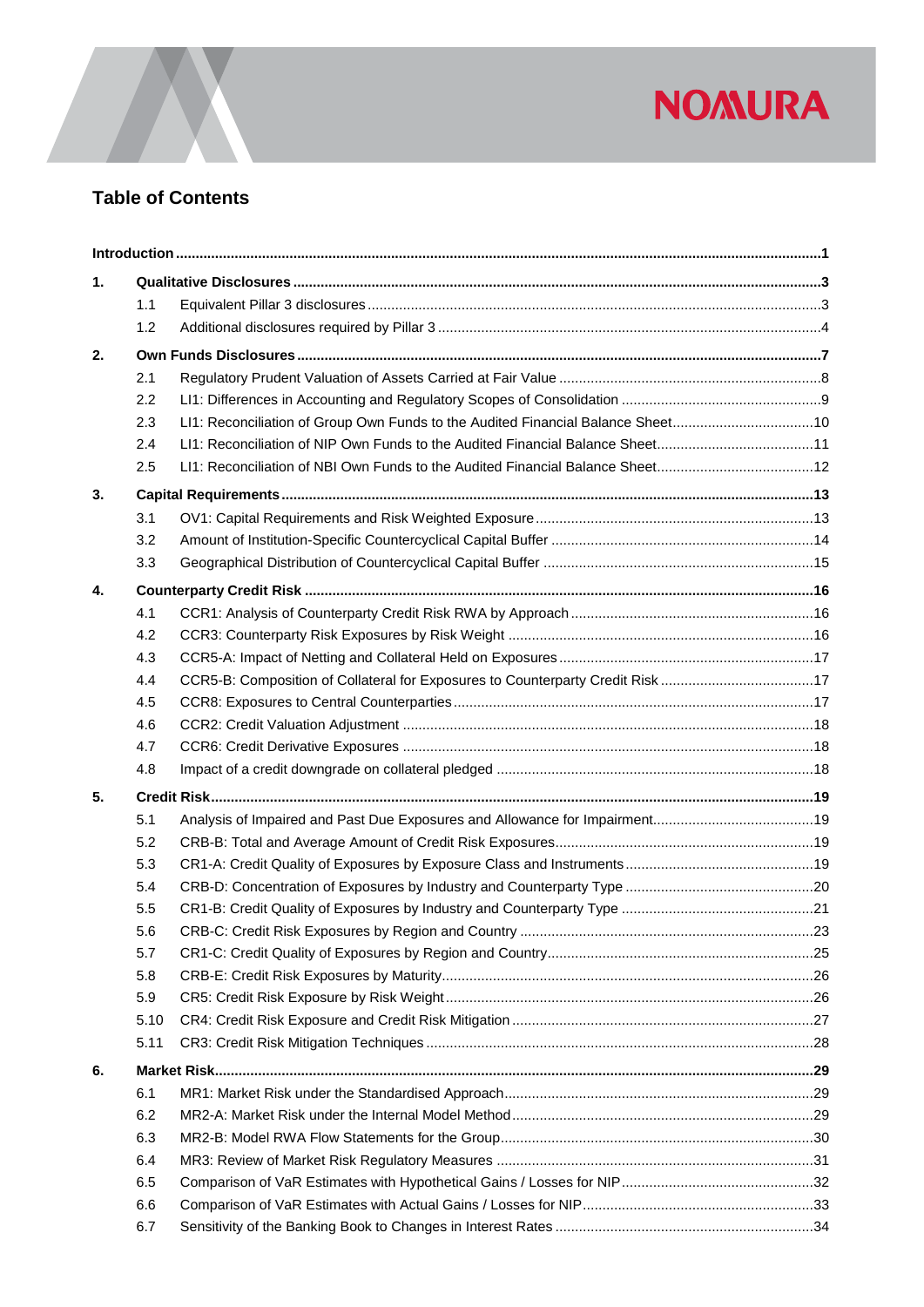# **NOMURA**

| $\overline{7}$ . |      |                                                                              |  |
|------------------|------|------------------------------------------------------------------------------|--|
|                  | 7.1  | LR1: Leverage Reconciliation of Account Assets and Leverage Ratio Exposure35 |  |
|                  | 7.2  |                                                                              |  |
|                  | 7.3  |                                                                              |  |
| 8.               |      |                                                                              |  |
|                  | 8.1  |                                                                              |  |
|                  | 8.2  |                                                                              |  |
|                  | 8.3  |                                                                              |  |
| 9.               |      |                                                                              |  |
|                  | 9.1  |                                                                              |  |
|                  | 9.2  |                                                                              |  |
|                  | 9.3  |                                                                              |  |
|                  | 9.4  |                                                                              |  |
|                  | 9.5  |                                                                              |  |
|                  | 9.6  |                                                                              |  |
|                  | 9.7  |                                                                              |  |
|                  | 9.8  |                                                                              |  |
|                  | 9.9  |                                                                              |  |
|                  | 9.10 |                                                                              |  |
|                  |      |                                                                              |  |
|                  |      |                                                                              |  |
|                  |      |                                                                              |  |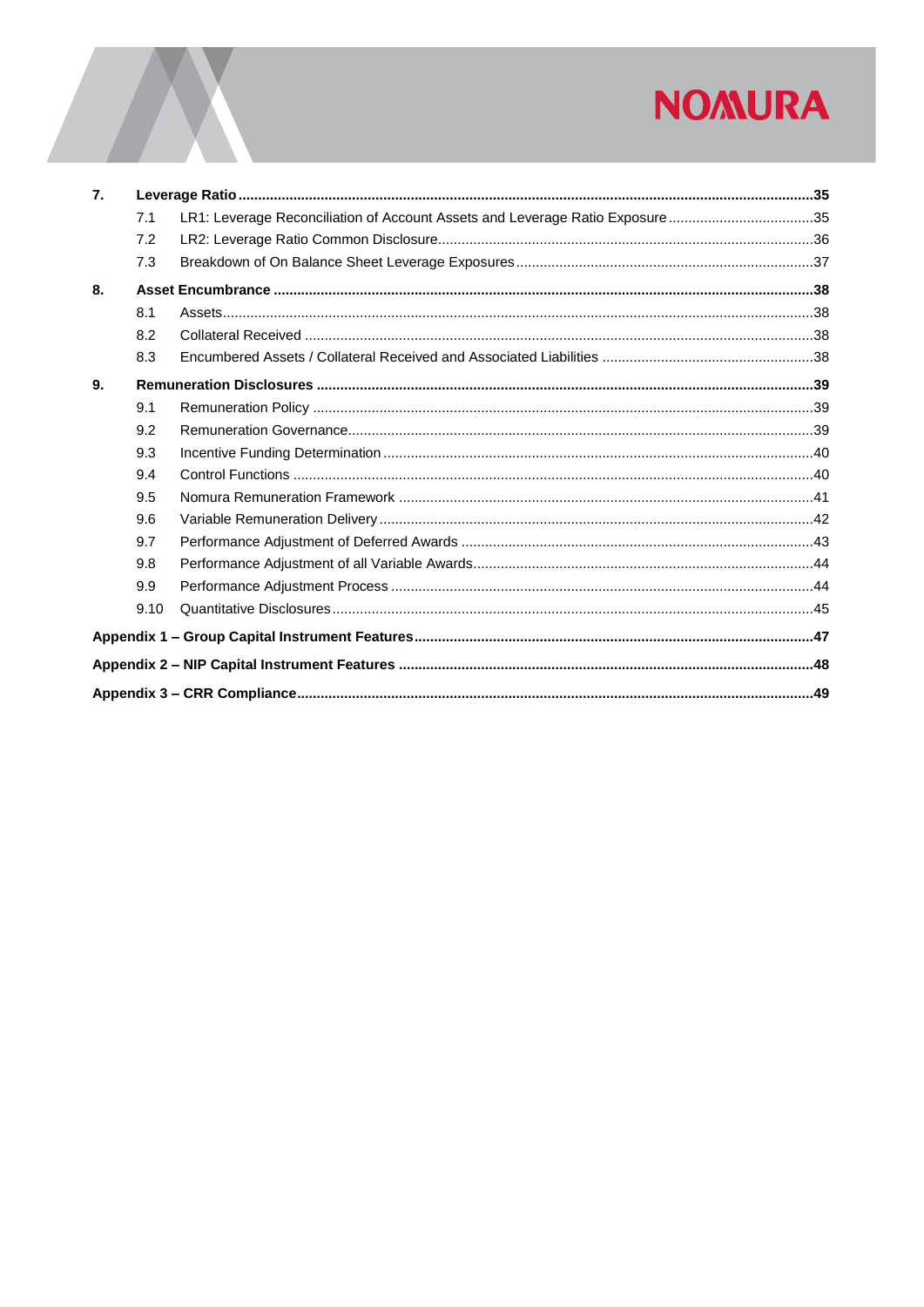

#### <span id="page-3-0"></span>**Introduction**

#### **Background**

The Nomura Europe Holdings plc Group ("the Group") is subject to consolidated regulatory supervision by the Prudential Regulation Authority ("PRA"). The regulatory consolidation is produced in accordance with the requirements established under the Capital Requirements Directive ("CRD") and the Capital Requirements Regulation ("CRR"), collectively referred to hereinafter as "CRD IV", which came into effect on 1 January 2014.

#### **Basis of preparation**

The Pillar 3 disclosures have been prepared in accordance with the requirements of the Capital Requirements Regulation (CRR) Part 8 and the associated EBA guidelines and technical standards applicable as at 31st March 2017. A table has been included in appendix 3 summarising the relevant articles and associated disclosures. In addition some disclosures have been aligned to the formats as defined by regulation (EU) No. 575/2013.

#### **Scope of application**

This document presents the consolidated Pillar 3 disclosures as at 31 March 2017 for the Group and two subsidiaries, Nomura International Plc ("NIP") and Nomura Bank International plc ("NBI") which are also regulated by the PRA.

NIP is the only material subsidiary of the Group, contributing over 90% of the Group's capital requirement and risk management policies and procedures are consistent with the Group. Significant subsidiary disclosures have been made for NIP as applicable.

NBI has been included as it is a UK regulated entity however its RWA is immaterial. NBI disclosures have therefore been made for article 437 (Own Funds) and no other disclosures relevant to significant subsidiary requirements have been made.

Other regulated subsidiaries include Nomura Bank (Luxembourg) S.A. ("NBL"), Banque Nomura France S.A. ("BNF"), Nomura Alternative Investments Management (Europe) Ltd ("NAIM"), Nomura Saudi Arabia ("NSA") and Nomura Bank (Switzerland) Ltd ("NBS")

Certain subsidiaries are subject to local Pillar 3 Regulatory requirements. However, owing to their inclusion within the Group, separate disclosures have not been made for NBL, BNF, NAIM, NSA or NBS.

#### **Scope of Consolidation**

The regulatory consolidation excludes certain special purpose entities which are included in the accounting consolidation. A small number of entities included in the accounting consolidation are also excluded from the regulatory consolidation on the basis of their immaterial balance sheet size. There is no material impact on the regulatory capital position of the Group due to the exclusion of these entities.

The regulatory scope of consolidation includes an additional entity, Nomura Capital Markets Ltd ("NCM"), which is not included in the accounting consolidation, in accordance with the direction of the PRA. A complete list of the Group and its subsidiaries can be found in the Nomura Europe Holdings plc Company only Annual Report.

All companies within the Group are limited by ordinary shares, and apart from the requirements to hold regulatory capital, there is no practical or legal impediment to the prompt transfer of capital between the Group and its legal subsidiaries. The Group and NCM are 100% owned subsidiaries of Nomura Holdings Inc. ("NHI"), the ultimate parent of the Group (incorporated in Japan).

With effect from April 2015, the Group applied the United Kingdom ("UK") Companies Act 2006 exemption from producing statutory group accounts. The exemption applies to a UK parent company where certain conditions are met. Specifically this includes where the UK parent and all of its subsidiaries are included in group accounts of a larger non-European Economic Area ("EEA") group prepared in accordance with accounting standards which are equivalent to EU-adopted IFRS. Statutory NEHS Group accounts will therefore not be published.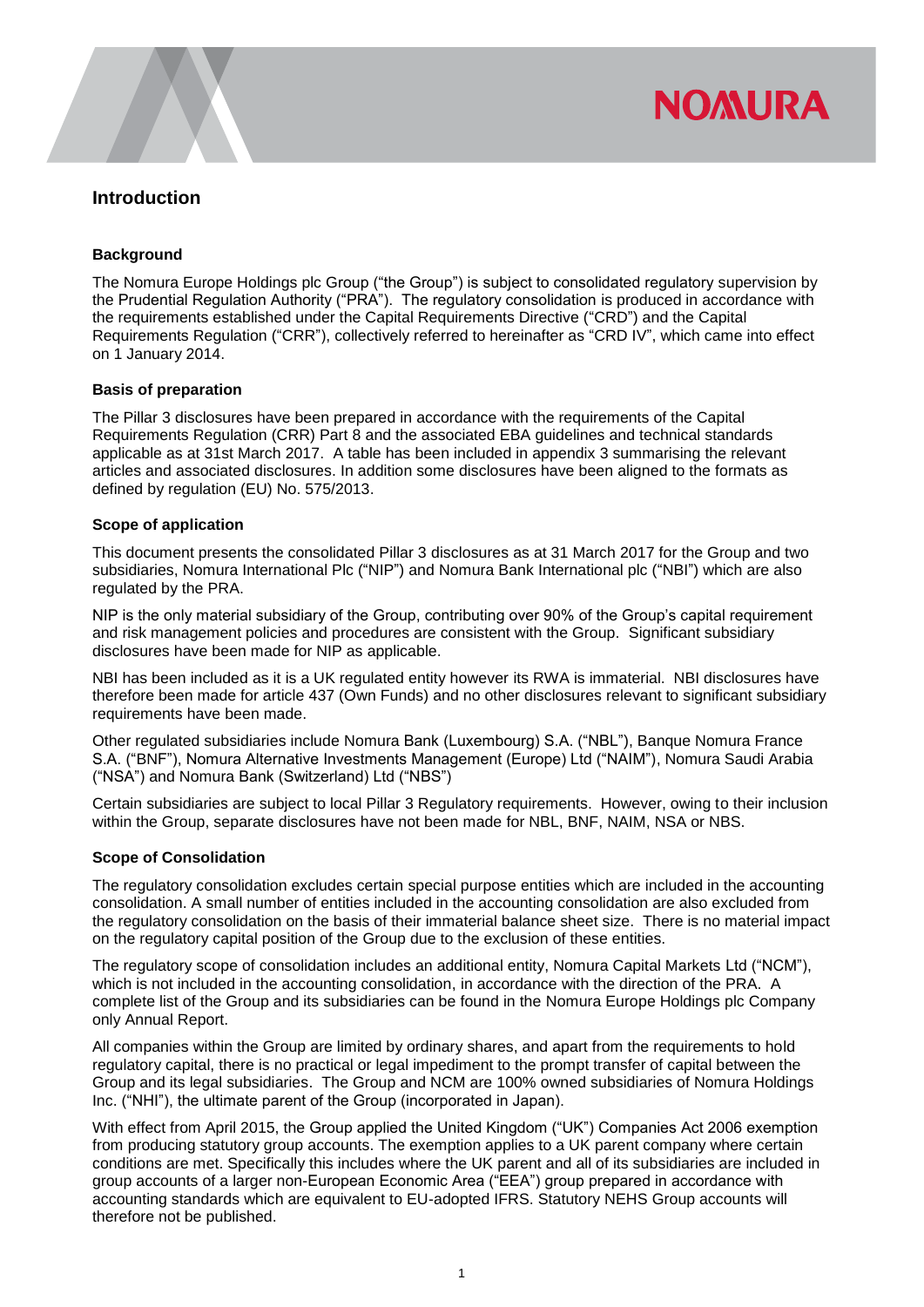

#### **Frequency and location of disclosure**

Full disclosure is made on an annual basis and limited disclosures are made on a quarterly or semi-annual basis.

This document is available either online within the 'Investor Relations' section under the Nomura corporate website: Link: [The Group Pillar 3,](https://www.nomuranow.com/portal/site/nnextranet/en/regulatory-disclosures/) or by application in writing to the EMEA Financial Controller at Nomura International plc, 1 Angel Lane, London, EC4R 3AB.

#### **Verification**

The disclosures made in this document do not constitute financial statements and are not required to be subjected to an external audit. The disclosures have been reviewed and approved through internal governance procedures which include the review and approval by the NEHS Board.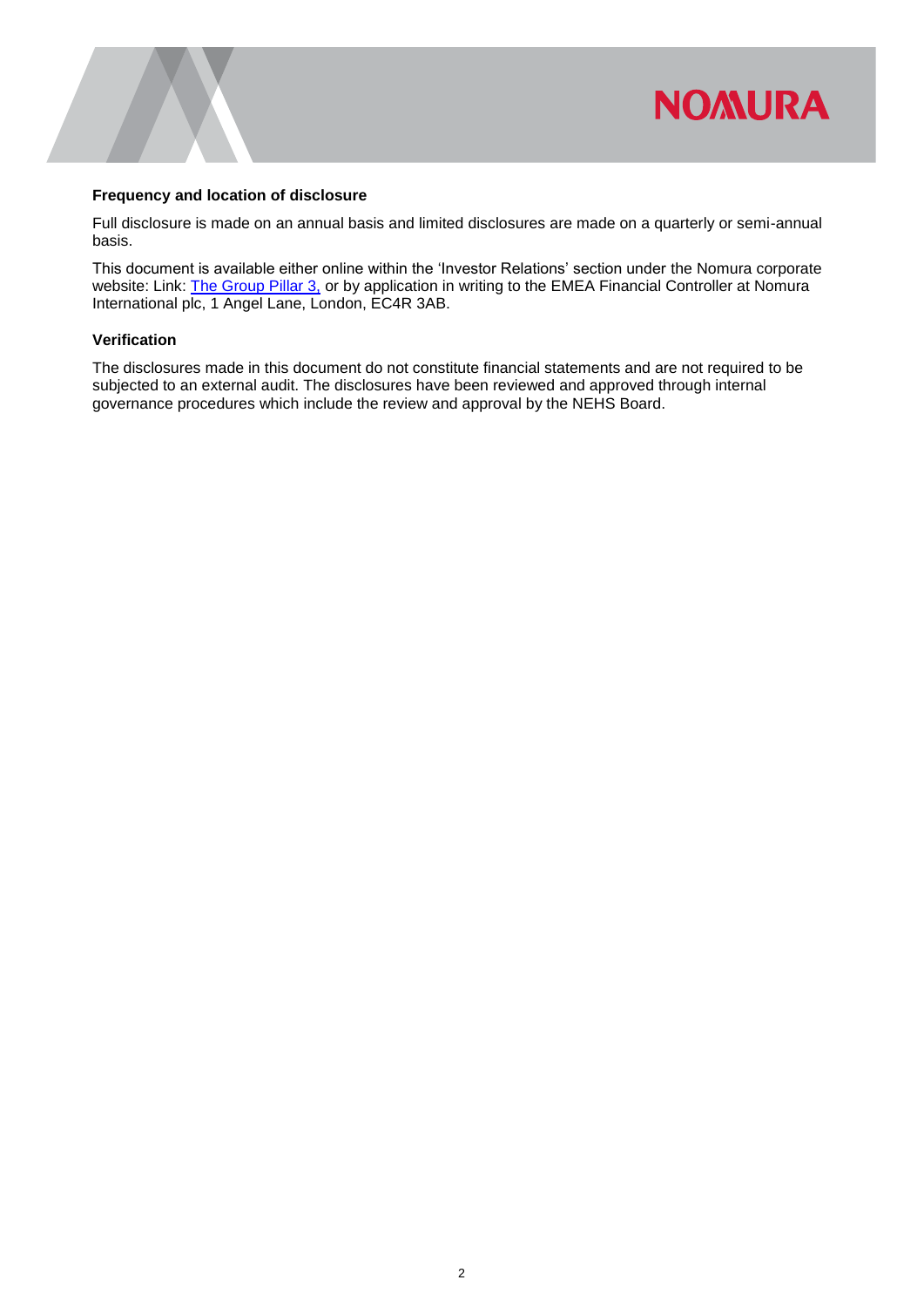### <span id="page-5-0"></span>**1. Qualitative Disclosures**

In addition to the qualitative disclosures in this document further details applicable to the Group as required under Pillar 3 are considered and made within the NEHS, NIP and NBI Annual Reports, the NHI quarterly Basel III Pillar 3 disclosures for 31 March 2017 and NHI Securities and Exchange Commission 20F Filings.

**NOMURA** 

Certain disclosures specifically required under Pillar 3 and not contained in the documents referenced in Section 1.1 are made separately in Section 1.2. Quantitative disclosures are made in Sections 3-6 (Capital), Section 7 (Leverage), Section 8 (Asset Encumbrance) and 9 (Remuneration).

#### <span id="page-5-1"></span>**1.1 Equivalent Pillar 3 disclosures**

Certain disclosures made under accounting, listing or other requirements are deemed to constitute compliance with CRD IV requirements.

As an integrated part of NHI, disclosures contained in the Securities and Exchange Commission 20F Filing are relevant to the Group. These documents can be found at the following Link: [NHI 20-F](http://www.nomuraholdings.com/investor/library/sec/20f/170626/20170626_e.pdf)

The NHI Basel III Pillar 3 disclosures for 31 March 2017 can be found at the following link: [NHI Pillar 3.](http://www.nomuraholdings.com/investor/summary/highlight/ratio.html)

Further detailed qualitative disclosures relevant to Pillar 3 are contained in the [NIP Annual](https://www.nomuranow.com/portal/site/login/en-gb/resources/upload/NIP-March-2017.pdf) Report.

The table below represents a summary of where these qualitative disclosures can be located:

| Title and number of the disclosure<br>requirements<br><b>Document</b>       |                   | Title reference in the document                        | Page(s)     |
|-----------------------------------------------------------------------------|-------------------|--------------------------------------------------------|-------------|
| Risk management, objectives and policies                                    |                   |                                                        |             |
|                                                                             |                   | <b>Risk Management</b>                                 | Page 3      |
|                                                                             |                   | <b>Risk Management Strategy</b>                        | Page 63     |
|                                                                             |                   | <b>Risk Management Structure</b>                       | Pages 64-66 |
|                                                                             |                   | <b>Risk Appetite</b>                                   | Pages 66-67 |
|                                                                             | <b>NIP Annual</b> | <b>Risk Policy Framework</b>                           | Page 68     |
| Institution risk management approach<br>(Table EU OVA)                      | Report            | Monitoring, Reporting and Data<br>Integrity            | Page 68     |
| Articles 435(1)(a), 435(1)(b), 435(1)(c),                                   |                   | <b>Liquidity Risk</b>                                  | Page 80     |
| $435(1)(f)$ , $435(2)(e)$                                                   |                   | <b>Operational Risk</b>                                | Pages 86-87 |
|                                                                             |                   | <b>Model Risk</b>                                      | Page 88     |
|                                                                             |                   | <b>Business Risk</b>                                   | Page 88     |
|                                                                             | <b>NHI 20-F</b>   | <b>Stress Testing (Market Risk)</b>                    | Page 124    |
|                                                                             |                   | <b>Stress Testing (Credit Risk)</b>                    | Page 127    |
|                                                                             |                   | <b>Stress Testing</b>                                  | Page 132    |
| Credit risk, counterparty credit risk and credit risk mitigation techniques |                   |                                                        |             |
| General qualitative information about                                       |                   | <b>Risk Management Structure</b>                       | Pages 64-66 |
| credit risk                                                                 | <b>NIP Annual</b> | <b>Credit Risk</b>                                     | Page 74     |
| (Table EU CRA)                                                              | Report            | <b>Credit Risk Management Process</b>                  | Page 74 (A) |
| Articles 435(1)(a), 435(1)(b), 435(1)(d),<br>435(1)(f)                      |                   | <b>Credit Risk Measures</b>                            | Page 74 (B) |
|                                                                             |                   | <b>Credit Limits</b>                                   | Page 75 (C) |
|                                                                             |                   | <b>Financial Guarantees</b>                            | Page 26 (J) |
| Qualitative information about                                               |                   | Credit Limits (re: Credit NCAT)                        | Page 75 (C) |
| counterparty credit risk                                                    | <b>NIP Annual</b> | Wrong Way Risk                                         | Page 75 (D) |
| (Table EU CCRA)                                                             | Report            | <b>Risk Mitigation</b>                                 | Page 76 (E) |
| Articles 435(1)(a), 439(a), 439(b), 439(c)                                  |                   | Credit Risk Exposure / Concentration<br>of Credit Risk | Pages 77-78 |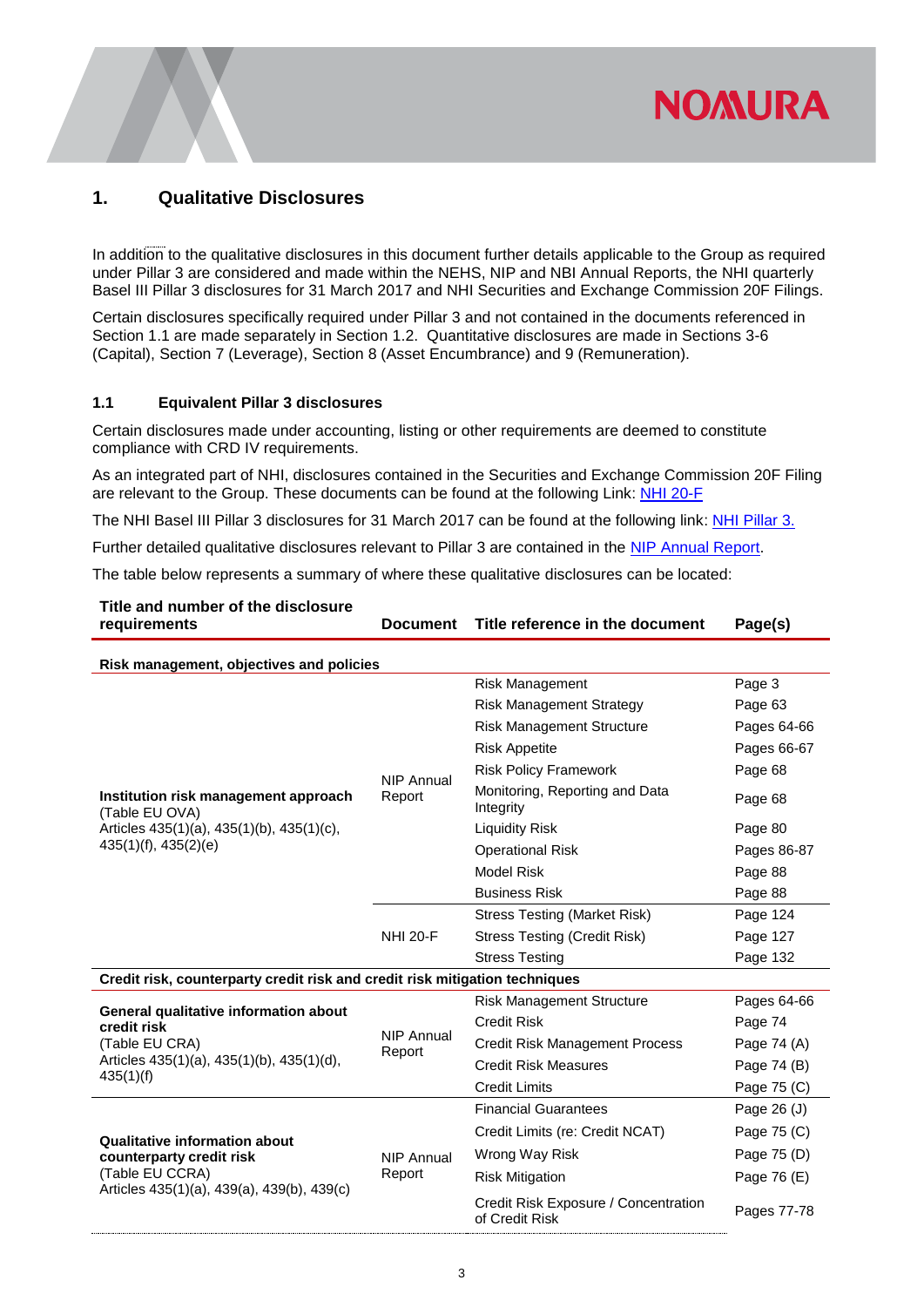

| Qualitative information about credit risk<br>mitigation techniques        |                             | <b>Collateral and Other Credit</b><br>Enhancements   | Page 26 (K)            |  |  |
|---------------------------------------------------------------------------|-----------------------------|------------------------------------------------------|------------------------|--|--|
| (Table EU CRC)                                                            | <b>NIP Annual</b><br>Report | <b>Risk Mitigation</b>                               | Page 76 (E)            |  |  |
| Articles 435(1)(a), 453 (a), 453 (b), 453<br>$(c)$ , 453 (d), 453 (e)     |                             | Note 20. Offsetting Disclosures                      | Pages 102-<br>104      |  |  |
| Market Risk and Internal Model Approach (IMA)                             |                             |                                                      |                        |  |  |
| Qualitative disclosure requirements<br>related to market risk             |                             | <b>Risk Management Structure</b><br>Market Risk      | Pages 64-66<br>Page 68 |  |  |
| (Table EU MRA)                                                            | <b>NIP Annual</b><br>Report | Market Risk: Trading                                 | Page 69 (A)            |  |  |
| Articles $435(1)(a)$ , $435(1)(b)$ , $435(1)(d)$ ,<br>455(c) re: Art. 104 |                             | Market Risk: Non-Trading                             | Page 73 (D)            |  |  |
|                                                                           |                             | Use of the Internal Models for Market<br><b>Risk</b> | Page 68                |  |  |
| Qualitative disclosure requirements                                       |                             | Value at Risk                                        | Page 70                |  |  |
| for institutions using the IMA<br>(Table EU MRB)                          | NIP Annual                  | VaR Methodology Assumptions                          | Page 70                |  |  |
| Articles 455(a)(i), 455(a)(ii), 455(a)(iii),                              | Report                      | VaR Backtesting                                      | Page 71                |  |  |
| $455(a)(iv)$ and $455(b)$                                                 |                             | Limitations and Advantages of VaR                    | Page 71                |  |  |
|                                                                           |                             | Incremental Risk Charge ("IRC")                      | Page 72 (B)            |  |  |
|                                                                           |                             | Stress testing of internal risk models               | Page 72 (C)            |  |  |

#### <span id="page-6-0"></span>**1.2 Additional disclosures required by Pillar 3**

#### <span id="page-6-1"></span>**1.2.1 The Group approach to assessing internal capital adequacy**

The Group conducts an Internal Capital Adequacy Assessment Process ("ICAAP") exercise annually to ensure the entity is adequately capitalised to meet its overall business objectives and withstand any potential stress that it might encounter over a multi-year horizon.

The ICAAP process utilises the Group's own established internal measure of capital which incorporates risks that are not adequately captured or addressed under Pillar 1. The Group also runs a number of stress tests and incorporates the results of the stress scenario that yields the most severe impact on its capital projection. In addition, the ICAAP process identifies and quantifies a range of management actions available to the Group to minimise the impact of stress.

Both the internal measure of capital and stress testing are integral parts of the Group's risk management framework and ensure the businesses are run according to the firm's risk appetite.

#### <span id="page-6-2"></span>**1.2.2 Risk requirement methodologies**

The Group utilises the standardised (non-modelled) approaches for the calculation of capital requirements for credit, market and operational risks unless specified below.

In December 2012, NIP was granted permission by the PRA to use the Internal Model Method ("IMM") in the calculation of counterparty credit risk exposures for certain derivative ("DRT") and securities financing transactions ("SFT"). Further detail is available on the Financial Services Register. (IMM Waiver Permission [Link\)](https://register.fca.org.uk/servlet/servlet.FileDownload?file=00Pb0000008iRL7EAM)

In the calculation of risk-weighted exposure amounts under the standardised approach to credit and counterparty risk, the credit assessments provided by Fitch, Moody's and Standard and Poor's are used for all applicable exposure classes. Where credit assessments of counterparties are not available, risk weights are assigned in accordance with CRDIV requirements for unrated exposures. Securities which do not have a credit assessment are risk weighted based on the general credit assessment of their issuers if they satisfy the seniority conditions in Article 139(2) of the CRR. The Group applies standard credit quality step association published by EBA.

In July 2013, NIP was granted permission by the PRA to use its internal Value at Risk ("VaR") model in the calculation of market risk capital requirements for certain positions. Further detail is available on the Financial Services Register. (IMA Waiver Permission [Link\)](https://register.fca.org.uk/servlet/servlet.FileDownload?file=00Pb000000eO83HEAS)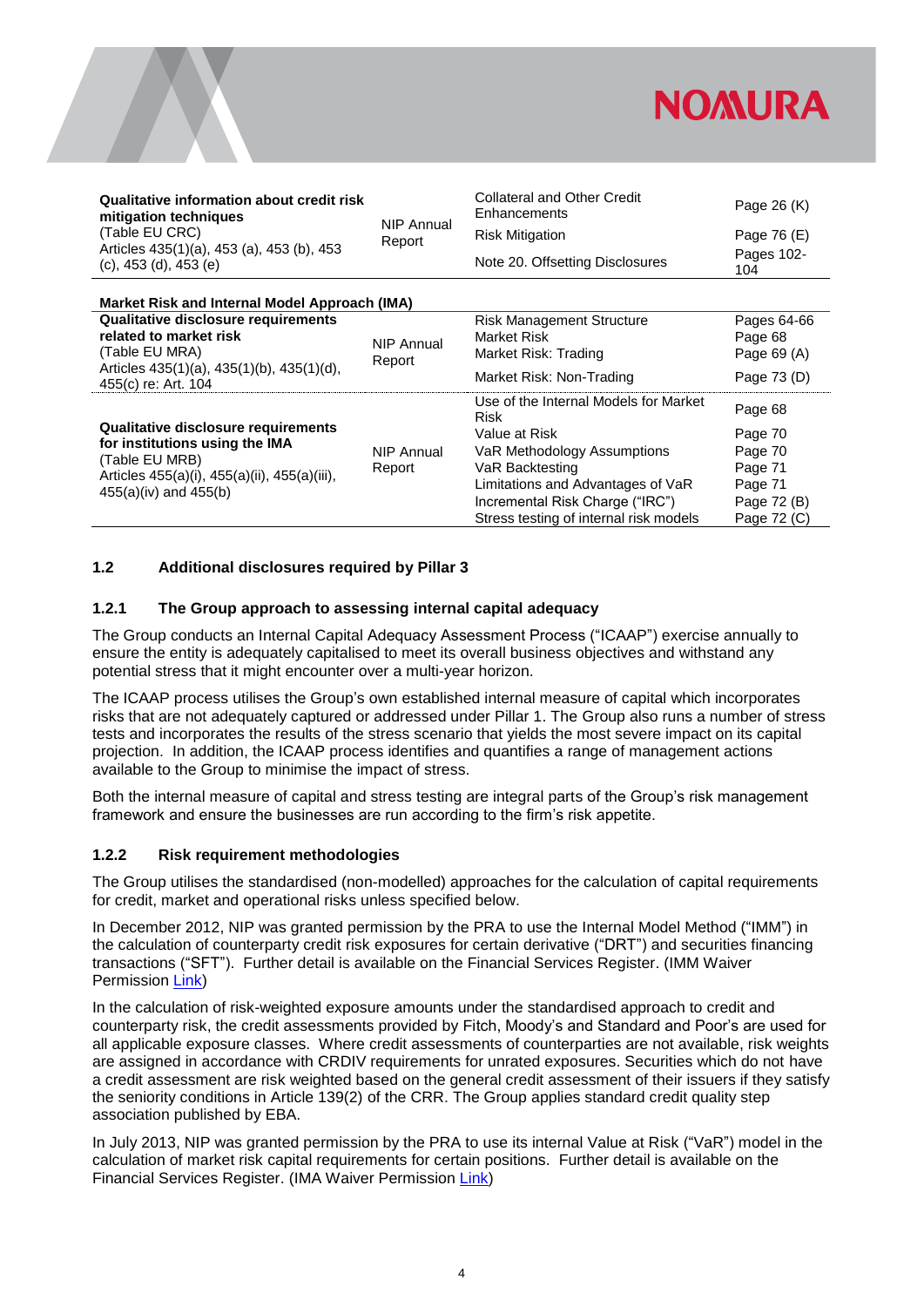## **NOMURA**

#### <span id="page-7-2"></span>**1.2.3 Risk Management Committees**

The Board of Directors of the Company is ultimately responsible for identifying and controlling these risks through its overall risk management approach and approval of risk strategies and principles. These risks are managed through sub-committees of the Board of NEHS Group, including the Company:

- **The Prudential Risk Committee ("PRC") has oversight of, and provides advice to, the Board on the** Group's risk profile, risk appetite, future risk strategy and maintenance of an appropriate risk control framework. Eleven meetings were held during the year.
- The Financial Conduct Committee is responsible for ensuring an effective internal control and risk management environment is maintained in respect of the financial conduct risks impacting the NEHS Group, including the Company, and for ensuring corporate objectives for the NEHS Group are achieved and are consistent with the Nomura Group. Seven meetings were held during the year.
- The Risk Management Committee is established and chaired by the EMEA Chief Risk Officer ("CRO") and is primarily responsible for monitoring and controlling market risk, credit risk and operational risk for the NEHS Group, including the Company. Twelve meetings were held during the year.

#### <span id="page-7-0"></span>**1.2.4 Non-trading book exposure to equities**

The Group holds a small number of non-trading equity assets. These are held at fair value and designated for accounting purposes as 'available-for-sale' rather than 'held-for-trading' due to the expectation that the Group will hold these for the long term.

They are treated in line with the requirements of CRD IV, but are not considered material for the purposes of these disclosures.

#### **1.2.5 Securitisations**

The Group is not an active participant in the origination of securitisations (meaning pooled assets with tranched risk), and accordingly detailed Pillar 3 disclosures are not made.

Further information about securitisation policies can be found in the NHI Securities and Exchange Commission 20F Filing at the following Link: [NHI 20-F](http://www.nomuraholdings.com/investor/library/sec/20f/170626/20170626_e.pdf)

#### <span id="page-7-1"></span>**1.2.6 Directorships**

The following table showing directorships held by members of the management body for the year to 31<sup>st</sup> March 2017 and complements disclosures made in the NEHS Company only Annual Report.

| <b>Director</b>                 | <b>Internal Directorships</b> | <b>External Directorships</b> |
|---------------------------------|-------------------------------|-------------------------------|
| David Benson                    | 6                             |                               |
| Jonathan Lewis                  | 3                             |                               |
| Paul Spanswick <sup>(1)</sup>   | 6                             | $\overline{2}$                |
| David Findlay <sup>(1)</sup>    | 17                            | 1                             |
| Sir Andrew Cahn                 | $\overline{2}$                | 4                             |
| Hisato Miyashita <sup>(2)</sup> | 7                             |                               |
| Hiroyuki Suzuki <sup>(3)</sup>  | $\overline{2}$                |                               |
| Jonathan Britton                | 4                             | 5                             |
| David Godfrey                   | 3                             | 3                             |
| John Tierney <sup>(4)</sup>     | 4                             |                               |
| Rosemary Murray <sup>(5)</sup>  | $\overline{2}$                | 3                             |
| Minoru Shinohara <sup>(6)</sup> | 6                             |                               |
| Lewis O'Donald                  | 5                             |                               |
| James Leng <sup>(7)</sup>       | 3                             | $\overline{2}$                |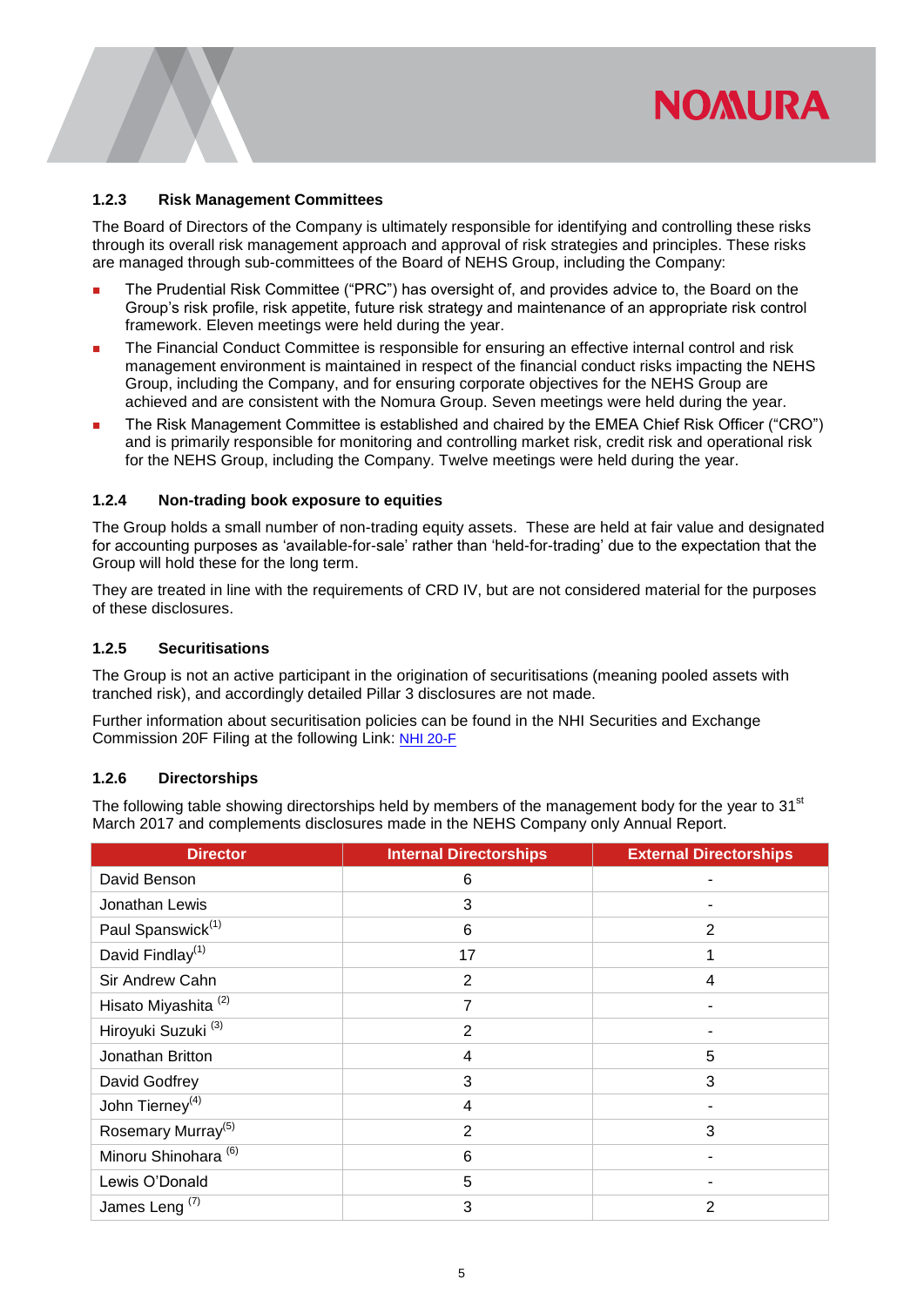**NOMURA** 

- 
- *1. Resigned 27 July 2016 2. Appointed 22 June 2016*
- *3. Resigned 22 June 2016*
- *4. Appointed 15 September 2016*
- *5. Appointed 15 December 2016*
- *6. Resigned 1 June 2017 7. Resigned 7 April 2017*
- 

.

All internal directorships are held within the NHI Group. All external directorships are either Non-Executive directorships or are positions within charitable companies/bodies. None of the external directorships are executive directorships.

Nomura is committed to fostering our corporate culture which respects our people's values regardless of their background, such as gender, nationality, ethnic origin, age, sexual orientation or gender identity. We strive to offer equal opportunities to all personnel to enable each and every one of them to develop their capabilities and strengths as individuals to the fullest and perform as Nomura professionals.

The Nomination Committee has responsibility for leading the process for Board appointments and for identifying and nominating candidates for appointment to the Board. Board appointments will be based on merit and candidates will be considered against objective criteria. We strive to maintain a Board in which a diverse range of skills, knowledge and experiences are combined in an environment which values the input of every director.

All of the above directorships are compliant with CRD IV requirements.

#### **1.2.7 Bank Recovery and Resolution Directive**

Article 26 of the Bank Recovery and Resolution Directive ("**BRRD**") states that information pertaining to any group financial support agreement pursuant to Article 19 of the BRRD needs to be made public. Pursuant to this disclosure requirement, the BRRD undertakings within the scope of the disclosure have not entered into any group financial support agreement.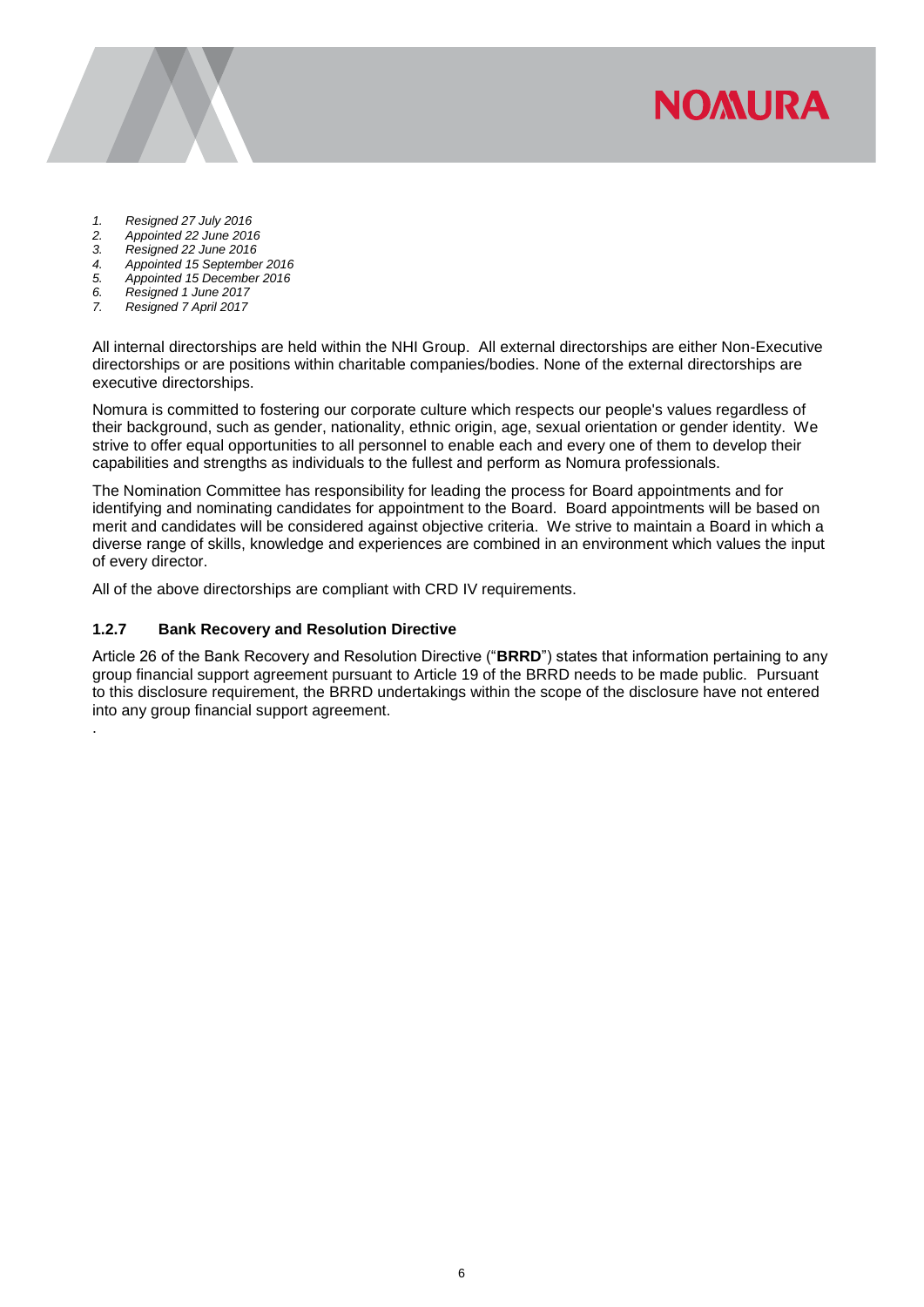

## <span id="page-9-0"></span>**2. Own Funds Disclosures**

#### **CC1: Composition of Regulatory Capital**

The Group and NIP Own Funds at the 31 March 2017 were:

| $TS^{(1)}$                                                                                                                                                                                                                                                                                                                                                                                                                                                                                                                                                                                                                                                                                                                                                                                                                                                                                                                                                                                                                                                                                                             | \$m\$                                                                                                 | <b>The Group</b> | <b>NIP</b> | <b>NBI</b> |  |  |
|------------------------------------------------------------------------------------------------------------------------------------------------------------------------------------------------------------------------------------------------------------------------------------------------------------------------------------------------------------------------------------------------------------------------------------------------------------------------------------------------------------------------------------------------------------------------------------------------------------------------------------------------------------------------------------------------------------------------------------------------------------------------------------------------------------------------------------------------------------------------------------------------------------------------------------------------------------------------------------------------------------------------------------------------------------------------------------------------------------------------|-------------------------------------------------------------------------------------------------------|------------------|------------|------------|--|--|
| 1                                                                                                                                                                                                                                                                                                                                                                                                                                                                                                                                                                                                                                                                                                                                                                                                                                                                                                                                                                                                                                                                                                                      | Common Equity Tier 1 capital instruments and share premium                                            | 12,351           | 10,019     | 555        |  |  |
| $\mathbf 2$                                                                                                                                                                                                                                                                                                                                                                                                                                                                                                                                                                                                                                                                                                                                                                                                                                                                                                                                                                                                                                                                                                            | Retained earnings                                                                                     |                  | (6, 213)   | 32         |  |  |
| 3                                                                                                                                                                                                                                                                                                                                                                                                                                                                                                                                                                                                                                                                                                                                                                                                                                                                                                                                                                                                                                                                                                                      | Other reserves                                                                                        |                  | 1,216      | (111)      |  |  |
| 6                                                                                                                                                                                                                                                                                                                                                                                                                                                                                                                                                                                                                                                                                                                                                                                                                                                                                                                                                                                                                                                                                                                      | <b>Common Equity Tier 1 before regulatory adjustments</b>                                             | 5,614            | 5,022      | 476        |  |  |
| 8                                                                                                                                                                                                                                                                                                                                                                                                                                                                                                                                                                                                                                                                                                                                                                                                                                                                                                                                                                                                                                                                                                                      | Deduction from Tier 1: other intangible assets <sup>(2)</sup>                                         | (10)             | (5)        |            |  |  |
|                                                                                                                                                                                                                                                                                                                                                                                                                                                                                                                                                                                                                                                                                                                                                                                                                                                                                                                                                                                                                                                                                                                        | <b>Prudential filters:</b>                                                                            |                  |            |            |  |  |
| 14                                                                                                                                                                                                                                                                                                                                                                                                                                                                                                                                                                                                                                                                                                                                                                                                                                                                                                                                                                                                                                                                                                                     | Liabilities own credit risk adjustment <sup>(3)</sup>                                                 | (10)             | (61)       | 111        |  |  |
| 7                                                                                                                                                                                                                                                                                                                                                                                                                                                                                                                                                                                                                                                                                                                                                                                                                                                                                                                                                                                                                                                                                                                      | Prudent valuation adjustment <sup>(4)</sup>                                                           | (144)            | (138)      | (1)        |  |  |
| 28                                                                                                                                                                                                                                                                                                                                                                                                                                                                                                                                                                                                                                                                                                                                                                                                                                                                                                                                                                                                                                                                                                                     | <b>Total Regulatory Adjustments to Common Equity Tier 1</b>                                           | (164)            | (204)      | 110        |  |  |
| 29                                                                                                                                                                                                                                                                                                                                                                                                                                                                                                                                                                                                                                                                                                                                                                                                                                                                                                                                                                                                                                                                                                                     | <b>Common Equity Tier 1</b>                                                                           | 5,450            | 4,818      | 586        |  |  |
| 46                                                                                                                                                                                                                                                                                                                                                                                                                                                                                                                                                                                                                                                                                                                                                                                                                                                                                                                                                                                                                                                                                                                     | Tier 2 capital                                                                                        | 2,160            | 1,260      |            |  |  |
| 59                                                                                                                                                                                                                                                                                                                                                                                                                                                                                                                                                                                                                                                                                                                                                                                                                                                                                                                                                                                                                                                                                                                     | Total Capital <sup>(5)</sup>                                                                          |                  | 6,078      | 586        |  |  |
| 61                                                                                                                                                                                                                                                                                                                                                                                                                                                                                                                                                                                                                                                                                                                                                                                                                                                                                                                                                                                                                                                                                                                     | Common Equity Tier 1 Ratio <sup>(6)</sup>                                                             |                  | 13.55%     | 762.80%    |  |  |
| 63                                                                                                                                                                                                                                                                                                                                                                                                                                                                                                                                                                                                                                                                                                                                                                                                                                                                                                                                                                                                                                                                                                                     | Total Capital as a percentage of total Risk Exposure amounts                                          |                  | 17.10%     | 762.80%    |  |  |
| 64                                                                                                                                                                                                                                                                                                                                                                                                                                                                                                                                                                                                                                                                                                                                                                                                                                                                                                                                                                                                                                                                                                                     | Institution specific buffer requirement <sup>(7)</sup>                                                | 5.78%            | 5.78%      | 5.75%      |  |  |
| 65                                                                                                                                                                                                                                                                                                                                                                                                                                                                                                                                                                                                                                                                                                                                                                                                                                                                                                                                                                                                                                                                                                                     | of which: Capital conservation buffer requirement                                                     | 1.25%            | 1.25%      | 1.25%      |  |  |
| 66                                                                                                                                                                                                                                                                                                                                                                                                                                                                                                                                                                                                                                                                                                                                                                                                                                                                                                                                                                                                                                                                                                                     | of which: Countercyclical buffer requirement <sup>(8)</sup>                                           | 0.03%            | 0.03%      | 0.00%      |  |  |
| 68                                                                                                                                                                                                                                                                                                                                                                                                                                                                                                                                                                                                                                                                                                                                                                                                                                                                                                                                                                                                                                                                                                                     | Common Equity Tier 1 available to meet Buffers (9)                                                    | 10.13%           | 9.05%      | 758.30%    |  |  |
| 1.<br>Implementing Technical Standards Regulations (EU) no. 1423/2013<br>2.<br><b>CRR Article 37</b><br>3.<br>CRR Article 33 (1) (c) / CRR Article 33 (1) (b)<br>4.<br>CRR Article 34<br>5.<br>Per the Group (section 3.2) and NIP (section 3.3) reconciliation of own funds to the audited financial balance sheet<br>Tier 1 capital ratio is equal to the Common Equity Tier 1 ratio<br>6.<br>Institution specific buffer requirement (CET1 requirement in accordance with Article 92 (1)(a) plus capital conservation buffer and<br>7.<br>countercyclical buffer requirements expressed as a percentage of risk exposure amounts)<br>8.<br>Section 3.4 amount of institution-specific countercyclical capital buffer<br>9.<br>Common Equity Tier 1 available to meet buffers as a percentage of risk exposure amounts<br>There are no innovative Tier 1 instruments held nor expected loss amounts. No restrictions have been<br>applied to the calculation of Common Equity Tier 1 or the prudential filters to Common Equity Tier 1. The<br>Group is not applying transitional provisions of CRD IV to Own Funds. |                                                                                                       |                  |            |            |  |  |
|                                                                                                                                                                                                                                                                                                                                                                                                                                                                                                                                                                                                                                                                                                                                                                                                                                                                                                                                                                                                                                                                                                                        | Tier 1 capital consists of share capital and reserves.<br>Group Tier 2 consists of subordinated debt. |                  |            |            |  |  |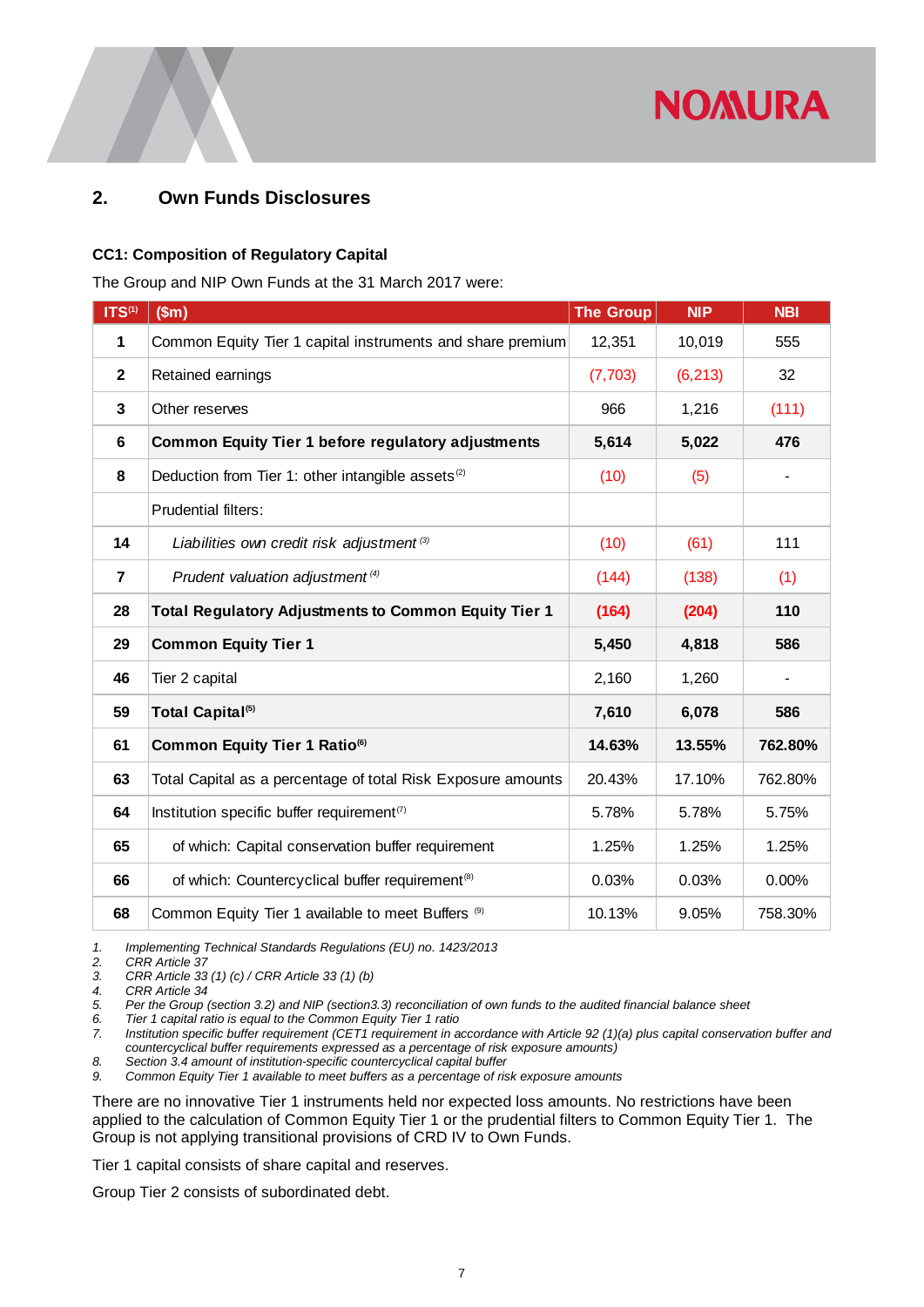

At 31 March 2017 there were no applicable systemic risk or other systemically important institution ("OSII") buffers.

A description of the main features of the Group and NIP Common Equity Tier 1 and Tier 2 capital has been included in appendices 1 and 2.

#### <span id="page-10-0"></span>**2.1 Regulatory Prudent Valuation of Assets Carried at Fair Value**

In accordance with CRD IV a prudential valuation adjustment is deducted from the Group's Tier 1 Capital. There are established fair valuation and prudent valuation frameworks which set out the policies and procedures for the determination of price verification and prudent valuation in accordance with the requirements of CRD IV and related interpretive guidance.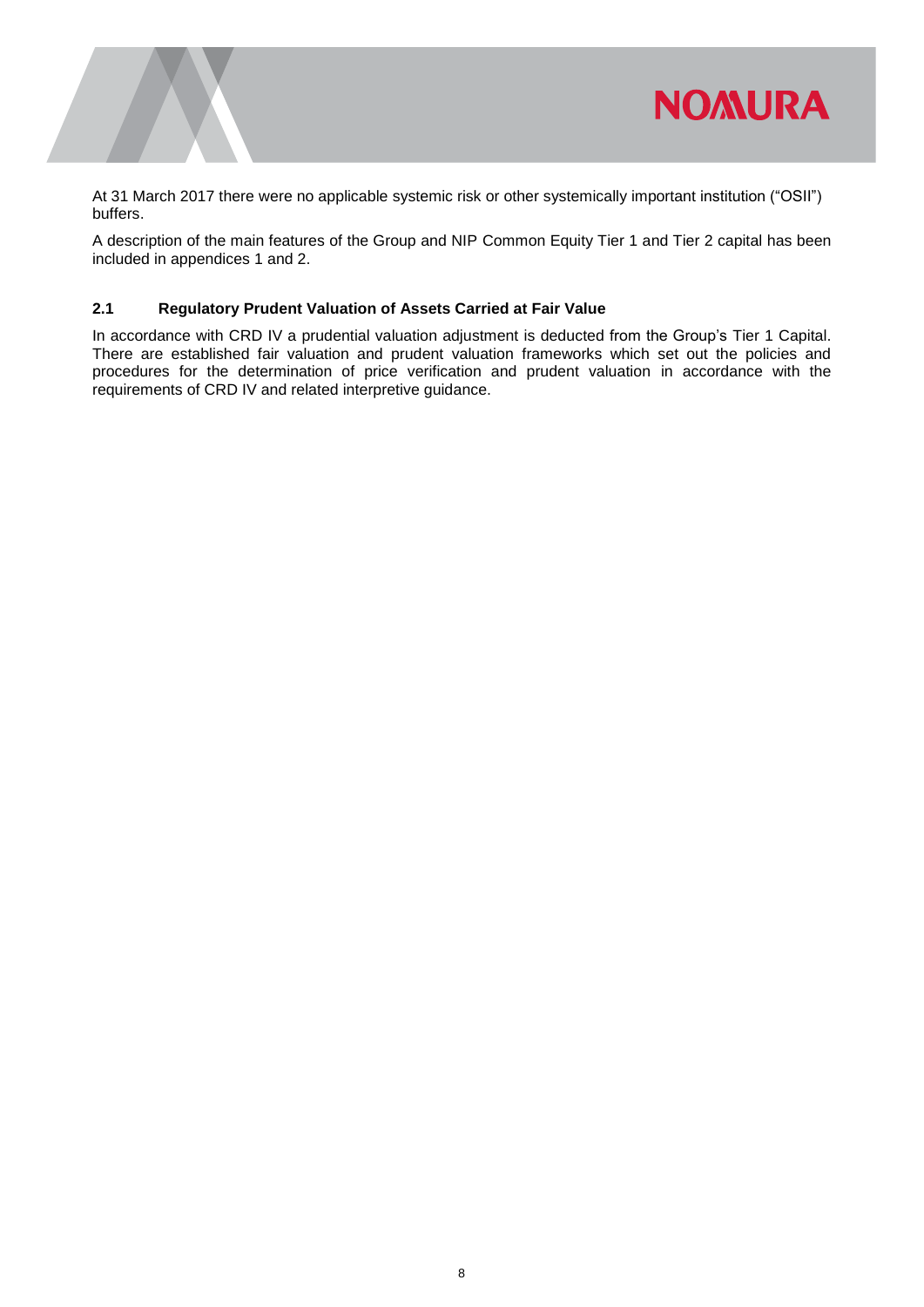

## <span id="page-11-0"></span>**2.2 LI1: Differences in Accounting and Regulatory Scopes of Consolidation**

| $\boldsymbol{\$m}$                                                           | <b>NEHS</b><br><b>Company</b><br>Only<br><b>Accounts</b> | <b>Consolidation</b><br><b>Adjustments</b> | <b>NEHS</b><br><b>Group</b> | <b>Other</b><br><b>Regulatory</b><br><b>Adjustments</b> | <b>Regulatory</b><br><b>Balance</b><br><b>Sheet</b> |
|------------------------------------------------------------------------------|----------------------------------------------------------|--------------------------------------------|-----------------------------|---------------------------------------------------------|-----------------------------------------------------|
| <b>Assets</b>                                                                |                                                          |                                            |                             |                                                         |                                                     |
| Cash in bank and in hand                                                     | 0                                                        | 5,685                                      | 5,685                       | 21                                                      | 5,706                                               |
| Financial assets held for trading                                            | $\overline{7}$                                           | 172,903                                    | 172,910                     | (212)                                                   | 172,698                                             |
| Investments time deposits                                                    | 0                                                        | 1,615                                      | 1,615                       | 0                                                       | 1,615                                               |
| Current tax receivable                                                       | 0                                                        | 12                                         | 12                          | $\overline{0}$                                          | 12                                                  |
| Collateral posted for securities<br>purchased under agreements to<br>resell  | 0                                                        | 83,571                                     | 83,571                      | (26)                                                    | 83,545                                              |
| Collateral posted for securities<br>borrowed                                 | 0                                                        | 11,925                                     | 11,925                      | $\mathbf 0$                                             | 11,925                                              |
| <b>Other Debtors</b>                                                         | 1,291                                                    | 17,038                                     | 18,329                      | (109)                                                   | 18,220                                              |
| Available for sale financial<br>investments                                  | 0                                                        | 5                                          | 5                           | 0                                                       | 5                                                   |
| Tangible fixed assets                                                        | 0                                                        | 38                                         | 38                          | $\Omega$                                                | 38                                                  |
| Intangible fixed assets                                                      | $\overline{0}$                                           | 10                                         | 10                          | 0                                                       | 10                                                  |
| Investments in subsidiaries                                                  | 5,922                                                    | (5,922)                                    | $\Omega$                    | $\overline{0}$                                          | $\Omega$                                            |
| <b>Total assets</b>                                                          | 7,220                                                    | 286,880                                    | 294,100                     | (326)                                                   | 293,774                                             |
| <b>Liabilities</b>                                                           |                                                          |                                            |                             |                                                         |                                                     |
| Financial liabilities held for trading                                       | $\overline{2}$                                           | 171,627                                    | 171,629                     | 48                                                      | 171,677                                             |
| Current tax payable                                                          | $\overline{0}$                                           | 3                                          | 3                           | 0                                                       | 3                                                   |
| <b>Other Creditors</b>                                                       | 12                                                       | 37,901                                     | 37,913                      | (1, 219)                                                | 36,694                                              |
| Collateral received for securities<br>sold under agreements to<br>repurchase | 0                                                        | 65,943                                     | 65,943                      | (158)                                                   | 65,785                                              |
| Collateral received for securities<br>loaned                                 | 0                                                        | 7,163                                      | 7,163                       | 0                                                       | 7,163                                               |
| Creditors (amounts falling due<br>after more than one year)                  | 1,056                                                    | 3,866                                      | 4,922                       | (244)                                                   | 4,678                                               |
| Subordinated liabilities                                                     | 2,160                                                    | $\mathbf 0$                                | 2,160                       | 0                                                       | 2,160                                               |
| <b>Total liabilities</b>                                                     | 3,230                                                    | 286,503                                    | 289,733                     | (1, 573)                                                | 288,160                                             |
| <b>Shareholders' Equity</b>                                                  |                                                          |                                            |                             |                                                         |                                                     |
| Called up share capital                                                      | 9,251                                                    | 0                                          | 9,251                       | 3,093                                                   | 12,344                                              |
| <b>Share Premium</b>                                                         | $\overline{7}$                                           | 0                                          | $\overline{7}$              | 0                                                       | $\overline{7}$                                      |
| Available-for-sale reserve                                                   | 0                                                        | $\overline{4}$                             | $\overline{4}$              | 0                                                       | $\overline{4}$                                      |
| Share-based payment reserve                                                  | 0                                                        | 1,048                                      | 1,048                       | 0                                                       | 1,048                                               |
| <b>Translation reserve</b>                                                   | $\mathbf 0$                                              | (35)                                       | (35)                        | $\mathbf 0$                                             | (35)                                                |
| Own credit reserve                                                           | 0                                                        | (51)                                       | (51)                        | 0                                                       | (51)                                                |
| Retained earnings                                                            | (5,268)                                                  | (589)                                      | (5,857)                     | (1, 846)                                                | (7, 703)                                            |
| <b>Total shareholders' equity</b>                                            | 3,990                                                    | 377                                        | 4,367                       | 1,247                                                   | 5,614                                               |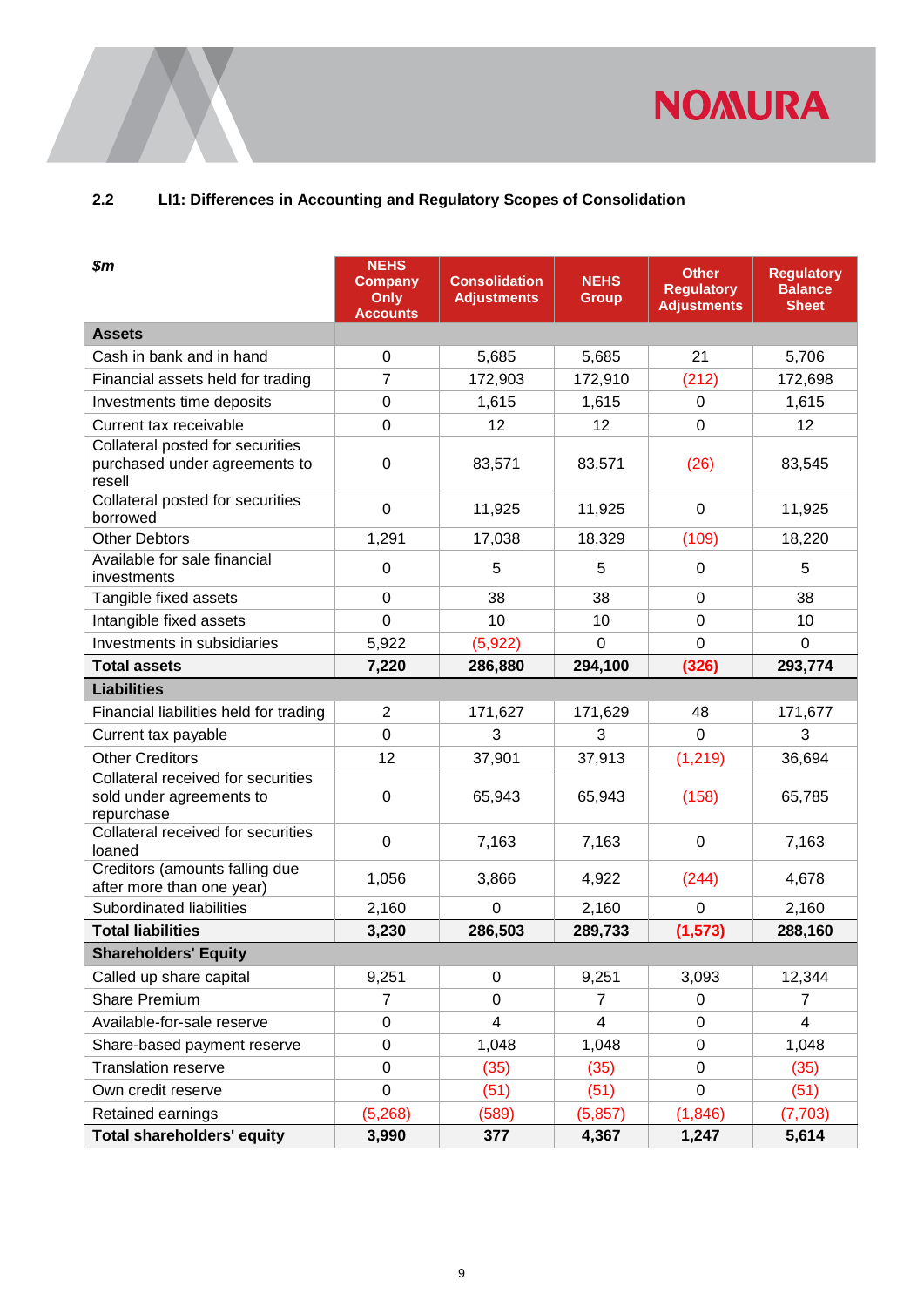

#### **2.3 LI1: Reconciliation of Group Own Funds to the Audited Financial Balance Sheet**

|                                                             |                                                           |                                            |                                     |                                                         |                                   | <b>Prudential filters</b>  |                                                                                                          |                                                                                     |                                                                 |                                               |
|-------------------------------------------------------------|-----------------------------------------------------------|--------------------------------------------|-------------------------------------|---------------------------------------------------------|-----------------------------------|----------------------------|----------------------------------------------------------------------------------------------------------|-------------------------------------------------------------------------------------|-----------------------------------------------------------------|-----------------------------------------------|
| \$m                                                         | <b>NEHS</b><br>Company<br>Only<br>Accounts <sup>(1)</sup> | <b>Consolidation</b><br><b>Adjustments</b> | <b>NEHS</b><br>Group <sup>(2)</sup> | <b>Other</b><br><b>Regulatory</b><br><b>Adjustments</b> | <b>Regulatory</b><br><b>Group</b> | Intangible<br>Assets $(3)$ | <b>Derivative</b><br><b>Liabilities</b><br><b>Own Credit</b><br><b>Risk</b><br>Adjustment <sup>(4)</sup> | <b>Liabilities</b><br><b>Own Credit</b><br><b>Risk</b><br>Adjustment <sup>(5)</sup> | <b>Prudent</b><br><b>Valuation</b><br>Adjustment <sup>(6)</sup> | <b>Group</b><br><b>Regulatory</b><br>position |
| Called up share capital                                     | 9,251                                                     |                                            | 9,251                               | 3,093                                                   | 12,344                            |                            |                                                                                                          |                                                                                     |                                                                 | 12,344                                        |
| Share premium                                               | $\overline{7}$                                            | $\blacksquare$                             | $\overline{7}$                      | $\blacksquare$                                          | $\overline{7}$                    |                            |                                                                                                          |                                                                                     |                                                                 | $\overline{\mathbf{r}}$                       |
| Available-for-sale reserve                                  |                                                           | 4                                          | 4                                   |                                                         | 4                                 |                            |                                                                                                          |                                                                                     |                                                                 | 4                                             |
| Share based payment<br>reserve                              |                                                           | 1,048                                      | 1,048                               |                                                         | 1,048                             |                            |                                                                                                          |                                                                                     |                                                                 | 1,048                                         |
| <b>Translation Reserve</b>                                  |                                                           | (35)                                       | (35)                                |                                                         | (35)                              |                            |                                                                                                          |                                                                                     |                                                                 | (35)                                          |
| Own Credit Adjustment                                       |                                                           | (51)                                       | (51)                                |                                                         | (51)                              |                            |                                                                                                          | 51                                                                                  |                                                                 | $\blacksquare$                                |
| <b>Retained Earnings</b>                                    | (5,268)                                                   | (589)                                      | (5, 857)                            | (1, 846)                                                | (7, 703)                          | (10)                       | (61)                                                                                                     | $\overline{\phantom{a}}$                                                            | (144)                                                           | (7, 918)                                      |
| <b>Common Equity Tier 1</b>                                 | 3,990                                                     | 377                                        | 4,367                               | 1,247                                                   | 5,614                             | (10)                       | (61)                                                                                                     | 51                                                                                  | (144)                                                           | 5,450                                         |
| <b>Creditors: Amounts Falling</b><br>Due More Than One Year | 2,160                                                     | $\blacksquare$                             | 2,160                               |                                                         | 2,160                             | $\blacksquare$             |                                                                                                          |                                                                                     |                                                                 | 2,160                                         |
| <b>Tier 2 Capital Instruments</b>                           | 2,160                                                     | $\blacksquare$                             | 2,160                               | $\overline{\phantom{a}}$                                | 2,160                             | $\blacksquare$             | ۰                                                                                                        | $\blacksquare$                                                                      | $\blacksquare$                                                  | 2,160                                         |
| <b>Own Funds</b>                                            | 6,150                                                     | 377                                        | 6,527                               | 1,247                                                   | 7,774                             | (10)                       | (61)                                                                                                     | 51                                                                                  | (144)                                                           | 7,610                                         |

<span id="page-12-0"></span>*1. Per audited NEHS Company only Annual Report & Accounts*

*2. Per NEHS Consolidated Primary Financial Statements*

*3. CRR Article 37* 

*4. Article 33 (1) (c)*

*5. CRR Article 33 (1) (b)*

*6. CRR Article 34*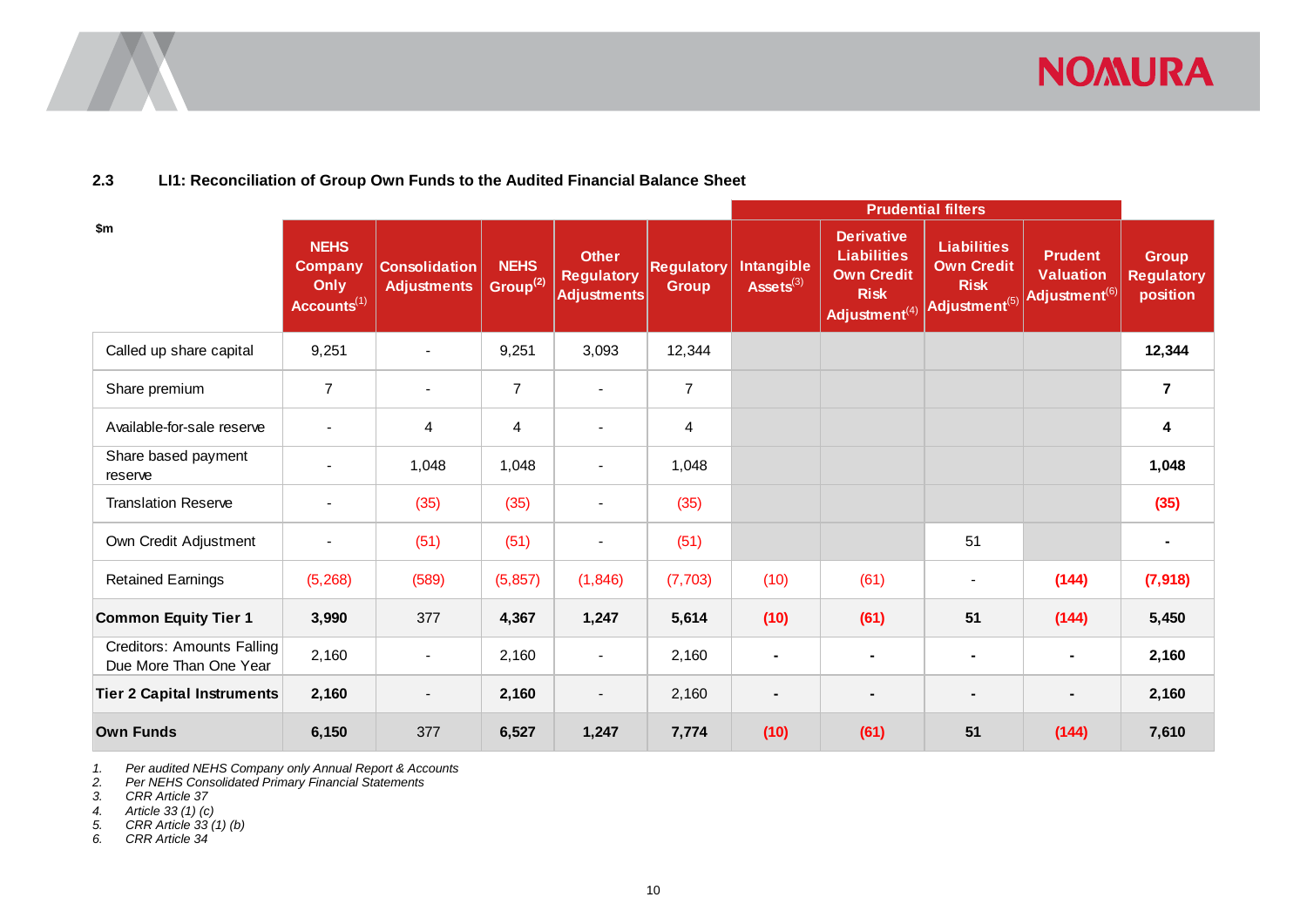

#### **2.4 LI1: Reconciliation of NIP Own Funds to the Audited Financial Balance Sheet**

|                                                             |                                             |                                  | <b>Prudential filters</b>                                                            |                                                       |                                   |
|-------------------------------------------------------------|---------------------------------------------|----------------------------------|--------------------------------------------------------------------------------------|-------------------------------------------------------|-----------------------------------|
| \$m                                                         | <b>NIP Company Only</b><br>$Accounts^{(1)}$ | Intangible Assets <sup>(3)</sup> | <b>Derivative Liabilities</b><br><b>Own Credit Risk</b><br>Adjustment <sup>(4)</sup> | <b>Prudent Valuation</b><br>Adjustment <sup>(6)</sup> | <b>NIP Regulatory</b><br>position |
| Called up share capital                                     | 9,991                                       |                                  |                                                                                      |                                                       | 9,991                             |
| Share premium                                               | 27                                          |                                  |                                                                                      |                                                       | 27                                |
| Capital redemption reserve                                  | 185                                         |                                  |                                                                                      |                                                       | 185                               |
| Other reserves                                              | (20)                                        |                                  |                                                                                      |                                                       | (20)                              |
| Available-for-sale reserve                                  | $\overline{4}$                              |                                  |                                                                                      |                                                       | $\overline{4}$                    |
| Share based payment<br>reserve                              | 1,048                                       |                                  |                                                                                      |                                                       | 1,048                             |
| <b>Retained Earnings</b>                                    | (6, 213)                                    | (5)                              | (61)                                                                                 | (138)                                                 | (6, 417)                          |
| <b>Common Equity Tier 1</b>                                 | 5,022                                       | (5)                              | (61)                                                                                 | (138)                                                 | 4,818                             |
| <b>Creditors: Amounts Falling</b><br>Due More Than One Year | 1,260                                       | $\blacksquare$                   | $\blacksquare$                                                                       | $\blacksquare$                                        | 1,260                             |
| <b>Tier 2 Capital instruments</b>                           | 1,260                                       | ۰                                | $\blacksquare$                                                                       | $\blacksquare$                                        | 1,260                             |
| <b>Own Funds</b>                                            | 6,282                                       | (5)                              | (61)                                                                                 | (138)                                                 | 6,078                             |

<span id="page-13-0"></span>*1. Per audited NIP Company Only Annual report*

*2. CRR Article 37* 

*3. CRR Article 33 (1) (c)*

*4. CRR Article 34*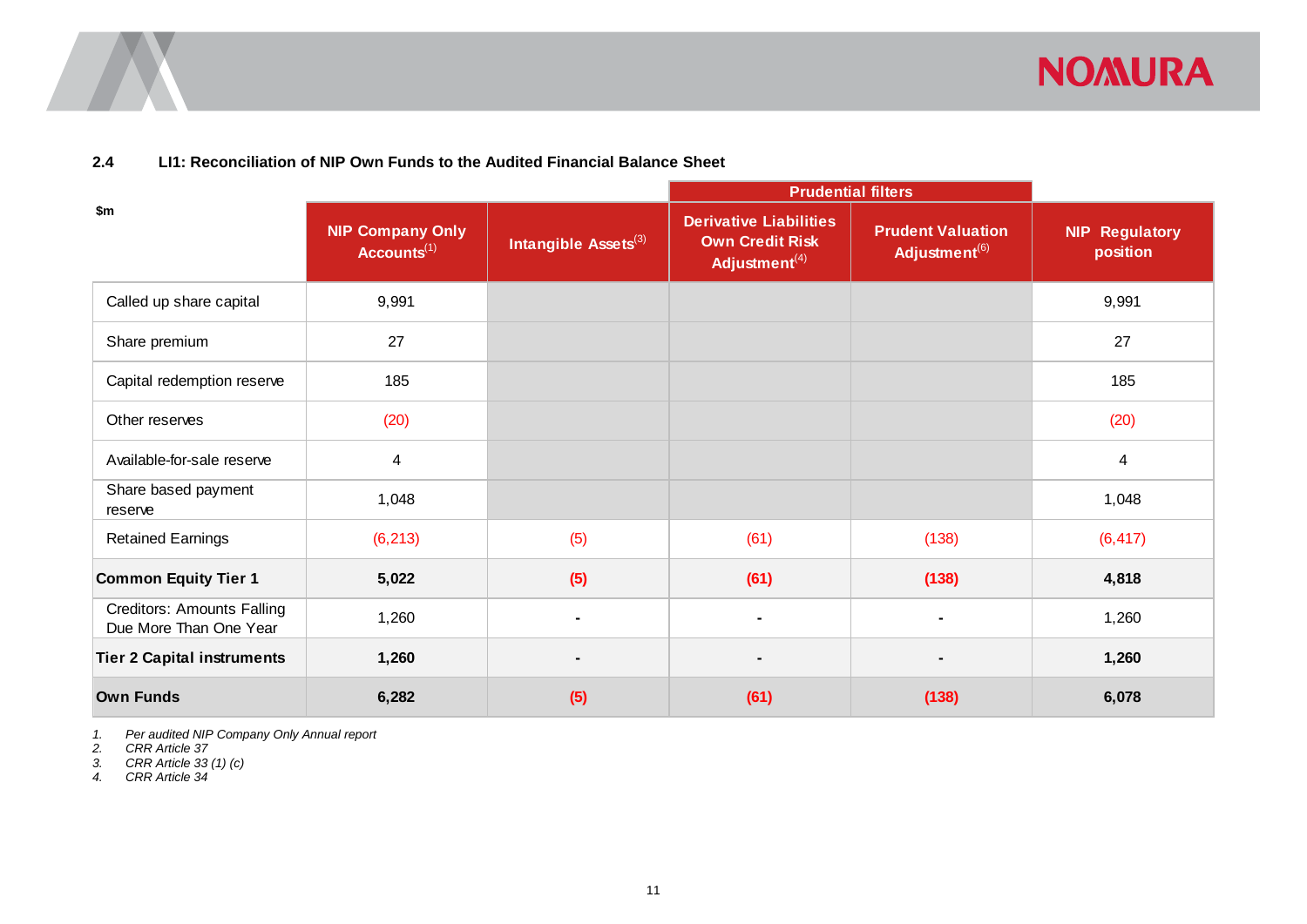

#### **2.5 LI1: Reconciliation of NBI Own Funds to the Audited Financial Balance Sheet**

|                                                                |                             | <b>Prudential filters</b>                                              |                                                       |                                |
|----------------------------------------------------------------|-----------------------------|------------------------------------------------------------------------|-------------------------------------------------------|--------------------------------|
| \$m                                                            | <b>NBI Company Accounts</b> | <b>Fair Valued Liabilities Own</b><br><b>Credit risk Adjustment(2)</b> | <b>Prudent Valuation</b><br>Adjustment <sup>(3)</sup> | <b>NBI Regulatory position</b> |
| Called up share capital                                        | 555                         |                                                                        |                                                       | 555                            |
| Own Credit reserve                                             | (111)                       | 111                                                                    |                                                       |                                |
| Other reserves                                                 |                             |                                                                        |                                                       |                                |
| <b>Retained Earnings</b>                                       | 32                          |                                                                        | (1)                                                   | 31                             |
| <b>Common Equity Tier 1</b>                                    | 476                         | 111                                                                    | (1)                                                   | 586                            |
| <b>Creditors: Amounts</b><br>Falling Due More Than One<br>Year | $\overline{\phantom{a}}$    |                                                                        |                                                       |                                |
| <b>Tier 2 Capital instruments</b>                              | $\overline{\phantom{a}}$    |                                                                        | $\overline{\phantom{a}}$                              |                                |
| <b>Own Funds</b>                                               | 476                         | 111                                                                    | (1)                                                   | 586                            |

<span id="page-14-0"></span>*1. Per audited NBI Company Only Annual report*

*2. CRR Article 37* 

*3. CRR Article 33 (1) (c)*

*4. CRR Article 34*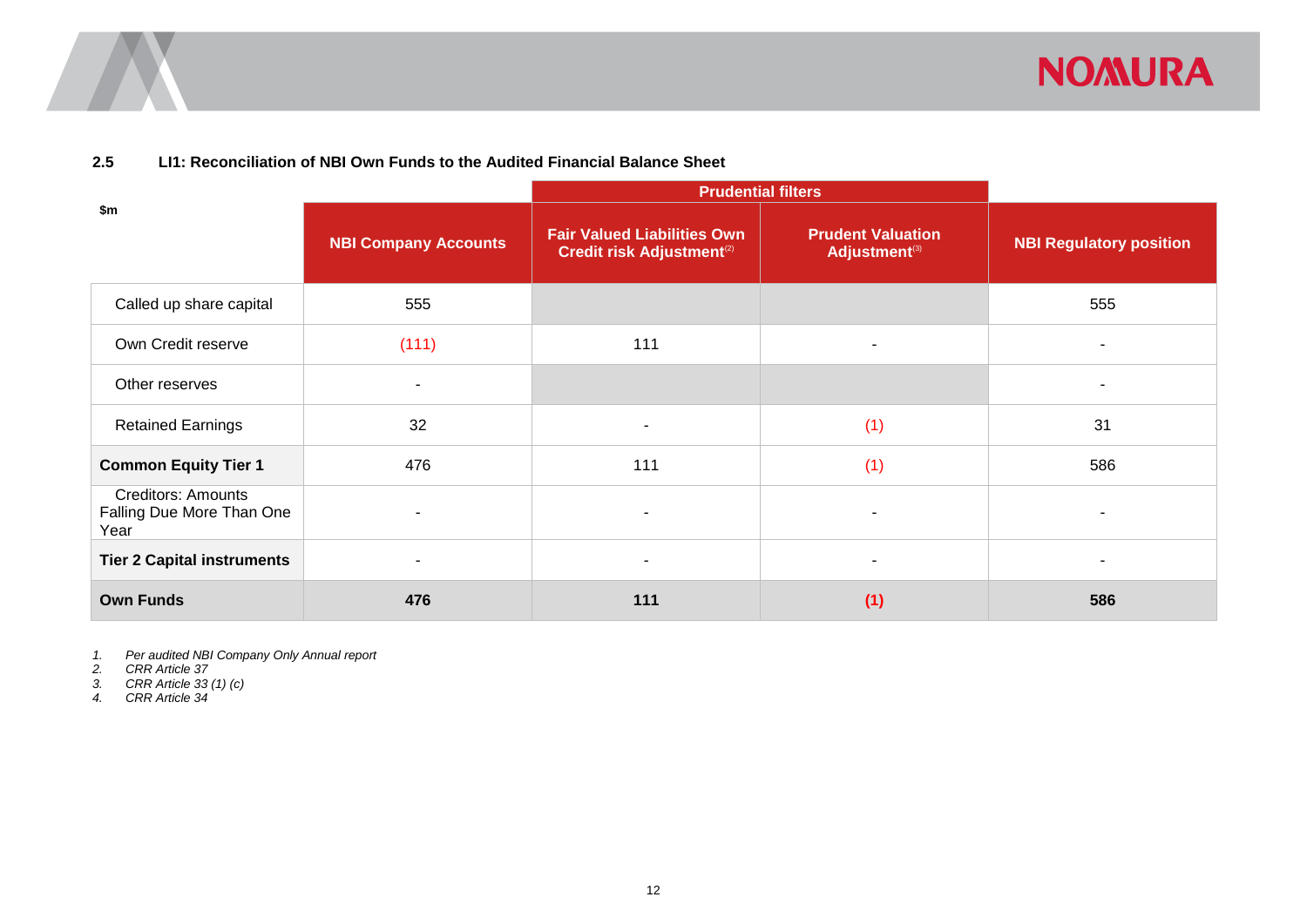

## <span id="page-15-0"></span>**3. Capital Requirements**

### <span id="page-15-1"></span>**3.1 OV1: Capital Requirements and Risk Weighted Exposure**

The Group and NIP Risk Weighted Assets ("RWA") and capital requirements as at 31st March 2017 were:

| $\boldsymbol{\$m}$                         |                    | <b>The Group</b>   |                                       | <b>NIP</b>         |                    |                                       |
|--------------------------------------------|--------------------|--------------------|---------------------------------------|--------------------|--------------------|---------------------------------------|
|                                            | <b>RWA</b>         |                    | <b>Minimum</b><br><b>Requirements</b> | <b>RWA</b>         |                    | <b>Minimum</b><br><b>Requirements</b> |
|                                            | <b>March</b><br>17 | <b>March</b><br>16 | <b>March 17</b>                       | <b>March</b><br>17 | <b>March</b><br>16 | March 17                              |
| <b>Credit risk (excluding CCR)</b>         | 3,410              | 3,447              | 273                                   | 3,105              | 3,423              | 248                                   |
| of which the standardised<br>approach      | 3,410              | 3,447              | 273                                   | 3,105              | 3,423              | 248                                   |
| <b>Counterparty Risk</b>                   | 21,476             | 20,248             | 1,718                                 | 22,200             | 20,288             | 1,776                                 |
| of which mark to market method             | 4,664              | 5,301              | 373                                   | 5,267              | 5,301              | 421                                   |
| of which internal model method<br>(IMM)    | 8,153              | 6,840              | 652                                   | 8,228              | 6,925              | 658                                   |
| of which CVA                               | 5,478              | 5,844              | 438                                   | 5,530              | 5,730              | 442                                   |
| of which financial comprehensive<br>method | 3,182              | 2,255              | 255                                   | 3,176              | 2,316              | 254                                   |
| <b>Settlement risk</b>                     | 17                 | 24                 | 1                                     | 17                 | 24                 | 1                                     |
| <b>Market risk</b>                         | 8,194              | 8,212              | 656                                   | 6,267              | 6,208              | 501                                   |
| of which the standardised<br>approach      | 2,113              | 2,157              | 169                                   | 2,087              | 2,111              | 167                                   |
| of which IMA                               | 6,081              | 6,055              | 486                                   | 4,179              | 4,097              | 334                                   |
| Large exposures                            | 627                | 750                | 50                                    | 1,045              | 911                | 84                                    |
| <b>Operational risk</b>                    | 3,520              | 3,714              | 282                                   | 2,913              | 2,697              | 233                                   |
| of which standardised approach             | 3,520              | 3,714              | 282                                   | 2,913              | 2,565              | 233                                   |
| <b>Total</b>                               | 37,244             | 36,394             | 2,980                                 | 35,546             | 33,551             | 2,844                                 |

The minimum capital requirement refers to the Pillar 1 capital requirement.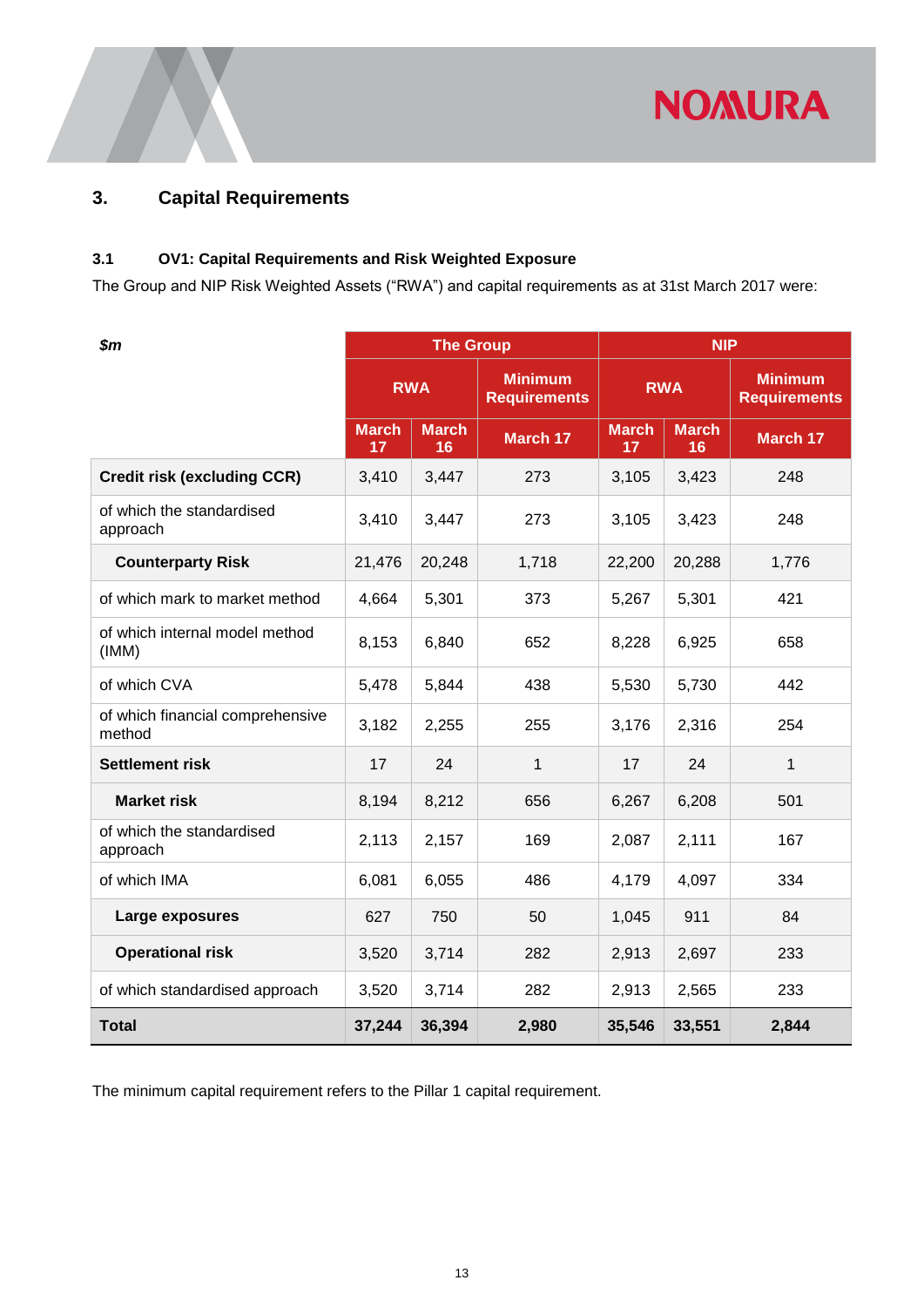

#### <span id="page-16-0"></span>**3.2 Amount of Institution-Specific Countercyclical Capital Buffer**

The Countercyclical Capital Buffer ("CCyB") has been introduced to ensure that capital buffers are built up when credit growth in a country is excessive. As at 31 March 2017, Norway, Sweden, Hong Kong, Czech Republic and Iceland have set non zero CCyB rates. A geographic distribution of own funds requirements has been included in section 3.3.

For the Group the relevant credit exposure relates to issuer risk, counterparty and credit risk exposures predominantly to corporate counterparties. The CCyB for NIP is materially in line with the Group.

| Sm                                                                     | <b>The Group</b> |
|------------------------------------------------------------------------|------------------|
| <b>Total Risk Exposure Amount</b>                                      | 37.244           |
| Institution Specific Countercyclical Capital Buffer Rate               | 0.0275%          |
| <b>Institution Specific Countercyclical Capital Buffer Requirement</b> | 10.2             |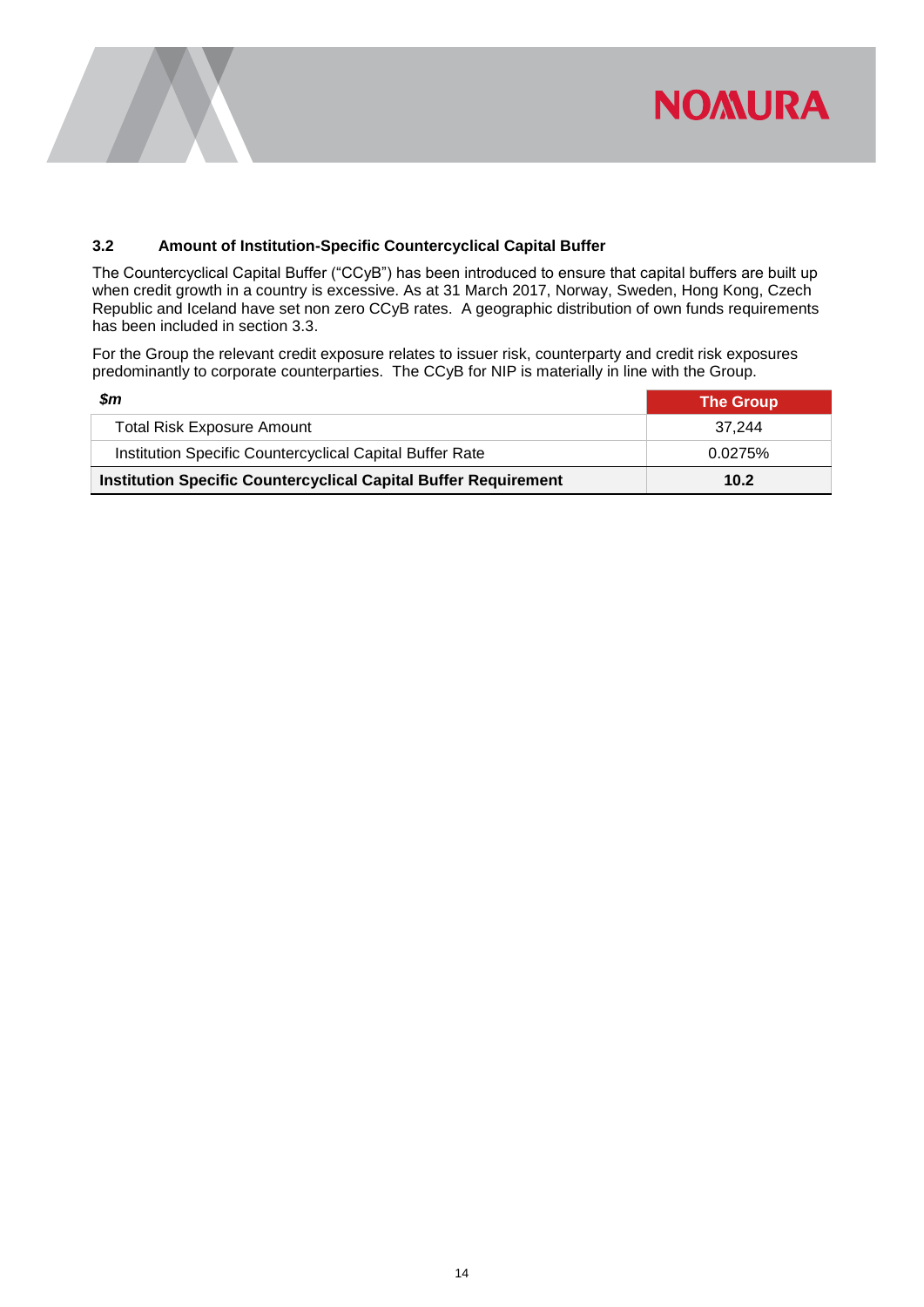

#### **3.3 Geographical Distribution of Countercyclical Capital Buffer**

| \$m\$                         | <b>General Credit</b><br><b>Exposures</b> |                                                                                                             | <b>Trading Book Exposures</b>                                                               | <b>Own Funds Requirements</b>                                    |                                                                |                |                                                           |                                                                |
|-------------------------------|-------------------------------------------|-------------------------------------------------------------------------------------------------------------|---------------------------------------------------------------------------------------------|------------------------------------------------------------------|----------------------------------------------------------------|----------------|-----------------------------------------------------------|----------------------------------------------------------------|
|                               | <b>Exposure</b><br><b>Value for SA</b>    | <b>Sum of Long</b><br>and Short<br><b>Positions of</b><br><b>Trading Book</b><br><b>Exposures</b><br>for SA | <b>Value of</b><br><b>Trading Book</b><br><b>Exposures</b><br>for Internal<br><b>Models</b> | of which:<br><b>General</b><br><b>Credit</b><br><b>Exposures</b> | of which:<br><b>Trading</b><br><b>Book</b><br><b>Exposures</b> | <b>Total</b>   | <b>Own Funds</b><br><b>Requirements</b><br><b>Weights</b> | <b>Countercyclical</b><br><b>Capital Buffer</b><br><b>Rate</b> |
| <b>SWEDEN</b>                 | 93                                        | $\overline{2}$                                                                                              | $\overline{7}$                                                                              | 6                                                                | $\mathbf{1}$                                                   | $\overline{7}$ | 0.58%                                                     | 2.00%                                                          |
| <b>NORWAY</b>                 | 47                                        | 0                                                                                                           | $\overline{2}$                                                                              |                                                                  | 0                                                              | 1              | 0.10%                                                     | 1.50%                                                          |
| <b>HONG KONG</b>              | 158                                       | 16                                                                                                          | 5                                                                                           | 10                                                               | $\overline{2}$                                                 | 12             | 1.01%                                                     | 1.25%                                                          |
| <b>ICELAND</b>                | 8                                         | $\blacksquare$                                                                                              |                                                                                             | 1                                                                | $\blacksquare$                                                 | 1              | 0.06%                                                     | 1.00%                                                          |
| <b>CZECH REPUBLIC</b>         | 34                                        |                                                                                                             |                                                                                             | 3                                                                | L,                                                             | 3              | 0.23%                                                     | 0.50%                                                          |
| <b>UNITED KINGDOM</b>         | 4,903                                     | 32                                                                                                          | 422                                                                                         | 200                                                              | 19                                                             | 219            | 18.93%                                                    | 0.00%                                                          |
| <b>CAYMAN ISLANDS</b>         | 3,118                                     | 17                                                                                                          | $\mathbf 0$                                                                                 | 198                                                              | $\overline{7}$                                                 | 205            | 17.66%                                                    | 0.00%                                                          |
| <b>NETHERLANDS</b>            | 1,777                                     | 4                                                                                                           | 30                                                                                          | 119                                                              | 5                                                              | 124            | 10.67%                                                    | 0.00%                                                          |
| <b>UNITED STATES</b>          | 1,473                                     | 12                                                                                                          | 81                                                                                          | 91                                                               | 3                                                              | 94             | 8.14%                                                     | 0.00%                                                          |
| <b>LUXEMBOURG</b>             | 1,401                                     | 0                                                                                                           | 26                                                                                          | 93                                                               |                                                                | 93             | 8.07%                                                     | 0.00%                                                          |
| <b>FRANCE</b>                 | 1,025                                     | 5                                                                                                           | 127                                                                                         | 46                                                               | 1                                                              | 48             | 4.14%                                                     | 0.00%                                                          |
| <b>IRELAND</b>                | 570                                       | $\overline{c}$                                                                                              | 9                                                                                           | 42                                                               | 0                                                              | 42             | 3.60%                                                     | 0.00%                                                          |
| <b>SPAIN</b>                  | 368                                       | 0                                                                                                           | 102                                                                                         | 29                                                               | 5                                                              | 35             | 2.99%                                                     | 0.00%                                                          |
| <b>JAPAN</b>                  | 440                                       | 34                                                                                                          | 310                                                                                         | 21                                                               | 8                                                              | 29             | 2.49%                                                     | 0.00%                                                          |
| SWITZERLAND                   | 437                                       | 3                                                                                                           | 6                                                                                           | 27                                                               |                                                                | 28             | 2.43%                                                     | 0.00%                                                          |
| <b>GERMANY</b>                | 301                                       | $\mathbf 0$                                                                                                 | 38                                                                                          | 22                                                               | 4                                                              | 26             | 2.23%                                                     | 0.00%                                                          |
| <b>BRITISH VIRGIN ISLANDS</b> | 417                                       | 3                                                                                                           |                                                                                             | 22                                                               | 0                                                              | 22             | 1.92%                                                     | 0.00%                                                          |
| <b>CHINA</b>                  | 353                                       | 29                                                                                                          | 52                                                                                          | 14                                                               | 5                                                              | 19             | 1.65%                                                     | 0.00%                                                          |
| <b>SINGAPORE</b>              | 205                                       | 3                                                                                                           |                                                                                             | 14                                                               |                                                                | 15             | 1.30%                                                     | 0.00%                                                          |
| <b>TAIWAN</b>                 | 196                                       | 6                                                                                                           | 13                                                                                          | 13                                                               | $\overline{2}$                                                 | 15             | 1.27%                                                     | 0.00%                                                          |
| <b>DENMARK</b>                | 223                                       | 0                                                                                                           |                                                                                             | 12                                                               | $\boldsymbol{0}$                                               | 12             | 1.07%                                                     | 0.00%                                                          |
| UNITED ARAB EMIRATES          | 241                                       | $\Omega$                                                                                                    | 8                                                                                           | 10                                                               | $\overline{2}$                                                 | 12             | 1.06%                                                     | 0.00%                                                          |
| Others                        | 1,200                                     | 51                                                                                                          | 207                                                                                         | 71                                                               | 26                                                             | 97             | 8.40%                                                     | 0.00%                                                          |
| <b>Total</b>                  | 18,988                                    | 220                                                                                                         | 1,447                                                                                       | 1,065                                                            | 93                                                             | 1,158          | 100%                                                      |                                                                |

<span id="page-17-0"></span>*1. All countries with Own Funds requirement over 1% or which have a non zero CCyB rate have been included.*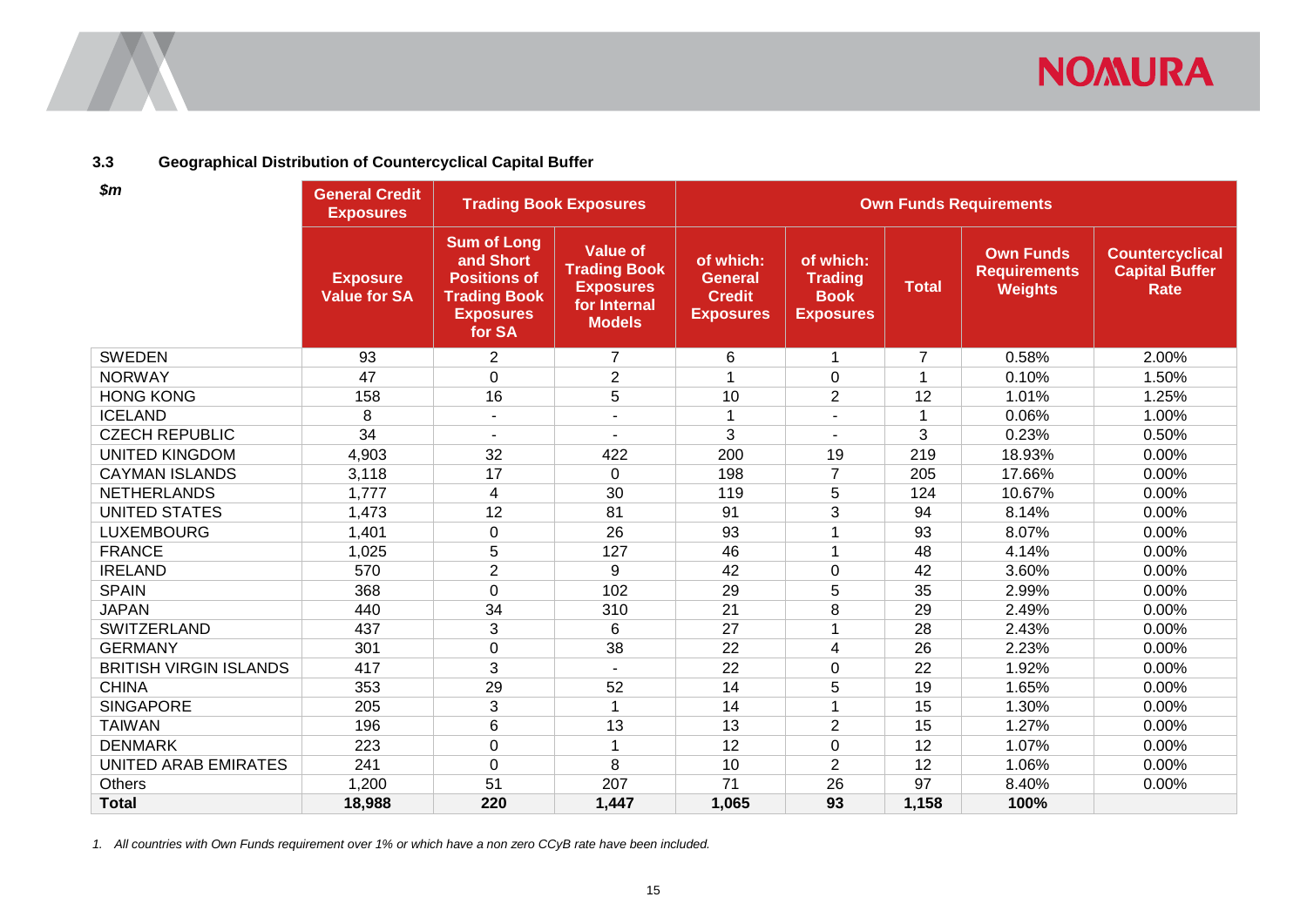

## <span id="page-18-0"></span>**4. Counterparty Credit Risk**

#### <span id="page-18-1"></span>**4.1 CCR1: Analysis of Counterparty Credit Risk RWA by Approach**

This table provides Group Counterparty RWA by calculation method, with the exception of CVA. Counterparty RWA for NIP are materially in line with the Group.

| $\boldsymbol{\$m}$                                                                    | <b>Current</b><br><b>Market</b><br><b>Value</b> | <b>Potential</b><br><b>Future</b><br><b>Exposure</b> | <b>EEPE</b> | <b>Multiplier</b> | <b>Exposure</b><br>at Default | <b>Risk</b><br>Weighted<br><b>Assets</b> |
|---------------------------------------------------------------------------------------|-------------------------------------------------|------------------------------------------------------|-------------|-------------------|-------------------------------|------------------------------------------|
| <b>Mark to Market Method</b>                                                          | 3,281                                           | 20,490                                               |             |                   | 16,971                        | 4,664                                    |
| <b>IMM (for Derivatives and</b><br>SFT <sub>s</sub> )                                 |                                                 |                                                      | 12,028      |                   | 17,928                        | 8,153                                    |
| Of which securities financing<br>transactions                                         |                                                 |                                                      | 6,039       | 1.6               | 8,463                         | 2,170                                    |
| Of which derivatives and long<br>settlement transactions                              |                                                 |                                                      | 5,989       | 1.6               | 9,465                         | 5,983                                    |
| <b>Financial Collateral</b><br><b>Comprehensive Method (for</b><br>SFT <sub>s</sub> ) |                                                 |                                                      |             |                   | 11,337                        | 3,182                                    |
| <b>Total</b>                                                                          |                                                 |                                                      |             |                   |                               | 15,999                                   |

#### <span id="page-18-2"></span>**4.2 CCR3: Counterparty Risk Exposures by Risk Weight**

This table provides Group Counterparty and Credit Risk Exposures at Default (EAD) reported in CCR1, by risk weight. The Counterparty and Credit exposures for NIP are materially in line with the Group.

|                                                       | $\bf{0}$                 | $\overline{2}$           | 20     | 50                       | 100   | 150                      | 250 | 1250                     | <b>Total</b> | of<br>which<br>unrated |
|-------------------------------------------------------|--------------------------|--------------------------|--------|--------------------------|-------|--------------------------|-----|--------------------------|--------------|------------------------|
| <b>Central Governments or</b><br><b>Central Banks</b> | 6,885                    | $\overline{\phantom{a}}$ | 878    | $\overline{\phantom{a}}$ | 10    | $\blacksquare$           |     | $\overline{\phantom{a}}$ | 7,773        | 349                    |
| <b>Corporates</b>                                     | $\overline{\phantom{0}}$ | ۰                        | 156    | 1,547                    | 9,471 | 137                      |     | ٠                        | 11,311       | 8,789                  |
| <b>Institutions</b>                                   | $\overline{\phantom{a}}$ | 8,704                    | 11,946 | 4,387                    | 262   | 33                       |     | $\overline{\phantom{a}}$ | 25,332       | 13,358                 |
| <b>Multilateral</b><br><b>Development Banks</b>       | 26                       | ٠                        |        | 5                        | ۰     | $\overline{\phantom{a}}$ |     | $\overline{\phantom{a}}$ | 32           | 5                      |
| <b>Public Sector Entities</b>                         | 476                      | ٠                        | 864    | $\blacksquare$           | 61    | $\blacksquare$           |     | ٠                        | 1,401        | 985                    |
| <b>Regional Government</b><br>or Local Authorities    | 218                      | ۰                        | 129    | ۰                        | ۰     | ۰                        |     | ٠                        | 347          | 70                     |
| International<br><b>Organisations</b>                 | 39                       | ۰                        |        |                          |       | $\overline{\phantom{a}}$ |     |                          | 39           | 39                     |
| <b>Other items</b>                                    | ۰                        |                          |        |                          | ٠     | ۰                        |     |                          |              |                        |
| Total                                                 | 7,644                    | 8,704                    | 13,974 | 5,939                    | 9,804 | 170                      |     | $\blacksquare$           | 46,235       | 23,595                 |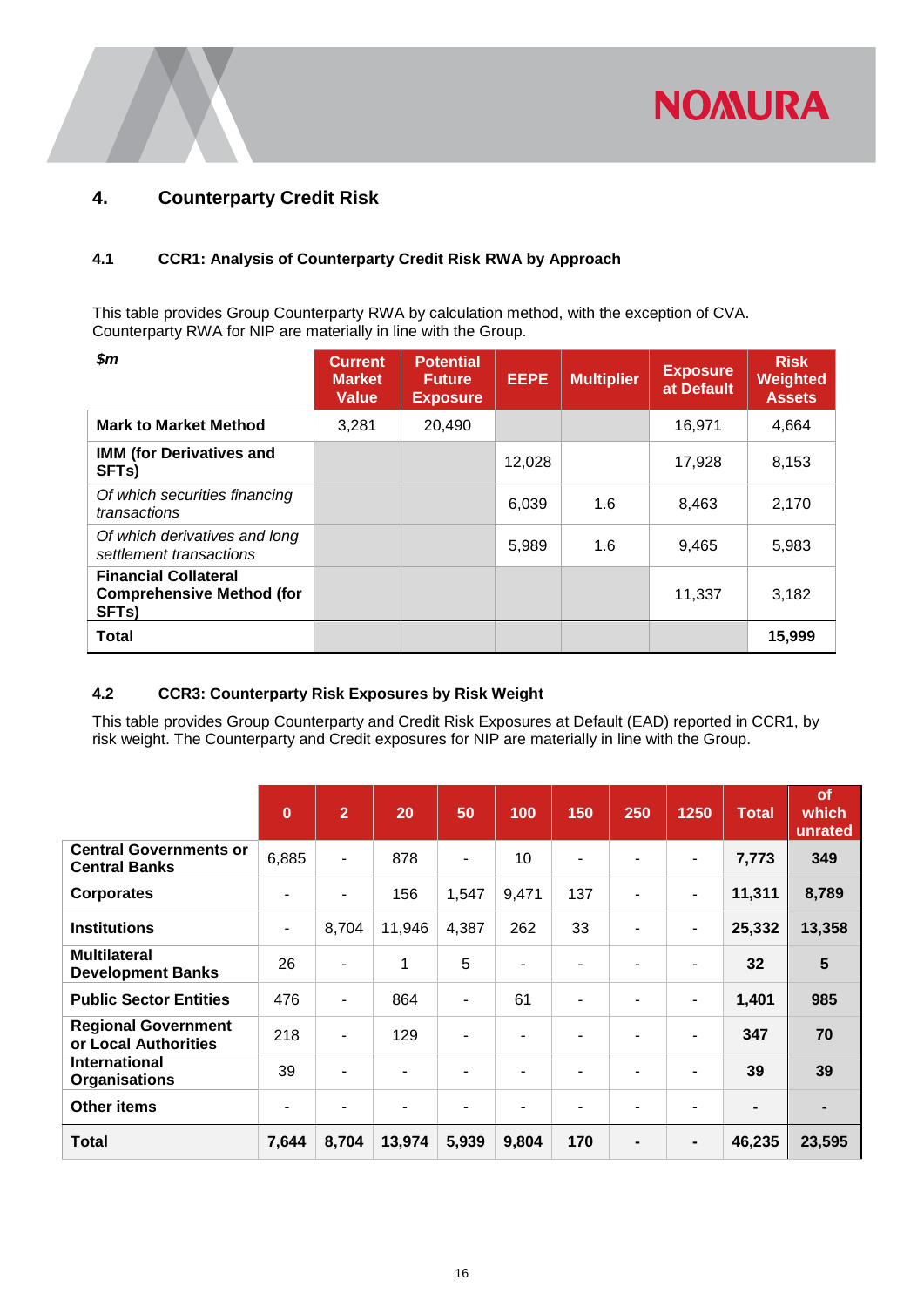

#### <span id="page-19-0"></span>**4.3 CCR5-A: Impact of Netting and Collateral Held on Exposures**

This table shows the Group trading book derivative exposure under the mark to market approach broken down by gross positive fair value before netting. Net credit exposure (EAD) is after the application of netting, potential future add ons and collateral. Derivative exposures under the mark to market method for NIP are materially in line with the Group.

| $\boldsymbol{\$m}$           | <b>Gross</b><br><b>Positive Fair</b><br><b>Value or Net</b><br><b>Carrying</b><br><b>Amount</b> | <b>Netting</b><br><b>benefits</b> | <b>Netted</b><br><b>Current Credit</b><br><b>Exposure</b> | <b>Collateral</b><br><b>Held</b> | <b>Net Credit</b><br><b>Exposure</b> |
|------------------------------|-------------------------------------------------------------------------------------------------|-----------------------------------|-----------------------------------------------------------|----------------------------------|--------------------------------------|
| <b>Mark to Market Method</b> | 58.505                                                                                          | (47, 248)                         | 30,782                                                    | 13.811                           | 16.971                               |
| <b>Total</b>                 | 58,505                                                                                          | (47, 248)                         | 30,782                                                    | 13,811                           | 16,971                               |

#### <span id="page-19-1"></span>**4.4 CCR5-B: Composition of Collateral for Exposures to Counterparty Credit Risk**

Table 4.4 shows the collateral type and amount used and posted in relation to the Group's trading activity. Collateral segregated relates to collateral being held by a third party.

| $\boldsymbol{\$m}$ |                   | <b>Collateral Used in Derivative Transactions</b>  | <b>Collateral Used in SFTs</b>           |                                                  |                                      |                                    |  |
|--------------------|-------------------|----------------------------------------------------|------------------------------------------|--------------------------------------------------|--------------------------------------|------------------------------------|--|
|                    |                   | <b>Fair Value of Collateral</b><br><b>Received</b> |                                          | <b>Fair Value of Posted</b><br><b>Collateral</b> | <b>Fair Value of</b>                 | <b>Fair Value of</b>               |  |
|                    | <b>Segregated</b> | <b>Unsegregated</b>                                | <b>Unsegregated</b><br><b>Segregated</b> |                                                  | <b>Collateral</b><br><b>Received</b> | <b>Posted</b><br><b>Collateral</b> |  |
| <b>Security</b>    | 904               | 822                                                | 510                                      | 182                                              | 212.243                              | 201,703                            |  |
| Cash               | 43                | 20,982                                             | ۰                                        | 12.359                                           | 174,585                              | 177.757                            |  |
| <b>Total</b>       | 947               | 21,804                                             | 510                                      | 12.541                                           | 386,828                              | 379,460                            |  |

<span id="page-19-2"></span>*Table includes collateral used in internal model*

#### **4.5 CCR8: Exposures to Central Counterparties**

Tables 4.5 show the Group's EAD to central counterparties.

| \$m                                                                                                  | <b>Exposure at</b><br><b>Default</b> | <b>RWAs</b> |
|------------------------------------------------------------------------------------------------------|--------------------------------------|-------------|
| <b>Exposures to QCCPs (total)</b>                                                                    |                                      | 222         |
| Exposures for trades at QCCPs (excluding initial margin and<br>default fund contributions); of which | 7,917                                | 158         |
| (i) OTC derivatives                                                                                  | 6,393                                | 128         |
| (ii) Exchange-traded derivatives                                                                     | 290                                  | 6           |
| (iii) SFTs                                                                                           | 1,234                                | 25          |
| (iv) Netting sets where cross-product netting has been approved                                      |                                      |             |
| Segregated initial margin                                                                            |                                      |             |
| Non-segregated initial margin                                                                        | 2,851                                | 57          |
| Prefunded default fund contributions                                                                 | 319                                  | 6           |
| Alternative calculation of own funds requirements for exposures                                      |                                      |             |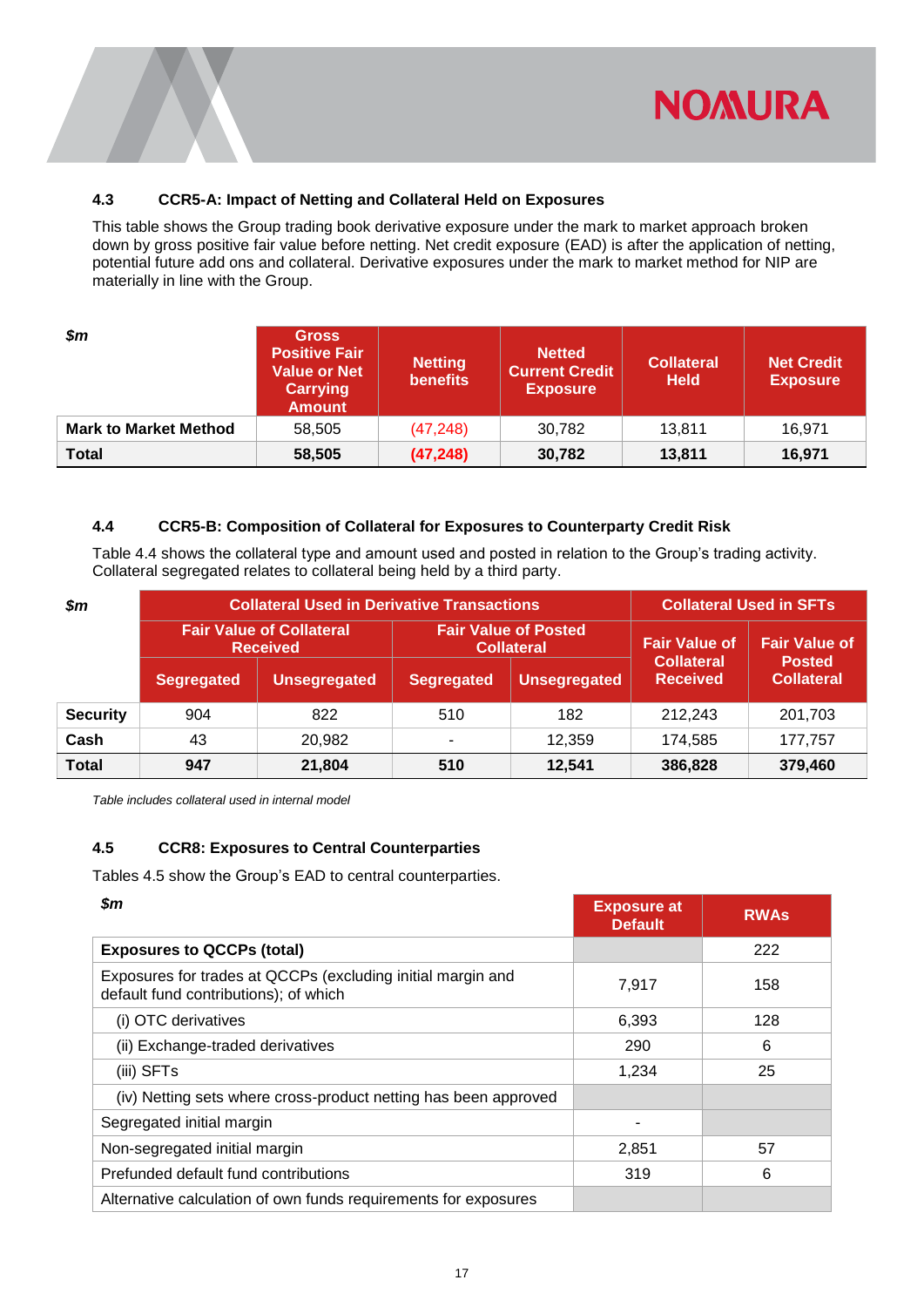

#### <span id="page-20-0"></span>**4.6 CCR2: Credit Valuation Adjustment**

Table 4.6 shows the exposure and capital charge by standardised and advanced approaches.

| Sm                                                          | <b>Exposure value</b> | <b>RWA</b> |
|-------------------------------------------------------------|-----------------------|------------|
| Total Portfolios Subject to the Advanced Method             | 7,183                 | 2.420      |
| (i) VaR component (including the 3xmultiplier)              |                       | 467        |
| (ii) Stressed VaR component (including the<br>3xmultiplier) |                       | 1.953      |
| All Portfolios Subject to the Standardised Method           | 7.760                 | 3.058      |
| Total                                                       | 14.943                | 5,478      |

#### <span id="page-20-1"></span>**4.7 CCR6: Credit Derivative Exposures**

Where a market in credit derivatives exists, the Group may choose to purchase default protection in the form of a credit derivative from a third party.

| \$m                                    | <b>Credit Derivative Hedges</b> |                        |
|----------------------------------------|---------------------------------|------------------------|
|                                        | <b>Protection Bought</b>        | <b>Protection Sold</b> |
| <b>Notionals</b>                       |                                 |                        |
| Single-Name Credit Default Swaps       | 129,562                         | 130,888                |
| <b>Index Credit Default Swaps</b>      | 52.696                          | 52,618                 |
| <b>Total Return Swaps</b>              | 894                             | 894                    |
| <b>Other Credit Derivatives</b>        | 3,694                           | 4,539                  |
| <b>Total Notionals</b>                 | 186,846                         | 188,939                |
| <b>Fair Values</b>                     |                                 |                        |
| <b>Positive Fair Value (Asset)</b>     | 2,442                           | 3,103                  |
| <b>Negative Fair Value (Liability)</b> | (3,074)                         | (3, 484)               |

#### <span id="page-20-2"></span>**4.8 Impact of a credit downgrade on collateral pledged**

Neither the Group nor NIP is rated by an External Credit Assessment Institution ("ECAI"). The NIP ISDA Credit Support Annex ("CSA") references Nomura Securities Co. Ltd ("NSC") as a credit reference entity.

A one notch downgrade in the credit rating of NSC would trigger the pledge of a further \$34m of collateral.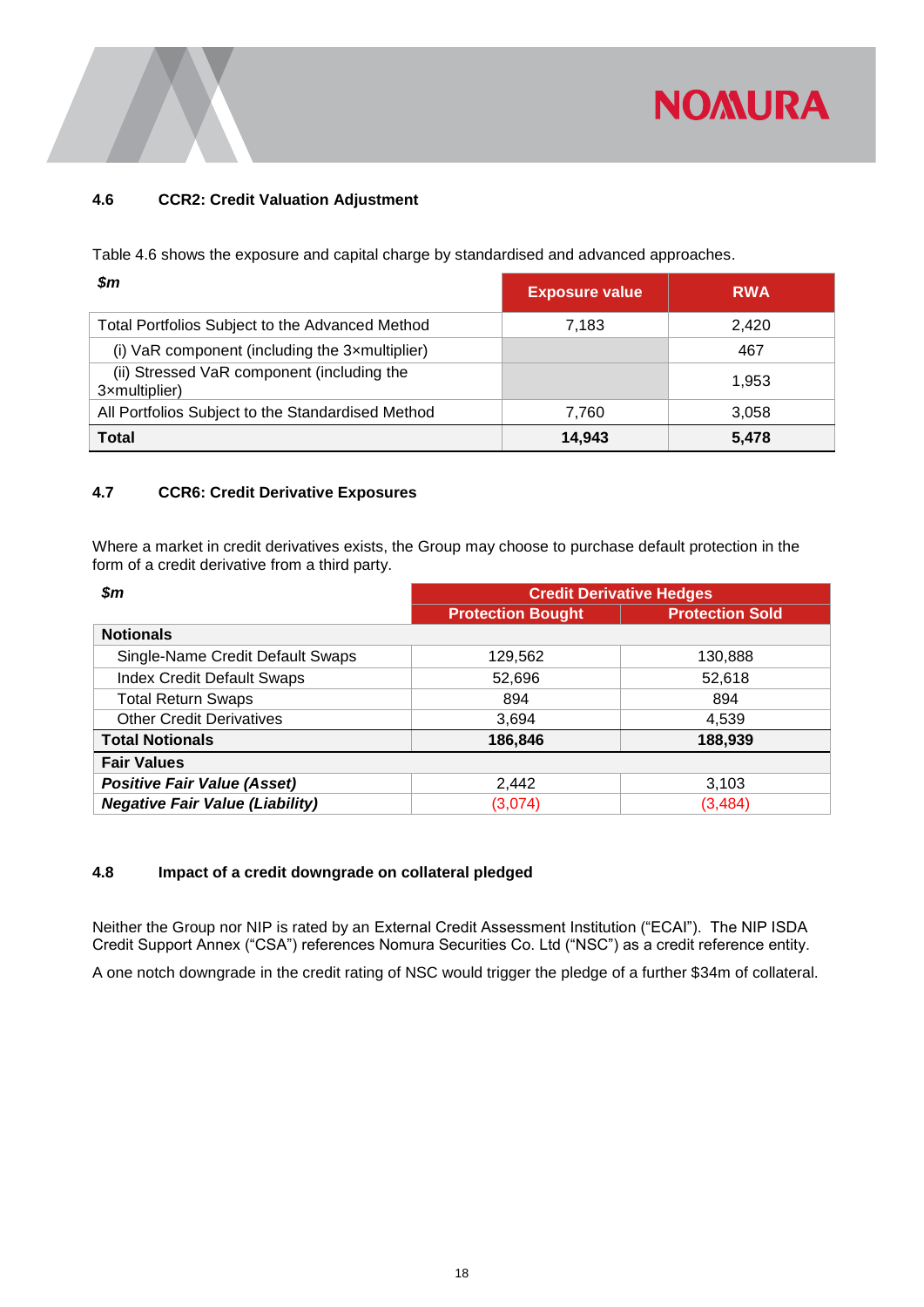

### <span id="page-21-0"></span>**5. Credit Risk**

#### <span id="page-21-1"></span>**5.1 Analysis of Impaired and Past Due Exposures and Allowance for Impairment**

Please refer to the NEHS Company only Annual Report for the year ended 31 March 2017 for further details of the policies related to impaired assets. Neither the Group nor NIP had impaired assets as at 31 March 2017.

#### <span id="page-21-2"></span>**5.2 CRB-B: Total and Average Amount of Credit Risk Exposures**

Table 5.2 shows the Group and NIP credit risk exposures classified by exposure class as at the current year end and the average throughout the FY 16-17. It presents exposures after provisions but before any credit risk mitigation and credit conversion factor.

| Sm                                               |               | <b>The Group</b> |               | <b>NIP</b>     |
|--------------------------------------------------|---------------|------------------|---------------|----------------|
|                                                  | <b>Mar-17</b> | Average          | <b>Mar-17</b> | <b>Average</b> |
| <b>Central Governments or Central Banks</b>      | 2.759         | 3.461            | 2.318         | 2,725          |
| <b>Corporates</b>                                | 5,327         | 5,331            | 4,215         | 4,081          |
| <b>Institutions</b>                              | 1,975         | 2,011            | 985           | 1,408          |
| <b>Multilateral Development Banks</b>            | ۰             | 25               |               | ٠              |
| <b>Other items</b>                               | 81            | 124              | 61            | 83             |
| <b>Public Sector entities</b>                    | 51            | 13               |               | ۰              |
| <b>Regional Governments or Local Authorities</b> | 350           | 330              | 40            | 41             |
| <b>International Organisations</b>               |               |                  |               | -              |
| <b>Total</b>                                     | 10,543        | 11,295           | 7,619         | 8,338          |

#### <span id="page-21-3"></span>**5.3 CR1-A: Credit Quality of Exposures by Exposure Class and Instruments**

Tables show the Group's gross carrying value and net credit risk exposures as per CRB-B, by counterparty type and instrument.

| $\boldsymbol{\$m}$                                    | <b>The Group</b> |                              |                                         |                                         |                                         |                                                      |                             |  |  |
|-------------------------------------------------------|------------------|------------------------------|-----------------------------------------|-----------------------------------------|-----------------------------------------|------------------------------------------------------|-----------------------------|--|--|
|                                                       |                  | <b>Gross Carrying Values</b> | <b>Specific</b>                         | <b>General</b>                          |                                         | <b>Credit Risk</b>                                   |                             |  |  |
|                                                       | <b>Defaulted</b> | Non-<br><b>Defaulted</b>     | <b>Credit Risk</b><br><b>Adjustment</b> | <b>Credit Risk</b><br><b>Adjustment</b> | <b>Accumulated</b><br><b>Write-offs</b> | <b>Adjustment</b><br><b>Charges of</b><br>the Period | <b>Net</b><br><b>Values</b> |  |  |
| <b>Central Governments or</b><br><b>Central Banks</b> |                  | 2,759                        |                                         |                                         |                                         |                                                      | 2,759                       |  |  |
| <b>Corporates</b>                                     | -                | 5,327                        |                                         | ٠                                       | ٠                                       | $\blacksquare$                                       | 5,327                       |  |  |
| <b>Institutions</b>                                   |                  | 1,975                        |                                         | ٠                                       | $\blacksquare$                          | $\blacksquare$                                       | 1,975                       |  |  |
| <b>Multilateral Development</b><br><b>Banks</b>       |                  |                              |                                         |                                         |                                         |                                                      |                             |  |  |
| <b>Other items</b>                                    | $\blacksquare$   | 81                           |                                         | ۰                                       | ٠                                       | $\blacksquare$                                       | 81                          |  |  |
| <b>Public sector entities</b>                         | $\blacksquare$   | 51                           |                                         | ٠                                       | $\blacksquare$                          | $\blacksquare$                                       | 51                          |  |  |
| <b>Regional governments or</b><br>local authorities   |                  | 350                          |                                         |                                         |                                         |                                                      | 350                         |  |  |
| <b>International Organisations</b>                    | -                |                              |                                         | $\blacksquare$                          | $\blacksquare$                          | -                                                    | ۰.                          |  |  |
| <b>Total SA approach</b>                              | $\blacksquare$   | 10,543                       |                                         | $\blacksquare$                          | $\blacksquare$                          | $\blacksquare$                                       | 10,543                      |  |  |
| <b>Total</b>                                          | ۰.               | 10,543                       |                                         | ٠                                       | $\blacksquare$                          | ۰.                                                   | 10,543                      |  |  |
| of which: Loans                                       | ۰.               | 1,067                        |                                         | ٠                                       | $\overline{a}$                          | $\overline{\phantom{0}}$                             | 1,067                       |  |  |
| of which: Debt Securities                             | ۰.               | 695                          |                                         | ٠                                       | $\blacksquare$                          | $\blacksquare$                                       | 695                         |  |  |
| of which: Off-balance sheet<br>exposures              |                  | 3,630                        |                                         |                                         |                                         |                                                      | 3,630                       |  |  |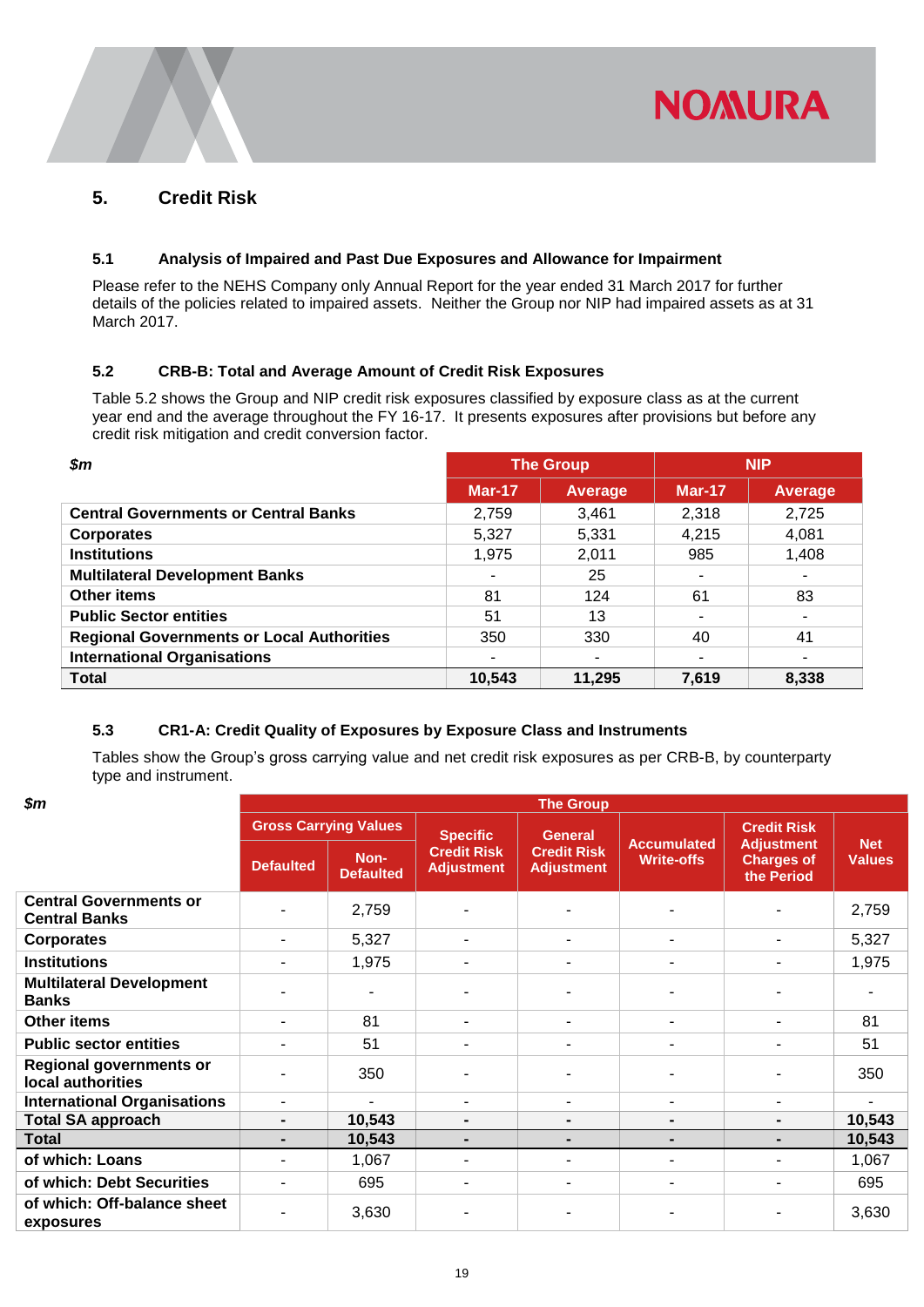

| \$m                                                   | <b>NIP</b>       |                              |                                         |                                         |                                         |                                                      |                             |  |  |
|-------------------------------------------------------|------------------|------------------------------|-----------------------------------------|-----------------------------------------|-----------------------------------------|------------------------------------------------------|-----------------------------|--|--|
|                                                       |                  | <b>Gross Carrying Values</b> | <b>Specific</b>                         | <b>General</b>                          |                                         | <b>Credit Risk</b>                                   |                             |  |  |
|                                                       | <b>Defaulted</b> | Non-<br><b>Defaulted</b>     | <b>Credit Risk</b><br><b>Adjustment</b> | <b>Credit Risk</b><br><b>Adjustment</b> | <b>Accumulated</b><br><b>Write-offs</b> | <b>Adjustment</b><br><b>Charges of</b><br>the Period | <b>Net</b><br><b>Values</b> |  |  |
| <b>Central Governments or</b><br><b>Central Banks</b> | ۰                | 2,318                        |                                         |                                         |                                         |                                                      | 2,318                       |  |  |
| <b>Corporates</b>                                     | ۰                | 4,215                        |                                         | ۰                                       | $\blacksquare$                          | ۰                                                    | 4,215                       |  |  |
| <b>Institutions</b>                                   | ٠                | 985                          |                                         | ۰                                       | ٠                                       | ۰                                                    | 985                         |  |  |
| <b>Multilateral Development</b><br><b>Banks</b>       | ٠                |                              |                                         |                                         | $\overline{\phantom{a}}$                |                                                      |                             |  |  |
| <b>Other items</b>                                    | ٠                | 61                           |                                         | ۰.                                      | ۰                                       | ۰                                                    | 61                          |  |  |
| <b>Public sector entities</b>                         | ۰                |                              |                                         |                                         | $\overline{\phantom{0}}$                | ۰                                                    |                             |  |  |
| <b>Regional governments or</b><br>local authorities   | ٠                | 40                           |                                         |                                         |                                         |                                                      | 40                          |  |  |
| <b>International Organisations</b>                    | ٠                |                              |                                         | ۰                                       | ٠                                       | ۰                                                    |                             |  |  |
| <b>Total SA approach</b>                              | $\blacksquare$   | 7,619                        |                                         | $\blacksquare$                          | $\blacksquare$                          | -                                                    | 7,619                       |  |  |
| <b>Total</b>                                          | $\blacksquare$   | 7,619                        |                                         | $\blacksquare$                          | $\blacksquare$                          | -                                                    | 7,619                       |  |  |
| of which: Loans                                       | ۰                | 1,021                        |                                         | $\blacksquare$                          | ۰                                       | ۰                                                    | 1,021                       |  |  |
| of which: Debt Securities                             | ۰                | 58                           |                                         | ۰                                       | ۰                                       | ۰                                                    | 58                          |  |  |
| of which: Off-balance sheet<br>exposures              | ۰                | 2,549                        |                                         |                                         |                                         |                                                      | 2,549                       |  |  |

### <span id="page-22-0"></span>**5.4 CRB-D: Concentration of Exposures by Industry and Counterparty Type**

Tables show the industry concentration of the Group and NIP credit risk exposures classified by exposure class. It presents exposures after provisions but before any credit risk mitigation.

| $\boldsymbol{\$m}$                                              |                                                                         |                                  |                                                                                          | <b>The Group</b>                                              |                                                                                                    |                |              |
|-----------------------------------------------------------------|-------------------------------------------------------------------------|----------------------------------|------------------------------------------------------------------------------------------|---------------------------------------------------------------|----------------------------------------------------------------------------------------------------|----------------|--------------|
|                                                                 | <b>FINANCIAL</b><br><b>AND</b><br><b>INSURANCE</b><br><b>ACTIVITIES</b> | <b>MANUFACT</b><br><b>-URING</b> | <b>PUBLIC</b><br><b>ADMIN AND</b><br><b>DEFENCE;</b><br><b>SOCIAL</b><br><b>SECURITY</b> | <b>INFORMATION</b><br><b>AND</b><br><b>COMMUNICATI</b><br>-ON | <b>ELECTRICITY,</b><br><b>GAS, STEAM</b><br><b>AND AIR</b><br><b>CONDITIONING</b><br><b>SUPPLY</b> | <b>Other</b>   | <b>Total</b> |
| <b>Central</b><br><b>Governments or</b><br><b>Central Banks</b> | 2,599                                                                   |                                  | 160                                                                                      | ٠                                                             | $\overline{\phantom{a}}$                                                                           |                | 2,759        |
| <b>Corporates</b>                                               | 3,829                                                                   | 943                              | $\overline{\phantom{a}}$                                                                 | 205                                                           | 130                                                                                                | 220            | 5,327        |
| <b>Institutions</b>                                             | 1,975                                                                   |                                  | $\blacksquare$                                                                           | ٠                                                             | $\overline{\phantom{a}}$                                                                           | $\blacksquare$ | 1,975        |
| <b>Multilateral</b><br><b>Development</b><br><b>Banks</b>       | $\overline{\phantom{0}}$                                                |                                  |                                                                                          | ٠                                                             |                                                                                                    |                |              |
| <b>Other items</b>                                              | $\overline{\phantom{a}}$                                                | $\overline{\phantom{0}}$         | $\overline{\phantom{a}}$                                                                 | ٠                                                             | $\overline{\phantom{a}}$                                                                           | 81             | 81           |
| <b>Public Sector</b><br><b>Entities</b>                         | 51                                                                      |                                  | $\overline{\phantom{a}}$                                                                 | ٠                                                             | $\overline{\phantom{a}}$                                                                           | $\blacksquare$ | 51           |
| Regional<br><b>Governments or</b><br><b>Local Authorities</b>   | 72                                                                      |                                  | 278                                                                                      | ٠                                                             | $\overline{\phantom{a}}$                                                                           |                | 350          |
| <b>Total</b>                                                    | 8,526                                                                   | 943                              | 438                                                                                      | 205                                                           | 130                                                                                                | 301            | 10,543       |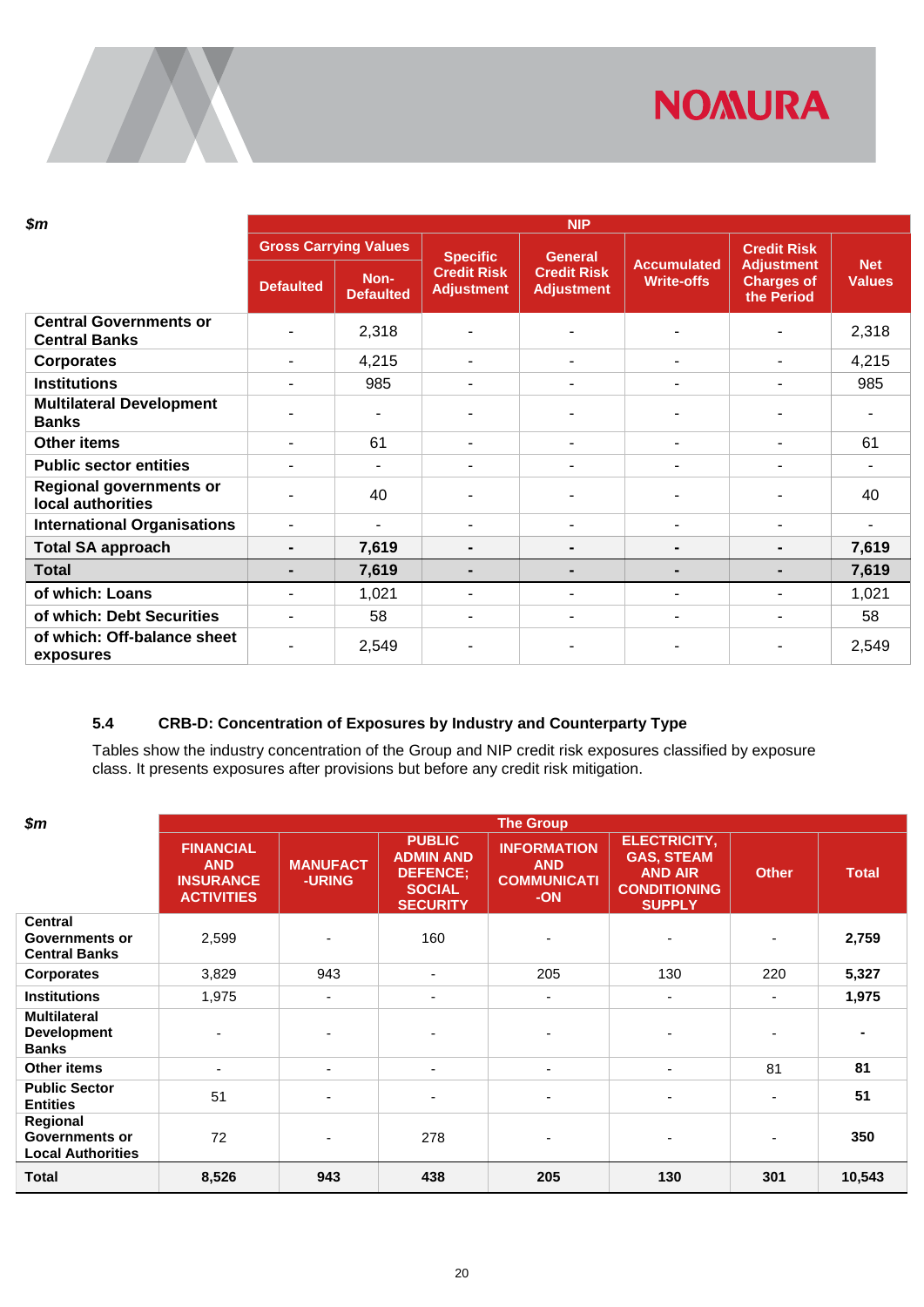

| $\boldsymbol{\$m}$                                              |                                                                         |                                  |                                                               | <b>NIP</b>                                                                               |                                                             |                |              |
|-----------------------------------------------------------------|-------------------------------------------------------------------------|----------------------------------|---------------------------------------------------------------|------------------------------------------------------------------------------------------|-------------------------------------------------------------|----------------|--------------|
|                                                                 | <b>FINANCIAL</b><br><b>AND</b><br><b>INSURANCE</b><br><b>ACTIVITIES</b> | <b>MANUFACT</b><br><b>-URING</b> | <b>INFORMATION</b><br><b>AND</b><br><b>COMMUNICATI</b><br>-ON | <b>PUBLIC ADMIN</b><br><b>AND</b><br><b>DEFENCE:</b><br><b>SOCIAL</b><br><b>SECURITY</b> | ARTS,<br><b>ENTERTAINM</b><br>-ENT AND<br><b>RECREATION</b> | <b>Other</b>   | <b>Total</b> |
| <b>Central</b><br><b>Governments or</b><br><b>Central Banks</b> | 2,278                                                                   |                                  | ٠                                                             | 40                                                                                       |                                                             |                | 2,318        |
| <b>Corporates</b>                                               | 3,202                                                                   | 623                              | 191                                                           | $\blacksquare$                                                                           | 46                                                          | 153            | 4,215        |
| <b>Institutions</b>                                             | 985                                                                     | ٠                                | ٠                                                             | ٠                                                                                        | $\blacksquare$                                              | $\blacksquare$ | 985          |
| <b>Multilateral</b><br><b>Development</b><br><b>Banks</b>       |                                                                         |                                  |                                                               | $\overline{\phantom{0}}$                                                                 |                                                             |                |              |
| <b>Other items</b>                                              | $\blacksquare$                                                          | $\overline{\phantom{0}}$         | ٠                                                             | $\blacksquare$                                                                           | ٠                                                           | 61             | 61           |
| <b>Public Sector</b><br><b>Entities</b>                         |                                                                         |                                  |                                                               | ٠                                                                                        |                                                             |                |              |
| Regional<br><b>Governments or</b><br><b>Local Authorities</b>   |                                                                         |                                  | ٠                                                             | 40                                                                                       |                                                             | $\blacksquare$ | 40           |
| <b>Total</b>                                                    | 6,465                                                                   | 623                              | 191                                                           | 80                                                                                       | 46                                                          | 214            | 7,619        |

### <span id="page-23-0"></span>**5.5 CR1-B: Credit Quality of Exposures by Industry and Counterparty Type**

Tables show the gross carrying value and net credit risk exposure by industry of the Group and NIP.

| $\boldsymbol{\$m}$                                                      | <b>The Group</b>         |                              |                                         |                                         |                    |                                         |                   |  |  |  |  |  |  |  |
|-------------------------------------------------------------------------|--------------------------|------------------------------|-----------------------------------------|-----------------------------------------|--------------------|-----------------------------------------|-------------------|--|--|--|--|--|--|--|
|                                                                         |                          | <b>Gross Carrying Values</b> | <b>Specific</b>                         | <b>General</b>                          | <b>Accumulated</b> | <b>Credit Risk</b><br><b>Adjustment</b> |                   |  |  |  |  |  |  |  |
|                                                                         | <b>Defaulted</b>         | Non-<br><b>Defaulted</b>     | <b>Credit Risk</b><br><b>Adjustment</b> | <b>Credit Risk</b><br><b>Adjustment</b> | <b>Write-offs</b>  | <b>Charges of</b><br>the Period         | <b>Net Values</b> |  |  |  |  |  |  |  |
| <b>FINANCIAL AND</b><br><b>INSURANCE ACTIVITIES</b>                     |                          | 8,527                        |                                         |                                         |                    |                                         | 8,527             |  |  |  |  |  |  |  |
| <b>MANUFACTURING</b>                                                    | $\blacksquare$           | 943                          |                                         | $\overline{\phantom{0}}$                |                    | ۰                                       | 943               |  |  |  |  |  |  |  |
| PUBLIC ADMIN AND<br>DEFENCE; SOCIAL<br><b>SECURITY</b>                  |                          | 437                          |                                         |                                         |                    |                                         | 437               |  |  |  |  |  |  |  |
| <b>INFORMATION AND</b><br><b>COMMUNICATION</b>                          |                          | 205                          |                                         | $\blacksquare$                          |                    |                                         | 205               |  |  |  |  |  |  |  |
| ELECTRICITY, GAS,<br><b>STEAM AND AIR</b><br><b>CONDITIONING SUPPLY</b> |                          | 130                          |                                         |                                         |                    |                                         | 130               |  |  |  |  |  |  |  |
| Other                                                                   | $\overline{\phantom{a}}$ | 301                          | ۰                                       | $\overline{\phantom{a}}$                | $\blacksquare$     | ٠                                       | 301               |  |  |  |  |  |  |  |
| <b>Total</b>                                                            | $\blacksquare$           | 10,543                       |                                         |                                         |                    |                                         | 10,543            |  |  |  |  |  |  |  |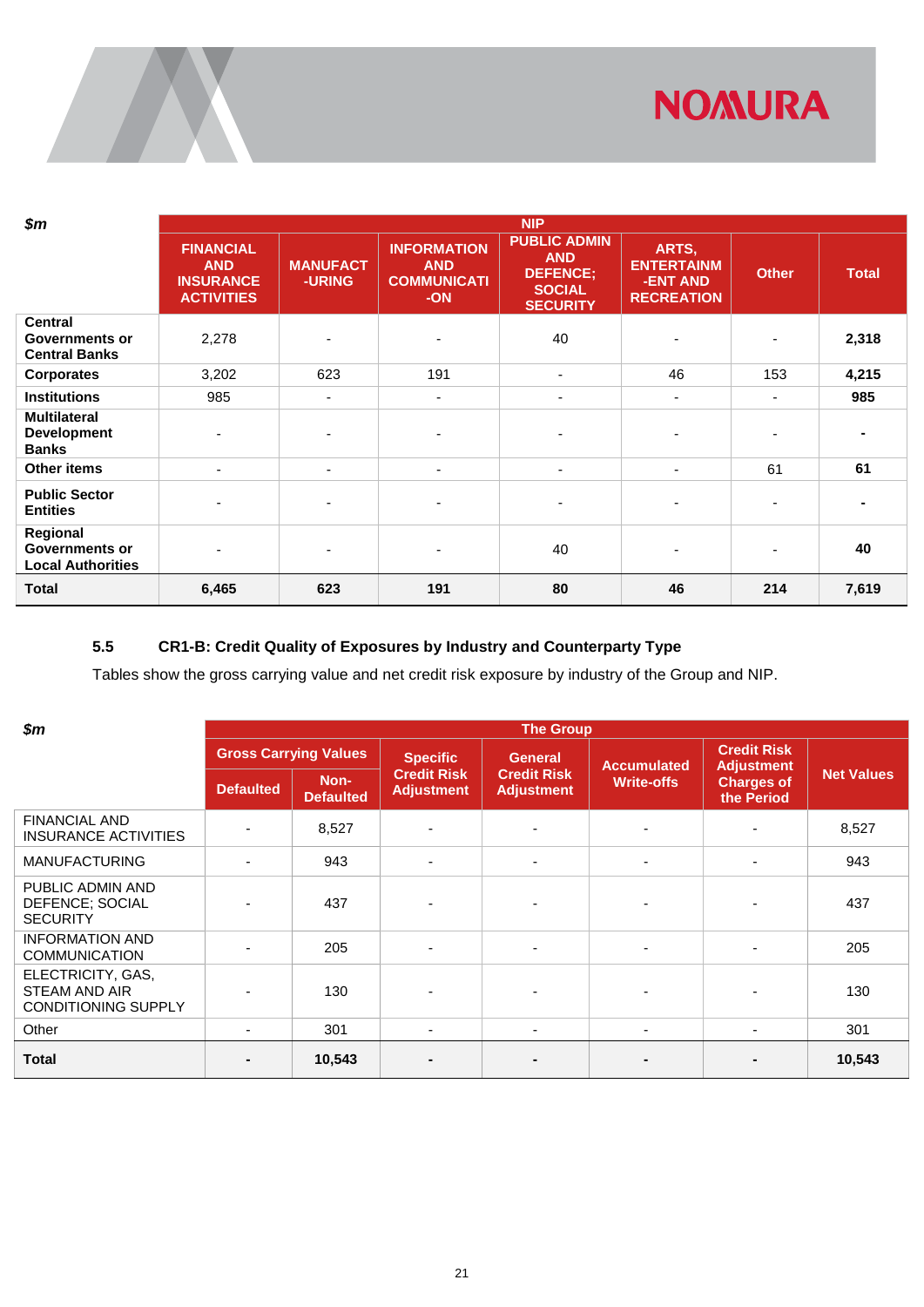

| $\boldsymbol{\$m}$                                                                   | <b>NIP</b>       |                              |                                         |                                         |                          |                                         |                   |  |  |  |  |
|--------------------------------------------------------------------------------------|------------------|------------------------------|-----------------------------------------|-----------------------------------------|--------------------------|-----------------------------------------|-------------------|--|--|--|--|
|                                                                                      |                  | <b>Gross Carrying Values</b> | <b>Specific</b>                         | <b>General</b>                          | <b>Accumulated</b>       | <b>Credit Risk</b><br><b>Adjustment</b> |                   |  |  |  |  |
|                                                                                      | <b>Defaulted</b> | Non-<br><b>Defaulted</b>     | <b>Credit Risk</b><br><b>Adjustment</b> | <b>Credit Risk</b><br><b>Adjustment</b> | <b>Write-offs</b>        | <b>Charges of the</b><br><b>Period</b>  | <b>Net Values</b> |  |  |  |  |
| <b>FINANCIAL AND</b><br><b>INSURANCE ACTIVITIES</b>                                  |                  | 6,465                        |                                         |                                         | -                        |                                         | 6,465             |  |  |  |  |
| <b>MANUFACTURING</b>                                                                 |                  | 623                          | ٠                                       | $\overline{\phantom{a}}$                | $\overline{\phantom{a}}$ |                                         | 623               |  |  |  |  |
| <b>INFORMATION AND</b><br><b>COMMUNICATION</b>                                       |                  | 191                          |                                         | ٠                                       | $\overline{\phantom{a}}$ |                                         | 191               |  |  |  |  |
| PUBLIC ADMINISTRATION<br>AND DEFENCE;<br><b>COMPULSORY SOCIAL</b><br><b>SECURITY</b> |                  | 80                           |                                         |                                         | $\blacksquare$           |                                         | 80                |  |  |  |  |
| ARTS, ENTERTAINMENT<br>AND RECREATION                                                |                  | 46                           |                                         |                                         | $\blacksquare$           |                                         | 46                |  |  |  |  |
| Other                                                                                |                  | 214                          |                                         | ٠                                       | $\overline{\phantom{a}}$ |                                         | 214               |  |  |  |  |
| <b>Total</b>                                                                         |                  | 7,619                        | -                                       | $\overline{\phantom{0}}$                |                          |                                         | 7,619             |  |  |  |  |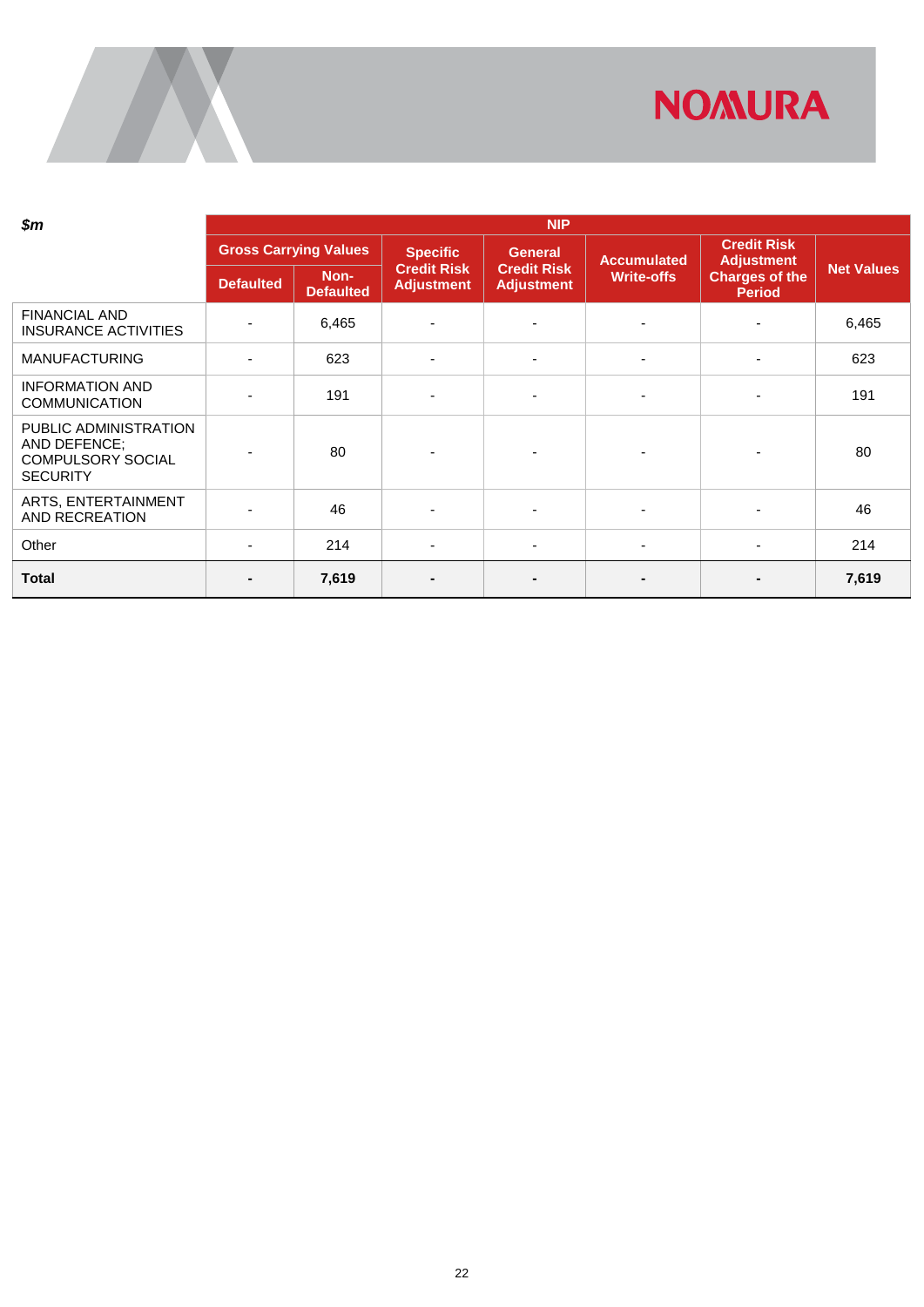

### **5.6 CRB-C: Credit Risk Exposures by Region and Country**

Tables show a breakdown of the Group and NIP credit risk exposures by region, country and exposure class. It presents exposures after provisions but before any credit risk mitigation

<span id="page-25-0"></span>

| \$m\$                                                           | <b>The Group</b> |                          |                          |                          |                          |                          |                          |                          |                          |                          |                          |                          |                          |                          |                          |                          |                          |              |                              |
|-----------------------------------------------------------------|------------------|--------------------------|--------------------------|--------------------------|--------------------------|--------------------------|--------------------------|--------------------------|--------------------------|--------------------------|--------------------------|--------------------------|--------------------------|--------------------------|--------------------------|--------------------------|--------------------------|--------------|------------------------------|
|                                                                 | <b>EMEA</b>      | <b>GBR</b>               | <b>FRA</b>               | <b>NLD</b>               | <b>LUX</b>               | <b>DNK</b>               | <b>DEU</b>               | <b>Other</b>             | <b>Ameri</b><br>cas      | <b>USA</b>               | <b>VGB</b>               | <b>CYM</b>               | <b>Other</b>             | Asia                     | <b>JPN</b>               | <b>CHN</b>               | <b>NZL</b>               | <b>Other</b> | <b>Grand</b><br><b>Total</b> |
| <b>Central</b><br><b>Governments or</b><br><b>Central Banks</b> | 2,696            | 2,268                    | 85                       | 9                        | 176                      | $\sim$                   | $\sim$                   | 157                      | 37                       | 17                       | $\overline{\phantom{a}}$ | $\sim$                   | 20                       | 26                       | 23                       | $\overline{\phantom{a}}$ | $\overline{\phantom{a}}$ | 3            | 2,759                        |
| <b>Corporates</b>                                               | 4,116            | 2,467                    | 369                      | 603                      | 115                      | 80                       | 35                       | 447                      | 753                      | 555                      | 171                      | 26                       | $\overline{ }$           | 458                      | 29                       | 353                      | $\sim$                   | 76           | 5,327                        |
| <b>Institutions</b>                                             | 824              | 76                       | 31                       | 27                       | 208                      | 131                      | 163                      | 188                      | 294                      | 288                      | $\overline{\phantom{a}}$ | $\sim$                   | 6                        | 857                      | 756                      | $\sim$                   | 64                       | 37           | 1,975                        |
| <b>Multilateral</b><br><b>Development</b><br><b>Banks</b>       | $\blacksquare$   | $\overline{\phantom{a}}$ | $\overline{\phantom{a}}$ | $\overline{\phantom{a}}$ | $\overline{\phantom{a}}$ |                          | $\overline{\phantom{a}}$ | $\overline{\phantom{0}}$ | $\overline{\phantom{a}}$ |                          | $\overline{\phantom{a}}$ | $\overline{\phantom{0}}$ | $\overline{\phantom{0}}$ |                          | $\overline{\phantom{a}}$ | $\overline{\phantom{0}}$ |                          |              |                              |
| Other items                                                     | 81               | 61                       | $\overline{\phantom{a}}$ | $\overline{\phantom{a}}$ | 19                       | $\overline{\phantom{0}}$ | $\overline{\phantom{a}}$ |                          | $\overline{\phantom{a}}$ | $\overline{\phantom{0}}$ | $\overline{\phantom{a}}$ | $\overline{\phantom{0}}$ | $\overline{\phantom{0}}$ | $\sim$                   | $\overline{\phantom{0}}$ | $\overline{\phantom{0}}$ | $\overline{\phantom{0}}$ |              | 81                           |
| <b>Public Sector</b><br><b>Entities</b>                         | 50               | $\overline{\phantom{a}}$ | 50                       | $\overline{\phantom{a}}$ | $\overline{\phantom{a}}$ | $\overline{\phantom{a}}$ | $\overline{\phantom{a}}$ | $\overline{\phantom{0}}$ | $\overline{\phantom{a}}$ |                          | $\overline{\phantom{a}}$ | $\overline{\phantom{0}}$ | $\overline{\phantom{0}}$ | $\overline{\phantom{a}}$ | $\overline{\phantom{0}}$ | $\overline{\phantom{a}}$ | $\overline{\phantom{a}}$ |              | 50                           |
| Regional<br><b>Governments or</b><br><b>Local Authorities</b>   | 325              | $\overline{a}$           | 284                      | $\overline{\phantom{a}}$ | $\overline{\phantom{a}}$ | $\overline{\phantom{a}}$ | $\sim$                   | 41                       | 19                       | $\overline{\phantom{0}}$ | $\overline{\phantom{a}}$ | $\overline{\phantom{0}}$ | 19                       | 6                        | 6                        | $\overline{\phantom{a}}$ | $\overline{\phantom{a}}$ |              | 350                          |
| <b>Total</b>                                                    | 8,093            | 4,873                    | 819                      | 639                      | 518                      | 211                      | 198                      | 835                      | 1,103                    | 860                      | 171                      | 26                       | 46                       | 1,347                    | 814                      | 353                      | 64                       | 116          | 10,543                       |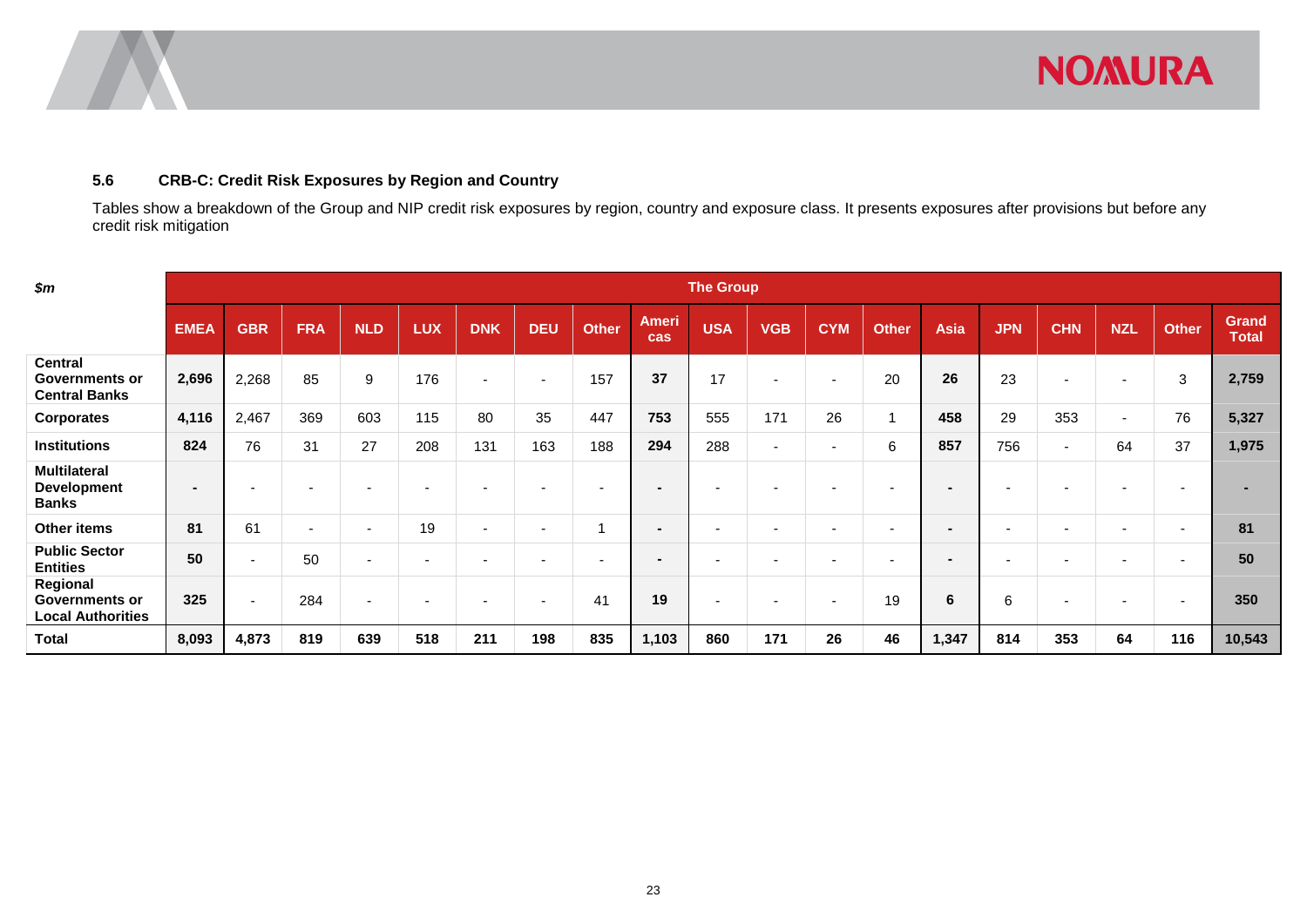# **NOMURA**

| \$m\$                                                           |                          |                          |                          |                          |                |                          |                          |                          |                          | <b>NIP</b>               |                |                          |                          |                |                          |                          |                          |                          |                          |                       |
|-----------------------------------------------------------------|--------------------------|--------------------------|--------------------------|--------------------------|----------------|--------------------------|--------------------------|--------------------------|--------------------------|--------------------------|----------------|--------------------------|--------------------------|----------------|--------------------------|--------------------------|--------------------------|--------------------------|--------------------------|-----------------------|
|                                                                 | <b>EMEA</b>              | <b>GBR</b>               | <b>NLD</b>               | <b>LUX</b>               | <b>ITA</b>     | <b>FRA</b>               | <b>IRL</b>               | <b>DNK</b>               | <b>Other</b>             | <b>Ameri</b><br>cas      | <b>US</b>      | <b>VGB</b>               | <b>CYM</b>               | <b>Other</b>   | Asia                     | <b>CHN</b>               | <b>JAP</b>               | <b>HKG</b>               | <b>Other</b>             | Grand<br><b>Total</b> |
| <b>Central</b><br><b>Governments or</b><br><b>Central Banks</b> | 2,293                    | 2,269                    | $\boldsymbol{9}$         | $\blacksquare$           |                | $\overline{\phantom{a}}$ |                          | $\overline{\phantom{a}}$ | 15                       | 22                       | $\overline{2}$ | $\overline{\phantom{a}}$ | $\overline{\phantom{a}}$ | 20             | 3                        | $\overline{\phantom{a}}$ | $\overline{\phantom{a}}$ | $\overline{\phantom{a}}$ | 3                        | 2,318                 |
| <b>Corporates</b>                                               | 3,488                    | 2,221                    | 587                      | 78                       | $\blacksquare$ | 120                      | 121                      | 80                       | 281                      | 279                      | 85             | 171                      | 22                       | $\overline{ }$ | 448                      | 353                      | 26                       | 21                       | 48                       | 4,215                 |
| <b>Institutions</b>                                             | 433                      | 176                      | $\overline{2}$           | 83                       | 100            | $\sqrt{3}$               |                          | $\overline{\phantom{0}}$ | 68                       | 274                      | 268            | $\sim$                   | $\overline{\phantom{a}}$ | 6              | 276                      | $\sim$                   | 244                      | 28                       | 4                        | 983                   |
| <b>Multilateral</b><br><b>Development</b><br><b>Banks</b>       | $\overline{\phantom{a}}$ | -                        | -                        |                          |                | -                        |                          |                          |                          | $\blacksquare$           |                |                          |                          |                | $\sim$                   |                          |                          |                          |                          |                       |
| Other items                                                     | 61                       | 61                       | $\overline{\phantom{a}}$ | $\overline{\phantom{a}}$ |                | $\overline{\phantom{a}}$ | $\overline{\phantom{a}}$ |                          | $\overline{\phantom{0}}$ | $\overline{\phantom{a}}$ |                |                          | $\overline{\phantom{0}}$ |                | $\sim$                   |                          | $\overline{a}$           | $\overline{\phantom{a}}$ | $\overline{\phantom{0}}$ | 61                    |
| <b>Public Sector</b><br><b>Entities</b>                         | $\overline{\phantom{a}}$ | $\overline{\phantom{a}}$ | $\overline{\phantom{0}}$ | $\blacksquare$           |                | $\overline{\phantom{a}}$ | $\overline{\phantom{a}}$ |                          | $\overline{\phantom{a}}$ | $\overline{\phantom{0}}$ |                | $\sim$                   | $\overline{\phantom{a}}$ |                | $\overline{\phantom{0}}$ | $\overline{\phantom{a}}$ |                          | $\overline{\phantom{0}}$ |                          |                       |
| Regional<br><b>Governments or</b><br><b>Local Authorities</b>   | 40                       | $\overline{\phantom{0}}$ | $\overline{\phantom{0}}$ | $\overline{\phantom{0}}$ | 40             | $\overline{\phantom{a}}$ | $\overline{\phantom{a}}$ |                          |                          | $\blacksquare$           |                |                          | $\overline{\phantom{0}}$ |                | $\sim$                   |                          |                          | $\overline{\phantom{a}}$ |                          | 40                    |
| Total                                                           | 6,317                    | 4,727                    | 598                      | 161                      | 140            | 123                      | 122                      | 80                       | 366                      | 575                      | 355            | 171                      | 22                       | 27             | 727                      | 353                      | 270                      | 49                       | 56                       | 7,619                 |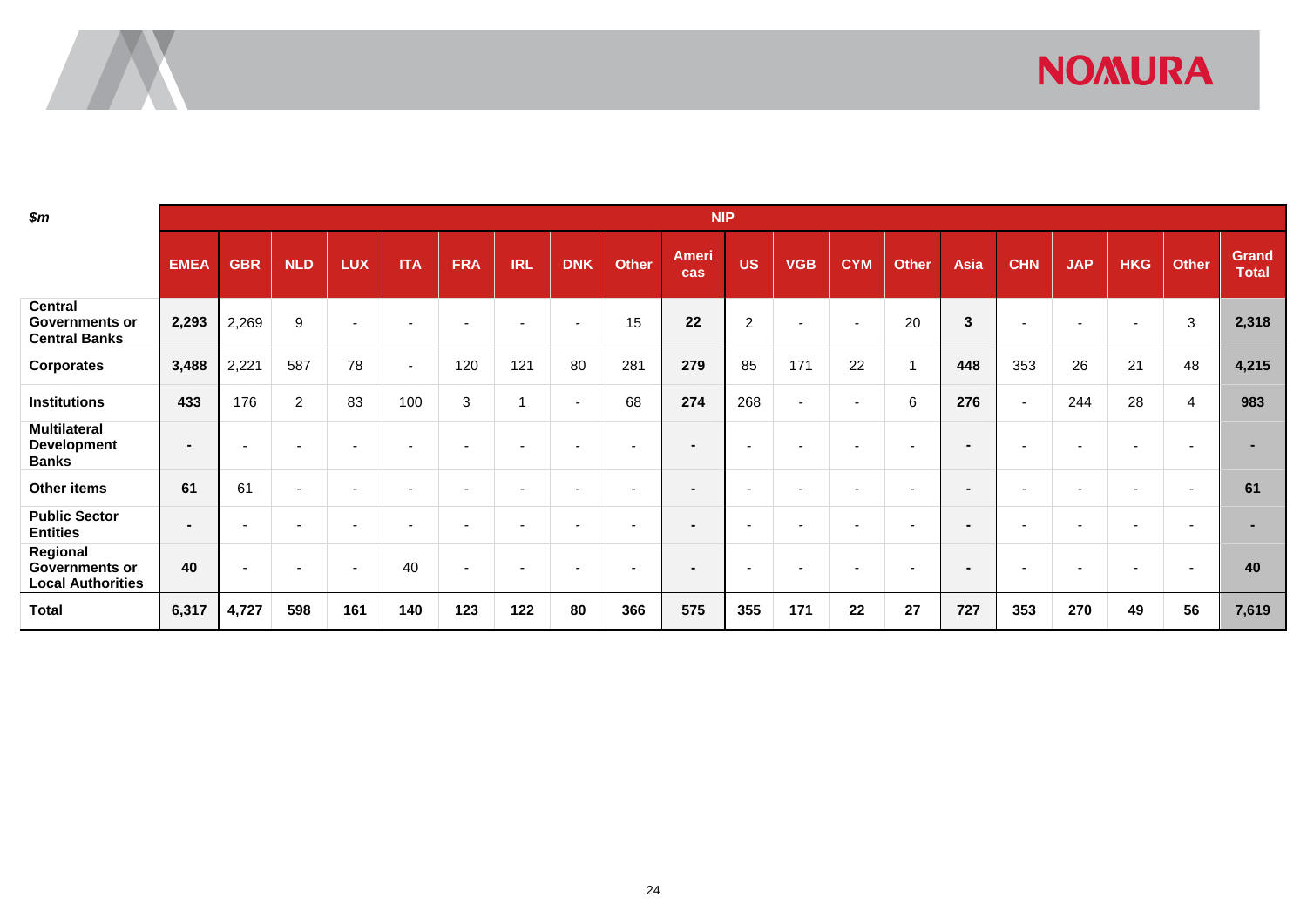

## <span id="page-27-0"></span>**5.7 CR1-C: Credit Quality of Exposures by Region and Country**

Tables show the Group's and NIP's gross carrying value and net credit risk exposure by region and country.

| \$m\$                                   | <b>The Group</b> |                              |                                         |                                         |                                         |                                                      |                   |  |  |  |  |  |
|-----------------------------------------|------------------|------------------------------|-----------------------------------------|-----------------------------------------|-----------------------------------------|------------------------------------------------------|-------------------|--|--|--|--|--|
|                                         |                  | <b>Gross Carrying Values</b> | <b>Specific</b>                         | <b>General</b>                          |                                         | <b>Credit Risk</b>                                   |                   |  |  |  |  |  |
|                                         | <b>Defaulted</b> | Non-<br><b>Defaulted</b>     | <b>Credit Risk</b><br><b>Adjustment</b> | <b>Credit Risk</b><br><b>Adjustment</b> | <b>Accumulated</b><br><b>Write-offs</b> | <b>Adjustment</b><br><b>Charges of</b><br>the Period | <b>Net Values</b> |  |  |  |  |  |
| <b>EMEA</b>                             | $\blacksquare$   | 8,093                        | $\blacksquare$                          | $\blacksquare$                          | $\blacksquare$                          |                                                      | 8,093             |  |  |  |  |  |
| <b>UNITED KINGDOM</b>                   |                  | 4,873                        | $\overline{\phantom{a}}$                | $\blacksquare$                          |                                         | $\blacksquare$                                       | 4,873             |  |  |  |  |  |
| <b>FRNCE</b>                            | ٠                | 819                          | $\overline{\phantom{a}}$                | ۰                                       | ٠                                       | $\blacksquare$                                       | 819               |  |  |  |  |  |
| <b>NETHERLANDS</b>                      |                  | 639                          | ٠                                       | $\blacksquare$                          |                                         | $\blacksquare$                                       | 639               |  |  |  |  |  |
| <b>LUXEMBOURG</b>                       | ٠                | 518                          | $\overline{\phantom{a}}$                | ۰                                       | ٠                                       | $\overline{a}$                                       | 518               |  |  |  |  |  |
| <b>DENMARK</b>                          | ٠                | 211                          | ٠                                       | ۰                                       | ٠                                       | $\blacksquare$                                       | 211               |  |  |  |  |  |
| <b>GERMANY</b>                          | $\blacksquare$   | 198                          | $\overline{\phantom{a}}$                | ٠                                       | ۰                                       | $\blacksquare$                                       | 198               |  |  |  |  |  |
| <b>OTHER</b>                            | ۰                | 835                          | $\blacksquare$                          | ٠                                       | $\blacksquare$                          | $\overline{a}$                                       | 835               |  |  |  |  |  |
| <b>US</b>                               | $\blacksquare$   | 1,103                        |                                         | $\blacksquare$                          | $\blacksquare$                          | $\blacksquare$                                       | 1,103             |  |  |  |  |  |
| <b>UNITED STATES</b>                    | ٠                | 860                          | ٠                                       | ٠                                       | ٠                                       | ٠                                                    | 860               |  |  |  |  |  |
| <b>BRITISH VIRGIN</b><br><b>ISLANDS</b> |                  | 171                          |                                         |                                         | ۰                                       |                                                      | 171               |  |  |  |  |  |
| <b>CAYMAN ISLANDS</b>                   | ٠                | 26                           | ٠                                       | $\blacksquare$                          | ٠                                       | $\overline{a}$                                       | 26                |  |  |  |  |  |
| <b>OTHER</b>                            | $\blacksquare$   | 46                           | ٠                                       | ٠                                       | ٠                                       | $\overline{a}$                                       | 46                |  |  |  |  |  |
| Asia                                    | $\blacksquare$   | 1,347                        | $\blacksquare$                          | $\blacksquare$                          | $\blacksquare$                          | $\blacksquare$                                       | 1,347             |  |  |  |  |  |
| <b>JAPAN</b>                            | $\blacksquare$   | 814                          | $\overline{\phantom{a}}$                | ۰                                       | ٠                                       | $\blacksquare$                                       | 814               |  |  |  |  |  |
| <b>CHINA</b>                            | $\blacksquare$   | 353                          | $\overline{\phantom{a}}$                | ٠                                       | ٠                                       | $\blacksquare$                                       | 353               |  |  |  |  |  |
| <b>NEW ZEALAND</b>                      |                  | 64                           | ٠                                       | ۰                                       |                                         | $\blacksquare$                                       | 64                |  |  |  |  |  |
| <b>OTHER</b>                            | $\blacksquare$   | 116                          | ٠                                       | $\blacksquare$                          | ٠                                       | $\blacksquare$                                       | 116               |  |  |  |  |  |
| <b>Total</b>                            | $\blacksquare$   | 10,543                       | $\blacksquare$                          | $\blacksquare$                          | $\blacksquare$                          |                                                      | 10,543            |  |  |  |  |  |

| \$m\$                                   | <b>NIP</b>       |                              |                                         |                                         |                                         |                                                      |                   |  |  |  |  |  |
|-----------------------------------------|------------------|------------------------------|-----------------------------------------|-----------------------------------------|-----------------------------------------|------------------------------------------------------|-------------------|--|--|--|--|--|
|                                         |                  | <b>Gross Carrying Values</b> | <b>Specific</b>                         | <b>General</b>                          |                                         | <b>Credit Risk</b>                                   |                   |  |  |  |  |  |
|                                         | <b>Defaulted</b> | Non-<br><b>Defaulted</b>     | <b>Credit Risk</b><br><b>Adjustment</b> | <b>Credit Risk</b><br><b>Adjustment</b> | <b>Accumulated</b><br><b>Write-offs</b> | <b>Adjustment</b><br><b>Charges of</b><br>the Period | <b>Net Values</b> |  |  |  |  |  |
| <b>EMEA</b>                             | ۰                | 6,317                        | $\blacksquare$                          | $\blacksquare$                          | $\blacksquare$                          | $\blacksquare$                                       | 6,317             |  |  |  |  |  |
| <b>UNITED KINGDOM</b>                   |                  | 4,727                        | ٠                                       | $\blacksquare$                          | $\blacksquare$                          | $\blacksquare$                                       | 4,727             |  |  |  |  |  |
| <b>NETHERLANDS</b>                      |                  | 598                          |                                         | $\blacksquare$                          | ٠                                       | ٠                                                    | 598               |  |  |  |  |  |
| <b>LUXEMBOURG</b>                       | ۰.               | 161                          | $\blacksquare$                          | $\overline{\phantom{a}}$                | $\blacksquare$                          | $\blacksquare$                                       | 161               |  |  |  |  |  |
| <b>ITALY</b>                            | -                | 140                          | $\blacksquare$                          | $\blacksquare$                          | ٠                                       | $\sim$                                               | 140               |  |  |  |  |  |
| <b>FRANCE</b>                           | -                | 123                          | $\blacksquare$                          | $\blacksquare$                          | ٠                                       | $\blacksquare$                                       | 123               |  |  |  |  |  |
| <b>IRELAND</b>                          | -                | 122                          |                                         | $\blacksquare$                          | ٠                                       | $\blacksquare$                                       | 122               |  |  |  |  |  |
| <b>DENMARK</b>                          |                  | 80                           |                                         |                                         |                                         |                                                      | 80                |  |  |  |  |  |
| Other                                   |                  | 366                          | ٠                                       | $\blacksquare$                          | ٠                                       | ٠                                                    | 366               |  |  |  |  |  |
| <b>US</b>                               |                  | 575                          | $\blacksquare$                          | $\blacksquare$                          |                                         | $\blacksquare$                                       | 575               |  |  |  |  |  |
| <b>UNITED STATES</b>                    |                  | 355                          | ٠                                       | $\blacksquare$                          | ٠                                       |                                                      | 355               |  |  |  |  |  |
| <b>BRITISH VIRGIN</b><br><b>ISLANDS</b> |                  | 171                          | ۰                                       | ۰                                       | ۰                                       |                                                      | 171               |  |  |  |  |  |
| <b>CAYMAN ISLANDS</b>                   | -                | 22                           | ٠                                       | $\blacksquare$                          | ٠                                       | ۰                                                    | 22                |  |  |  |  |  |
| Other                                   |                  | 27                           | $\blacksquare$                          | $\blacksquare$                          | ٠                                       | $\blacksquare$                                       | 27                |  |  |  |  |  |
| Asia                                    | -                | 728                          | $\blacksquare$                          | $\blacksquare$                          | $\blacksquare$                          | $\blacksquare$                                       | 728               |  |  |  |  |  |
| <b>CHINA</b>                            |                  | 353                          | ٠                                       | $\blacksquare$                          | ٠                                       | ٠                                                    | 353               |  |  |  |  |  |
| <b>JAPAN</b>                            | ۰                | 270                          |                                         | $\blacksquare$                          | ٠                                       | $\sim$                                               | 270               |  |  |  |  |  |
| <b>HONG KONG</b>                        | -                | 49                           | $\blacksquare$                          | $\blacksquare$                          | ٠                                       | $\sim$                                               | 49                |  |  |  |  |  |
| Other                                   | ٠                | 56                           | $\overline{\phantom{a}}$                | $\blacksquare$                          | ٠                                       | $\blacksquare$                                       | 56                |  |  |  |  |  |
| <b>Total</b>                            | -                | 7,619                        | $\blacksquare$                          | ٠                                       | ٠                                       | ٠                                                    | 7,619             |  |  |  |  |  |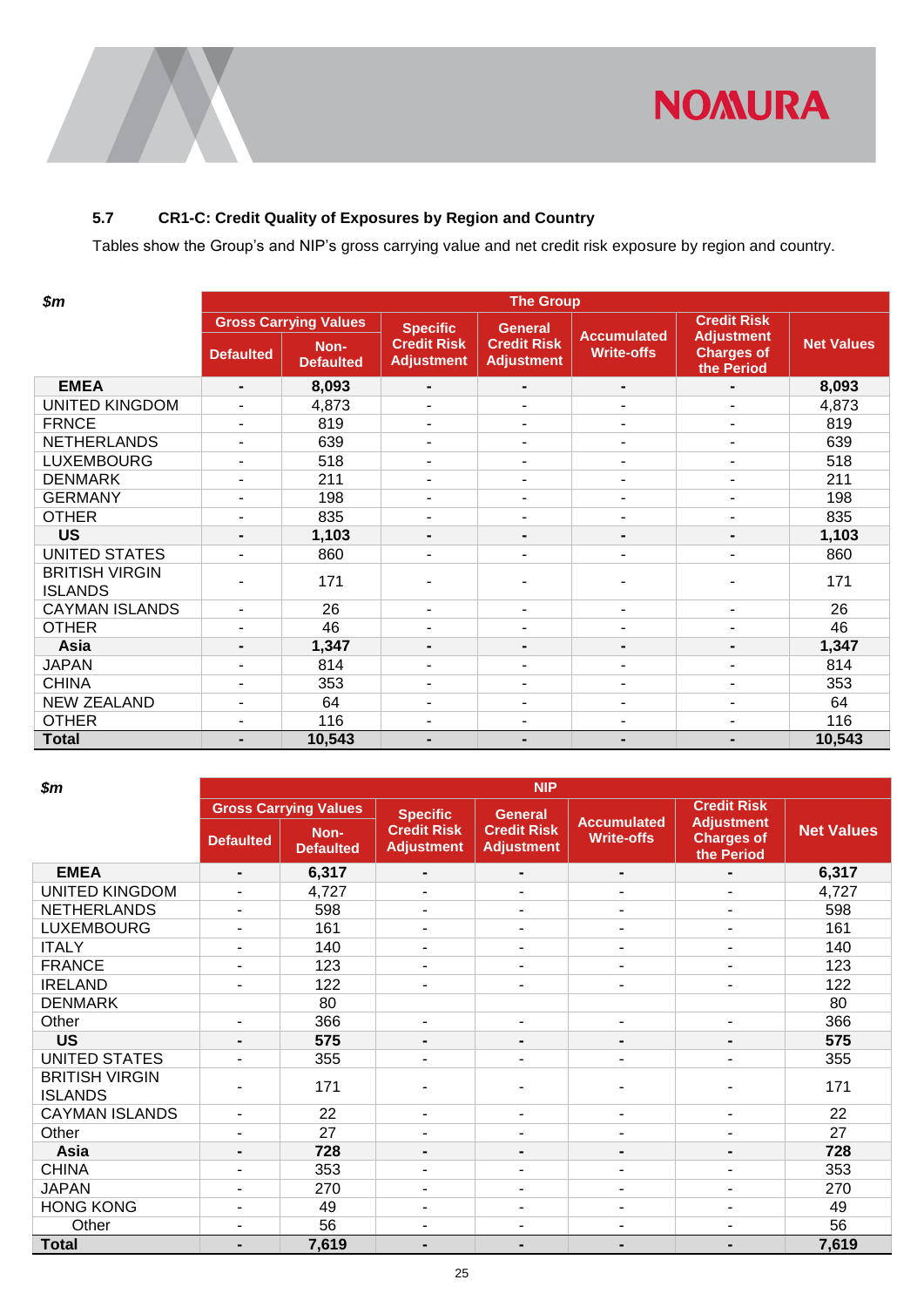![](_page_28_Picture_0.jpeg)

#### <span id="page-28-0"></span>**5.8 CRB-E: Credit Risk Exposures by Maturity**

Tables show a breakdown of the Group and NIP credit risk exposures by maturity and exposure class. It presents exposures after provisions but before any credit risk mitigation.

| $\boldsymbol{\$m}$                                         | <b>The Group</b>         |                          |                                          |                                     |              |  |  |  |  |  |  |
|------------------------------------------------------------|--------------------------|--------------------------|------------------------------------------|-------------------------------------|--------------|--|--|--|--|--|--|
|                                                            | Up to $1$<br><b>Year</b> | 1 to $5$<br><b>Years</b> | <b>Greater</b><br>Than 5<br><b>Years</b> | <b>Undefined</b><br><b>Maturity</b> | <b>Total</b> |  |  |  |  |  |  |
| <b>Central Governments or Central Banks</b>                | 2,759                    | $\blacksquare$           | -                                        |                                     | 2,759        |  |  |  |  |  |  |
| <b>Corporates</b>                                          | 1,652                    | 2,068                    | 1,607                                    |                                     | 5,327        |  |  |  |  |  |  |
| <b>Institutions</b>                                        | 1,883                    | 79                       | 13                                       |                                     | 1,975        |  |  |  |  |  |  |
| <b>Multilateral Development Banks</b>                      |                          |                          | ۰                                        |                                     | ۰            |  |  |  |  |  |  |
| <b>Other items</b>                                         |                          |                          |                                          | 81                                  | 81           |  |  |  |  |  |  |
| <b>Public Sector Entities</b>                              | 51                       |                          |                                          |                                     | 51           |  |  |  |  |  |  |
| <b>Regional Governments or Local</b><br><b>Authorities</b> | 350                      |                          |                                          |                                     | 350          |  |  |  |  |  |  |
| <b>Total</b>                                               | 6,695                    | 2,147                    | 1,620                                    | 81                                  | 10,543       |  |  |  |  |  |  |

| $\boldsymbol{\$m}$                                         |                   |                          | <b>NIP</b>                 |                                     |              |
|------------------------------------------------------------|-------------------|--------------------------|----------------------------|-------------------------------------|--------------|
|                                                            | Up to $1$<br>Year | 1 to $5$<br><b>Years</b> | Greater<br>Than 5<br>Years | <b>Undefined</b><br><b>Maturity</b> | <b>Total</b> |
| <b>Central Governments or Central Banks</b>                | 2,318             |                          |                            |                                     | 2,318        |
| <b>Corporates</b>                                          | 1,660             | 1,509                    | 1,046                      |                                     | 4,215        |
| <b>Institutions</b>                                        | 906               | 79                       |                            |                                     | 985          |
| <b>Multilateral Development Banks</b>                      |                   |                          |                            |                                     |              |
| <b>Other items</b>                                         |                   |                          |                            | 61                                  | 61           |
| <b>Public Sector Entities</b>                              |                   | $\overline{\phantom{a}}$ |                            |                                     |              |
| <b>Regional Governments or Local</b><br><b>Authorities</b> | 40                |                          |                            |                                     | 40           |
| <b>Grand Total</b>                                         | 4,924             | 1,588                    | 1,046                      | 61                                  | 7,619        |

#### <span id="page-28-1"></span>**5.9 CR5: Credit Risk Exposure by Risk Weight**

Table shows the breakdown of credit risk exposure for the Group by risk weight. Exposures are after provisions but before any credit risk mitigation.

| \$m                                                       | $\bf{0}$ | 20                       | 50                       | 100                      | 150 | 250 | 1250                     | <b>Total</b>   | of<br>which<br>unrated |
|-----------------------------------------------------------|----------|--------------------------|--------------------------|--------------------------|-----|-----|--------------------------|----------------|------------------------|
| <b>Central Governments or Central</b><br><b>Banks</b>     | 2,710    | 23                       | 1                        | 6                        | 19  | ۰   | $\overline{\phantom{a}}$ | 2,759          | 262                    |
| <b>Corporates</b>                                         | 45       | $\overline{2}$           | 1,001                    | 4,155                    | 124 | -   | $\tilde{\phantom{a}}$    | 5,327          | 4,398                  |
| <b>Institutions</b>                                       | ۰        | 1,695                    | 278                      | $\overline{2}$           |     | ٠   | $\overline{\phantom{a}}$ | 1,975          | 211                    |
| <b>Multilateral Development Banks</b>                     | -        | $\overline{\phantom{a}}$ | $\overline{\phantom{0}}$ | $\overline{\phantom{a}}$ |     | -   | $\overline{\phantom{a}}$ | $\blacksquare$ | $\blacksquare$         |
| <b>Public Sector Entities</b>                             | ۰        | 51                       | ۰                        | $\blacksquare$           |     | ۰   | ٠                        | 51             | 51                     |
| <b>Regional Government or Local</b><br><b>Authorities</b> | ۰        | 344                      | 6                        |                          |     | -   | $\blacksquare$           | 350            | 253                    |
| <b>Other items</b>                                        | ۰        | $\overline{\phantom{0}}$ | $\overline{\phantom{0}}$ | 81                       |     | ۰   | $\blacksquare$           | 81             | 81                     |
| <b>Total</b>                                              | 2,755    | 2,114                    | 1,286                    | 4,244                    | 143 | -   | $\blacksquare$           | 10,543         | 5,256                  |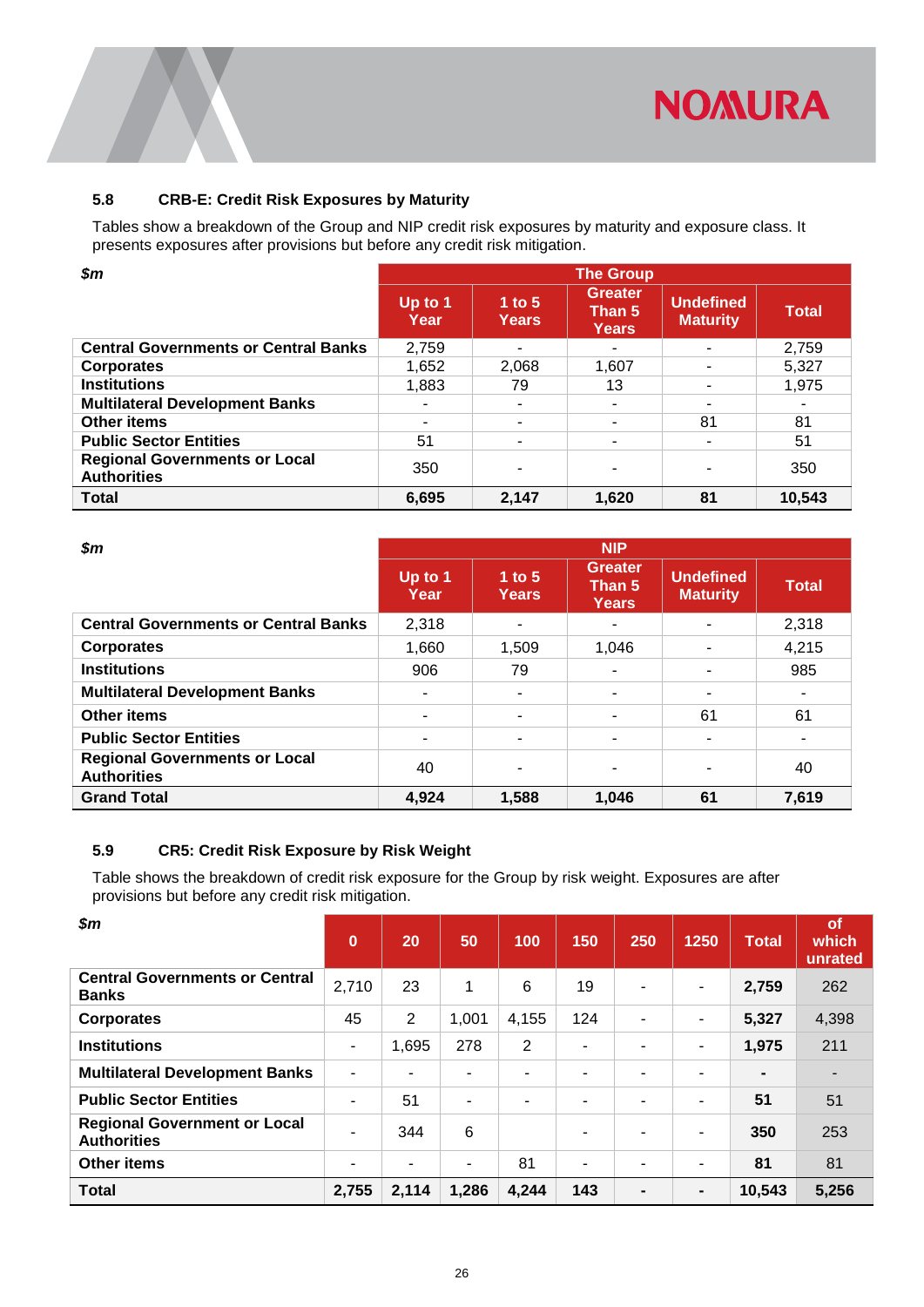![](_page_29_Picture_0.jpeg)

## <span id="page-29-0"></span>**5.10 CR4: Credit Risk Exposure and Credit Risk Mitigation**

Tables show the effect of credit risk mitigation on credit risk exposures by exposure class.

| \$m                                             |                                                  |            |                                   | <b>The Group</b> |                                                |                                    |  |
|-------------------------------------------------|--------------------------------------------------|------------|-----------------------------------|------------------|------------------------------------------------|------------------------------------|--|
|                                                 | <b>Exposures</b><br><b>Before CCF</b><br>and CRM |            | <b>Post-CCF and</b><br><b>CRM</b> | <b>Exposures</b> | <b>RWA and RWA density</b>                     |                                    |  |
|                                                 | <b>On</b><br>B/S                                 | Off<br>B/S | On<br>B/S                         | Off<br>B/S       | <b>Total On &amp;</b><br>Off B/S<br><b>RWA</b> | <b>RWA</b><br>density <sup>1</sup> |  |
| <b>Central Governments or Central Banks</b>     | 2,759                                            | ٠          | 2,759                             |                  | 40                                             | 1.4%                               |  |
| <b>Regional Government or Local Authorities</b> | 350                                              | ۰          | 350                               |                  | 72                                             | 20.6%                              |  |
| <b>Public Sector Entities</b>                   | 51                                               | ۰          | 51                                |                  | 11                                             | 20.8%                              |  |
| <b>Multilateral Development Banks</b>           | ۰                                                |            | ۰                                 |                  |                                                | $0.0\%$                            |  |
| <b>International Organisations</b>              | ۰                                                | -          | ٠                                 |                  |                                                | $0.0\%$                            |  |
| <b>Institutions</b>                             | 1,896                                            | 79         | 1,896                             | 40               | 461                                            | 23.8%                              |  |
| <b>Corporates</b>                               | 1,776                                            | 3,551      | 1,736                             | 1,306            | 2,746                                          | 90.2%                              |  |
| <b>Other items</b>                              | 81                                               | ٠          | 81                                | ۰                | 81                                             | 100.0%                             |  |
| <b>Total</b>                                    | 6,913                                            | 3,630      | 6,873                             | 1,346            | 3.411                                          | 41%                                |  |

| \$m                                             |           | <b>NIP</b>                                       |                                                       |            |                                                |                                    |  |  |  |  |  |
|-------------------------------------------------|-----------|--------------------------------------------------|-------------------------------------------------------|------------|------------------------------------------------|------------------------------------|--|--|--|--|--|
|                                                 |           | <b>Exposures</b><br><b>Before CCF</b><br>and CRM | <b>Exposures</b><br><b>Post-CCF and</b><br><b>CRM</b> |            | <b>RWA and RWA density</b>                     |                                    |  |  |  |  |  |
|                                                 | On<br>B/S | <b>Off</b><br>B/S                                | On<br>B/S                                             | Off<br>B/S | <b>Total On &amp;</b><br>Off B/S<br><b>RWA</b> | <b>RWA</b><br>density <sup>1</sup> |  |  |  |  |  |
| <b>Central Governments or Central Banks</b>     | 2,318     | ٠                                                | 2,318                                                 | ۰          | 35                                             | 1.5%                               |  |  |  |  |  |
| <b>Regional Government or Local Authorities</b> | 40        | $\overline{\phantom{0}}$                         | 40                                                    | ۰          | 8                                              | 20.0%                              |  |  |  |  |  |
| <b>Public Sector Entities</b>                   | ۰         | $\overline{\phantom{0}}$                         | ٠                                                     | ۰          |                                                | 100.0%                             |  |  |  |  |  |
| <b>Multilateral Development Banks</b>           |           |                                                  | ۰                                                     | ۰          |                                                | $0.0\%$                            |  |  |  |  |  |
| <b>International Organisations</b>              | ۰         | ٠                                                | ۰                                                     | ۰          | $\blacksquare$                                 | $0.0\%$                            |  |  |  |  |  |
| <b>Institutions</b>                             | 906       | 79                                               | 906                                                   | 40         | 222                                            | 23.5%                              |  |  |  |  |  |
| <b>Corporates</b>                               | 1,745     | 2,470                                            | 1,745                                                 | 1,306      | 2,778                                          | 91.1%                              |  |  |  |  |  |
| <b>Other items</b>                              | 61        | ٠                                                | 61                                                    | ٠          | 61                                             | 100.0%                             |  |  |  |  |  |
| <b>Total</b>                                    | 5,070     | 2,549                                            | 5,070                                                 | 1,346      | 3,104                                          | 48%                                |  |  |  |  |  |

*1. Total on and off balance sheet exposure / Total RWA*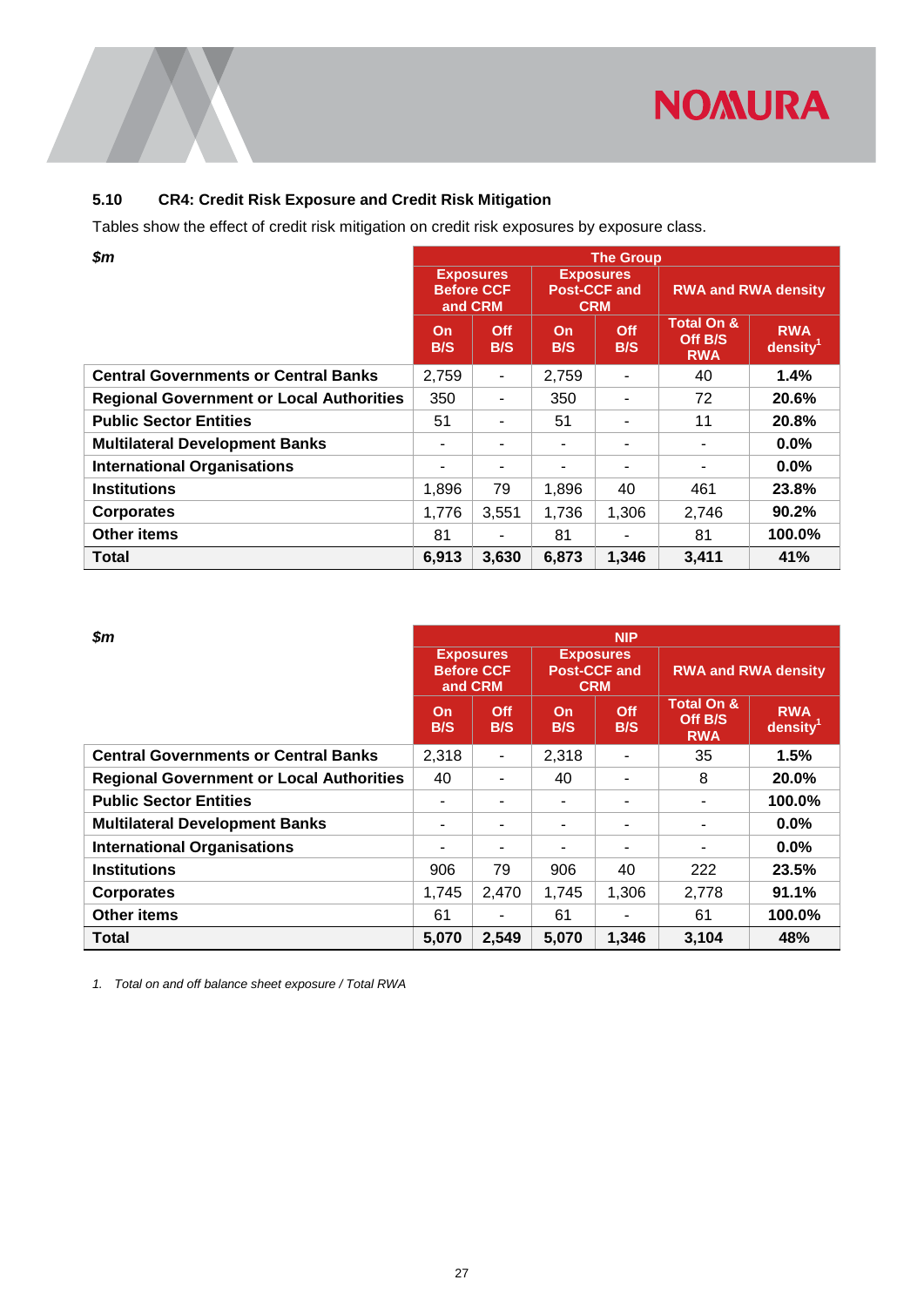![](_page_30_Picture_0.jpeg)

## <span id="page-30-0"></span>**5.11 CR3: Credit Risk Mitigation Techniques**

Tables show the carrying values of exposures for loans and debt securities for the Group and NIP.

| $\boldsymbol{\$m}$           | <b>The Group</b>                     |                                             |                                                            |                                                                                |                                                                              |
|------------------------------|--------------------------------------|---------------------------------------------|------------------------------------------------------------|--------------------------------------------------------------------------------|------------------------------------------------------------------------------|
|                              | <b>Exposures</b><br><b>Unsecured</b> | <b>Exposures</b><br>to be<br><b>Secured</b> | <b>Exposures</b><br><b>Secured by</b><br><b>Collateral</b> | <b>Exposures</b><br><b>Secured by</b><br><b>Financial</b><br><b>Guarantees</b> | <b>Exposures</b><br><b>Secured by</b><br><b>Credit</b><br><b>Derivatives</b> |
| <b>Total Loans</b>           | 1,298                                |                                             | 45                                                         |                                                                                |                                                                              |
| <b>Total Debt Securities</b> | 931                                  |                                             | -                                                          |                                                                                |                                                                              |
| <b>Total Exposures</b>       | 2,229                                |                                             | 45                                                         |                                                                                |                                                                              |

| $\mathsf{S}m$                | <b>NIP</b>                           |                                             |                                                            |                                                                                |                                                                              |  |
|------------------------------|--------------------------------------|---------------------------------------------|------------------------------------------------------------|--------------------------------------------------------------------------------|------------------------------------------------------------------------------|--|
|                              | <b>Exposures</b><br><b>Unsecured</b> | <b>Exposures</b><br>to be<br><b>Secured</b> | <b>Exposures</b><br><b>Secured by</b><br><b>Collateral</b> | <b>Exposures</b><br><b>Secured by</b><br><b>Financial</b><br><b>Guarantees</b> | <b>Exposures</b><br><b>Secured by</b><br><b>Credit</b><br><b>Derivatives</b> |  |
| <b>Total Loans</b>           | 1,168                                |                                             | 45                                                         |                                                                                |                                                                              |  |
| <b>Total Debt Securities</b> | 58                                   |                                             |                                                            |                                                                                |                                                                              |  |
| <b>Total Exposures</b>       | 1,226                                |                                             | 45                                                         |                                                                                |                                                                              |  |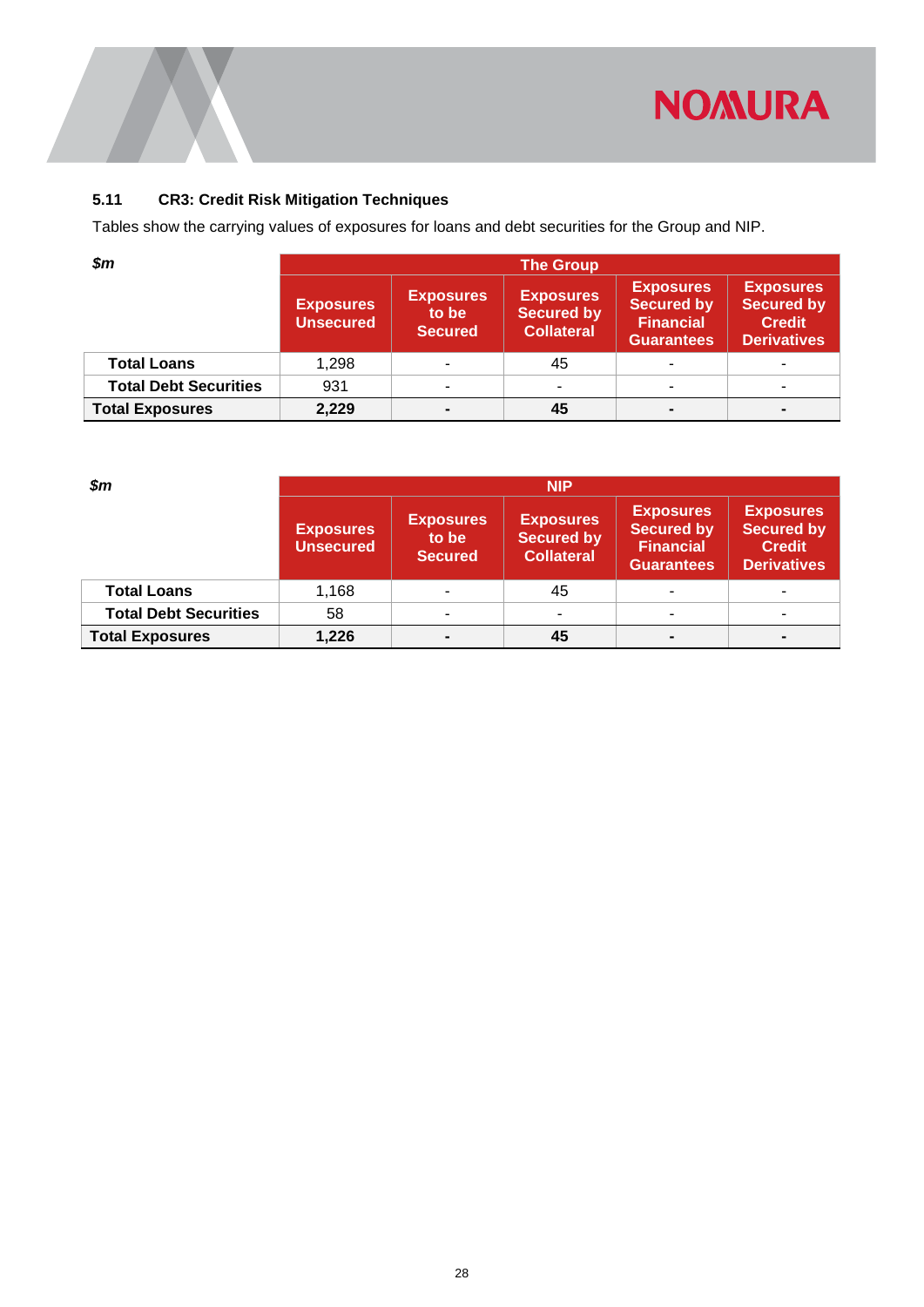![](_page_31_Picture_0.jpeg)

## <span id="page-31-0"></span>**6. Market Risk**

#### <span id="page-31-1"></span>**6.1 MR1: Market Risk under the Standardised Approach**

Table provides the RWA and capital requirements for market risk calculated under the standardised approach.

| $\boldsymbol{\mathsf{s}}\boldsymbol{m}$   |                          | <b>Group</b>                   |            | <b>NIP</b>                     |
|-------------------------------------------|--------------------------|--------------------------------|------------|--------------------------------|
|                                           | <b>RWA</b>               | Capital<br><b>Requirements</b> | <b>RWA</b> | Capital<br><b>Requirements</b> |
| <b>Outright products</b>                  |                          |                                |            |                                |
| Interest rate risk (general and specific) | 1,346                    | 108                            | 1,346      | 108                            |
| Equity risk (general and specific)        | 226                      | 18                             | 230        | 18                             |
| Foreign exchange risk                     | 537                      | 43                             | 512        | 41                             |
| Commodity risk                            | -                        | $\overline{\phantom{a}}$       | -          | $\overline{\phantom{a}}$       |
| <b>Options</b>                            |                          |                                |            |                                |
| Simplified approach                       | $\overline{\phantom{0}}$ |                                |            |                                |
| Delta-plus method                         | 4                        | 0                              | $\Omega$   | $\Omega$                       |
| Scenario approach                         |                          |                                |            | $\blacksquare$                 |
| Securitisation (specific risk)            | $\overline{\phantom{0}}$ |                                |            |                                |
| <b>Total</b>                              | 2,113                    | 169                            | 2,087      | 167                            |

#### <span id="page-31-2"></span>**6.2 MR2-A: Market Risk under the Internal Model Method**

Table provides the RWA and capital requirements for under the internal model method.

| \$m\$                                     | <b>The Group</b> |                                       | <b>NIP</b>  |                                       |
|-------------------------------------------|------------------|---------------------------------------|-------------|---------------------------------------|
|                                           | <b>RWAs</b>      | <b>Capital</b><br><b>Requirements</b> | <b>RWAs</b> | <b>Capital</b><br><b>Requirements</b> |
| VaR (10 day 99%)                          |                  |                                       |             |                                       |
| Period end                                | 375              | 30                                    | 263         | 21                                    |
| 60 Day Average Multiplied by 3            | 1,075            | 86                                    | 750         | 60                                    |
| Higher value <sup>1</sup>                 | 1,075            | 86                                    | 750         | 60                                    |
| Stressed VaR (10 day 99%)                 |                  |                                       |             |                                       |
| Period End                                | 900              | 72                                    | 525         | 42                                    |
| 60 Day Average Multiplied by 3            | 2,938            | 235                                   | 1,866       | 149                                   |
| Higher value <sup>1</sup>                 | 2,938            | 235                                   | 1,866       | 149                                   |
| Incremental Risk Charge (99.9%)           |                  |                                       |             |                                       |
| Period End                                | 1,388            | 111                                   | 875         | 70                                    |
| 60 Day Average                            | 1,313            | 105                                   | 863         | 69                                    |
| Higher value <sup>1</sup>                 | 1,388            | 111                                   | 875         | 70                                    |
| Comprehensive Risk capital charge (99.9%) |                  |                                       |             |                                       |
| Period End                                | $\mathbf 0$      | $\mathbf 0$                           | $\mathbf 0$ | $\mathbf 0$                           |
| 60 Day Average                            | 0                | 0                                     | $\Omega$    | $\overline{0}$                        |
| Higher value <sup>1</sup>                 | $\Omega$         | $\bf{0}$                              | $\mathbf 0$ | $\bf{0}$                              |
| <b>Risk Not In VaR</b>                    | 125              | 10                                    | 125         | 10                                    |
| <b>Stressed Risk Not In VaR</b>           | 563              | 45                                    | 563         | 45                                    |
| <b>Total Modelled Market Risk</b>         | 6,081            | 486                                   | 4,179       | 334                                   |

*1. The Group Capital Requirement is calculated by aggregating the requirements for the individual entities*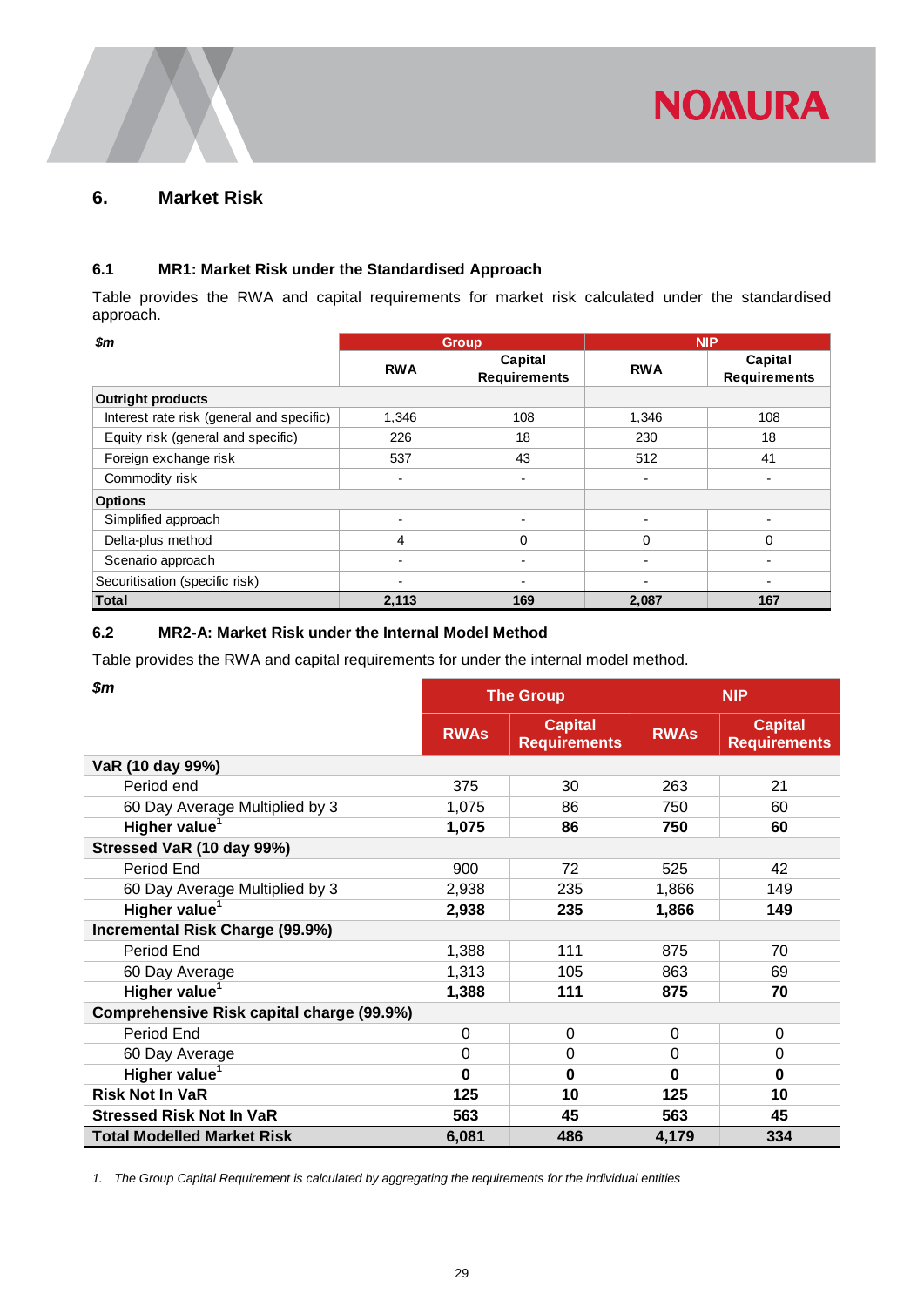![](_page_32_Picture_0.jpeg)

#### <span id="page-32-0"></span>**6.3 MR2-B: Model RWA Flow Statements for the Group**

| $\boldsymbol{\$m}$                                |            | <b>The Group</b> |            |                                             |              |                             |                                             |
|---------------------------------------------------|------------|------------------|------------|---------------------------------------------|--------------|-----------------------------|---------------------------------------------|
|                                                   | <b>VaR</b> | <b>SVaR</b>      | <b>IRC</b> | <b>Comprehensive</b><br><b>Risk Measure</b> | <b>Other</b> | <b>Total</b><br><b>RWAs</b> | <b>Total Capital</b><br><b>Requirements</b> |
| <b>RWAs at Previous</b><br>Quarter End            | 1,123      | 2,778            | 1,180      | ۰                                           | 526          | 5,606                       | 449                                         |
| Movement in Risk<br>Levels                        | 5          | 160              | 203        | $\blacksquare$                              | 160          | 528                         | 42                                          |
| Model<br>Updates/Changes                          | (56)       | ٠                | 4          | ٠                                           | ۰            | (53)                        | (4)                                         |
| <b>RWAs at the End of</b><br>the Reporting Period | 1,071      | 2,938            | 1,386      | $\blacksquare$                              | 686          | 6,081                       | 486                                         |

| $\boldsymbol{\$m}$                                |            | <b>NIP</b>  |            |                                             |              |                             |                                             |
|---------------------------------------------------|------------|-------------|------------|---------------------------------------------|--------------|-----------------------------|---------------------------------------------|
|                                                   | <b>VaR</b> | <b>SVaR</b> | <b>IRC</b> | <b>Comprehensive</b><br><b>Risk Measure</b> | <b>Other</b> | <b>Total</b><br><b>RWAs</b> | <b>Total Capital</b><br><b>Requirements</b> |
| <b>RWAs at Previous</b><br>Quarter End            | 786        | 1,783       | 796        | ٠                                           | 526          | 3,890                       | 311                                         |
| Movement in Risk<br>Levels                        | 14         | 84          | 80         | $\blacksquare$                              | 160          | 338                         | 27                                          |
| Model<br>Updates/Changes                          | (50)       | ۰           | 1          | ٠                                           | ٠            | (49)                        | (4)                                         |
| <b>RWAs at the End of</b><br>the Reporting Period | 750        | 1,866       | 878        |                                             | 686          | 4,179                       | 334                                         |

#### VaR

Decrease is driven by the regular time series window update. Namely, disappearance of early March 2015 dates from the 2-year window led to removal from the model of some of the worst dates for NIP, where losses were driven by high FX volatility, led by long EURUSD and GBPUSD positions.

IRC

Driven by increase in inventory across key sovereign positions, led by Philippines.

#### RNIV

Driven by increases in Mid Curve Volatility and Inflation Vega RNIVs due to change in optimal SVaR window for NIP. The optimal window is reviewed monthly, and its change over the quarter from Sep2011 - Sep2012 to Oct2010 - Oct2011 was driven by overall reduction in long Equity Gamma and increase in outright Cross Currency Swap Delta risks across currencies, led by IDR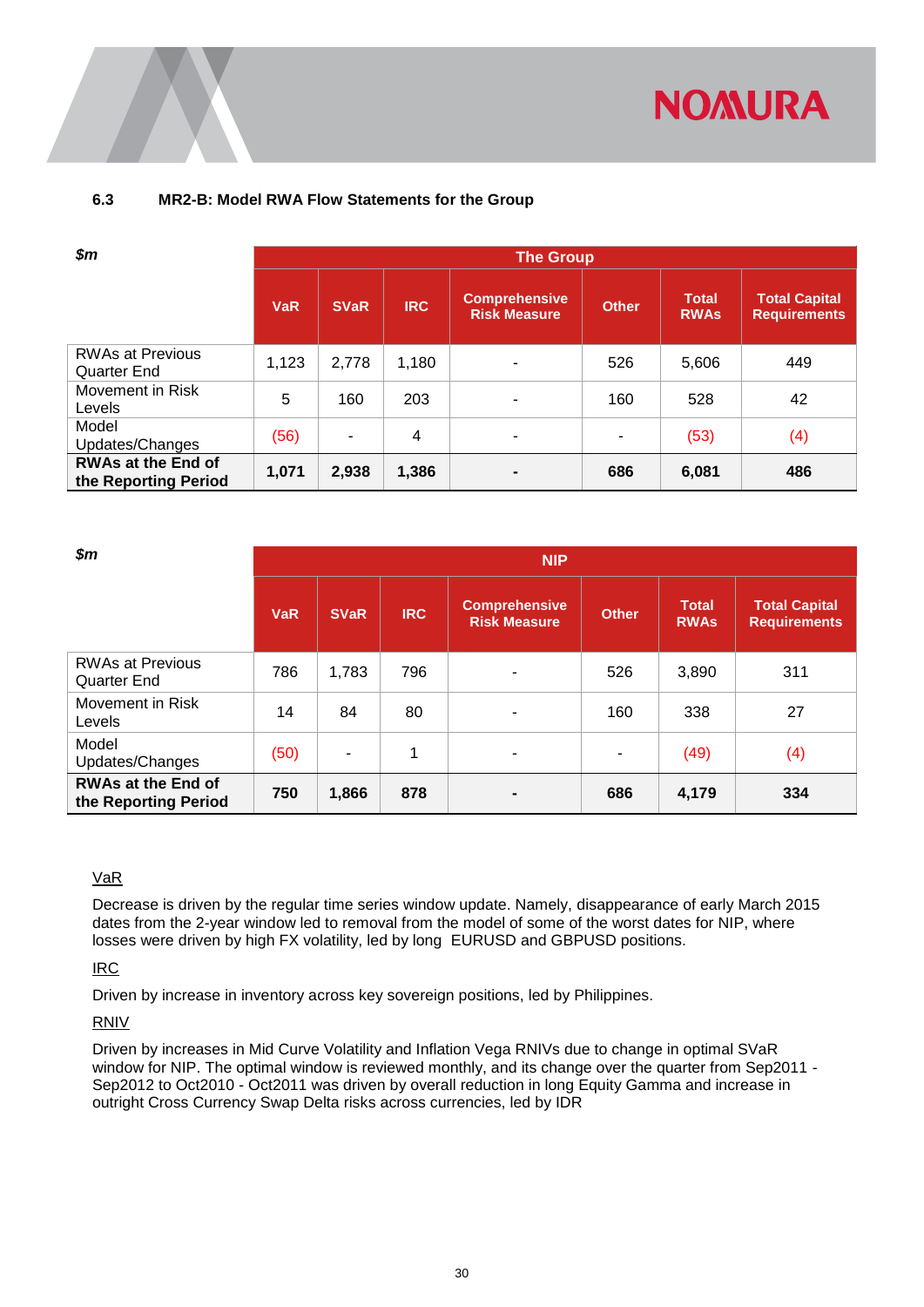![](_page_33_Picture_0.jpeg)

## <span id="page-33-0"></span>**6.4 MR3: Review of Market Risk Regulatory Measures**

Table 6.4 below summarises the modelled market risk

| \$m                                       | <b>The Group</b> | <b>NIP</b> |
|-------------------------------------------|------------------|------------|
| VaR (10 day 99%)                          |                  |            |
| Maximum value                             | 49               | 39         |
| Average value                             | 33               | 24         |
| Minimum value                             | 24               | 16         |
| Period end                                | 30               | 21         |
| Stressed VaR (10 day 99%)                 |                  |            |
| Maximum value                             | 118              | 98         |
| Average value                             | 77               | 51         |
| Minimum value                             | 57               | 36         |
| Period end                                | 72               | 42         |
| Incremental Risk Charge (99.9%)           |                  |            |
| Maximum value                             | 147              | 118        |
| Average value                             | 93               | 62         |
| Minimum value                             | 72               | 44         |
| Period end                                | 111              | 70         |
| Comprehensive Risk capital charge (99.9%) |                  |            |
| Maximum value                             | $\Omega$         | $\Omega$   |
| Average value                             | $\Omega$         | $\Omega$   |
| Minimum value                             | 0                | 0          |
| Period end                                | 0                | 0          |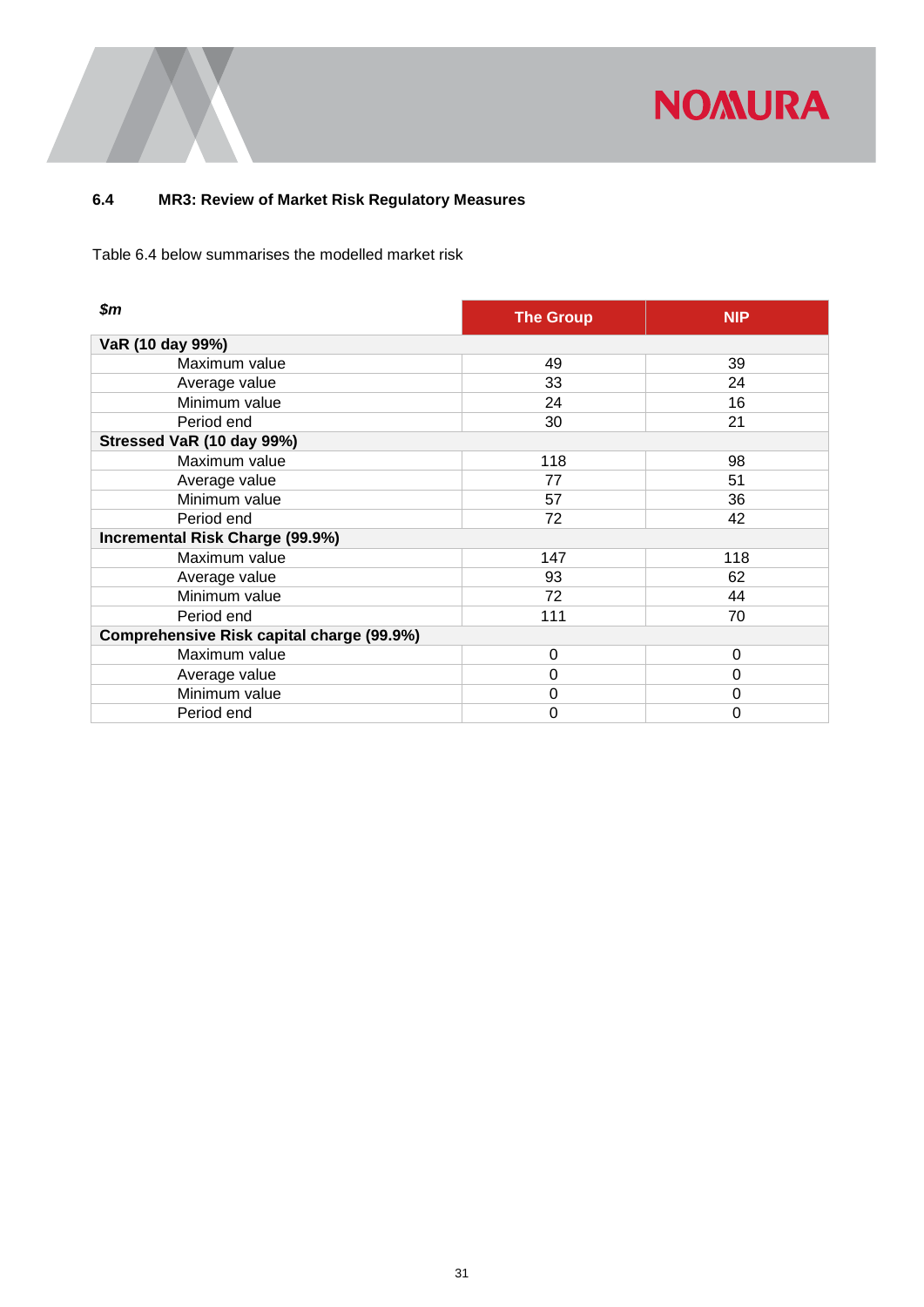![](_page_34_Picture_0.jpeg)

## **NOMURA**

#### **6.5 Comparison of VaR Estimates with Hypothetical Gains / Losses for NIP**

The chart below provides a comparison of VaR to the hypothetical profit and loss on a daily basis over the fiscal year ended March 31, 2017 for NIP's PRA approved internal model approach

<span id="page-34-0"></span>![](_page_34_Figure_4.jpeg)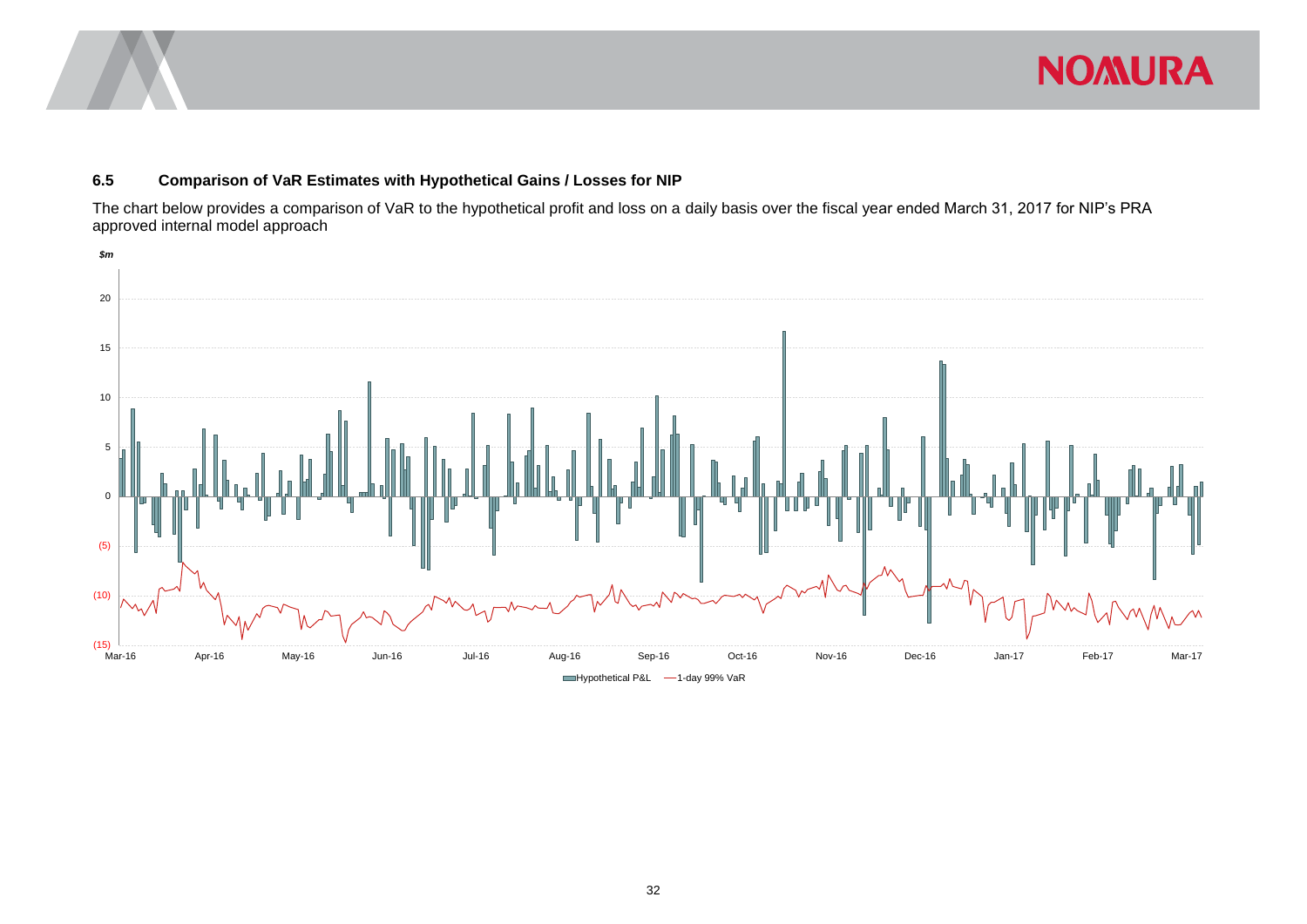![](_page_35_Picture_0.jpeg)

#### **6.6 Comparison of VaR Estimates with Actual Gains / Losses for NIP**

The chart below provides a comparison of VaR to the actual profit and loss on a daily basis over the fiscal year ended March 31, 2017 for NIP's PRA approved internal model approach

<span id="page-35-0"></span>![](_page_35_Figure_3.jpeg)

Actual P&L -1-day 99% VaR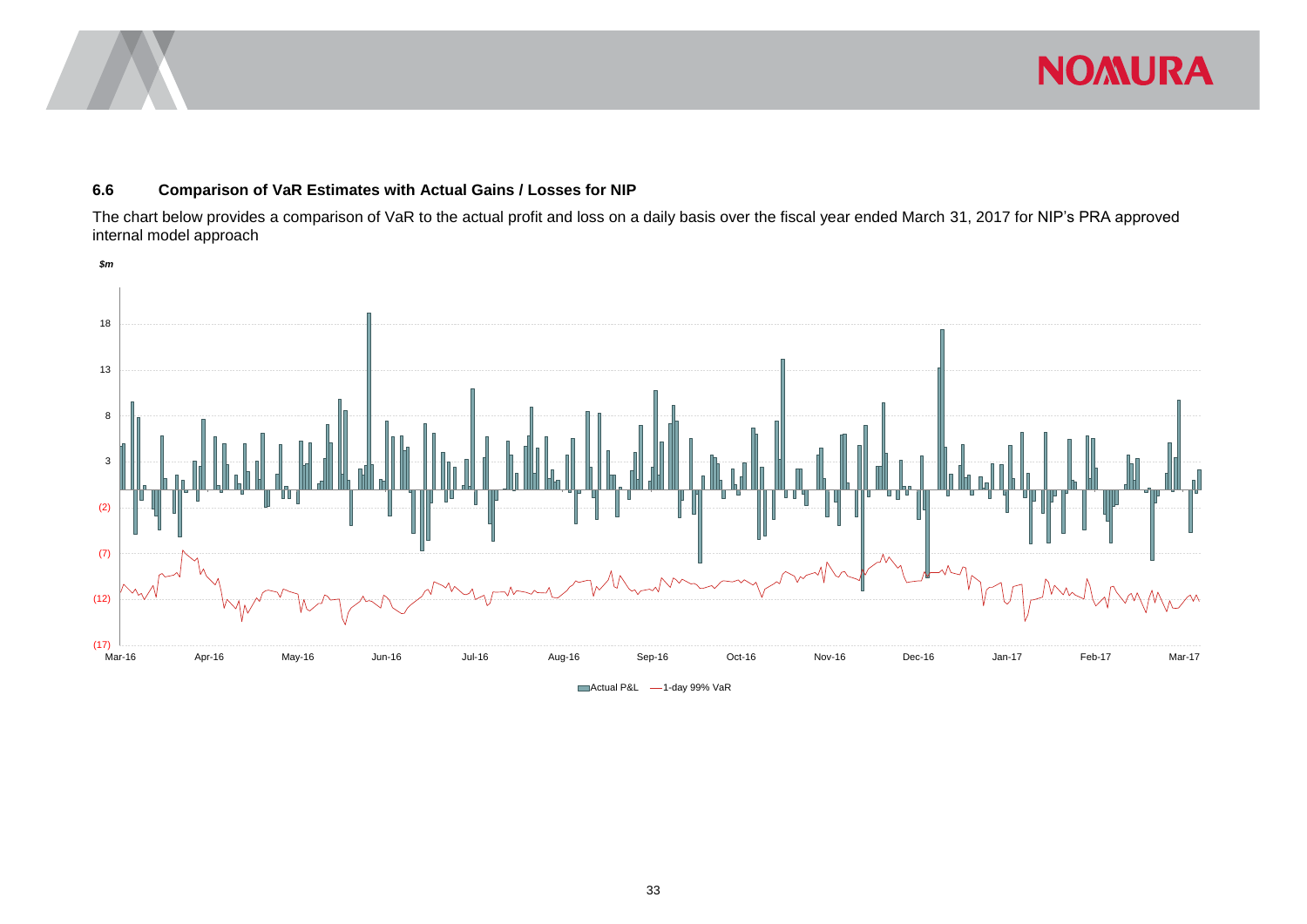![](_page_36_Picture_0.jpeg)

1-day trading losses exceeded the 99% VaR estimate on two occasions for NIP's clean and hypothetical P&L for the year ended 31 March 2017:

- P&L data 8th Dec 2016: Losses were mainly from Funding Valuation Adjustment (FVA), Credit Valuation Adjustment (CVA) and EMEA Flow Rates desk driven by a sell-off in Euro interest rates and weakening of the Euro post the ECB meeting. The moves were more extreme that the 99-percentile moves in the time series.
- P&L data 30th Dec 2016: Losses were driven by overnight USDJPY cross-currency basis rate due to lack of liquidity. The move was much larger than seen over previous quarters as the markets were illiquid over a long week-end close.

#### <span id="page-36-0"></span>**6.7 Sensitivity of the Banking Book to Changes in Interest Rates**

#### **Trading Book and Banking Book**

The Group's principal activities are broking and dealing in securities, derivatives and banking activities. They include, among other services; trading and sales in fixed income and equity products, including related derivatives; investment banking services; asset and principal finance business, corporate finance and private equity.

The Group's assets and positions/transactions in financial instruments are included in the trading book where they satisfy the requirements of CRR Article 102. The Group has policies and procedures for determining which positions to include in the trading book for the purposes of calculating its capital requirements and for the management of the trading book. All other assets and positions/transactions are considered to be banking book.

#### **Analytical Techniques to Measure IRRBB**

Stress testing is used as the primary analytical technique to measure Interest Rate Risk in the Banking Book ("IRRBB"). Based on the types and level of interest rate (IR) exposure in the Banking Book, the Market Risk Department defines and runs a number of stress tests.

The types of stress tests used include +/-200bp parallel moves, and others as appropriate, to ensure the key interest rate risks in the Banking Book are captured; for example steepening and flattening moves across the tenor points or stress tests which have different shock levels for different currencies. The calculation of IRRBB is performed on a monthly basis.

#### **Market Risk Limit**

The interest rate risk stress test limit on the Banking Book is \$90m, and the alert threshold is \$50m. The Market Risk Department takes the stress test which produces the largest loss and compares that to the above limit.

The stress results are sent to the Regulatory Reporting Group in Finance, which is responsible for ensuring that the firm is holding adequate capital to cover this risk in the Banking Book. In addition, the results of the stress tests and the usage against the limit are presented and explained to the Risk Management Committee on a monthly basis. Management information on IRRBB is also presented to the Board Risk Committee on a regular basis.

As of 31 March 2017, a scenario whereby U.S. rates rise rapidly would have resulted in a loss of \$11.4m.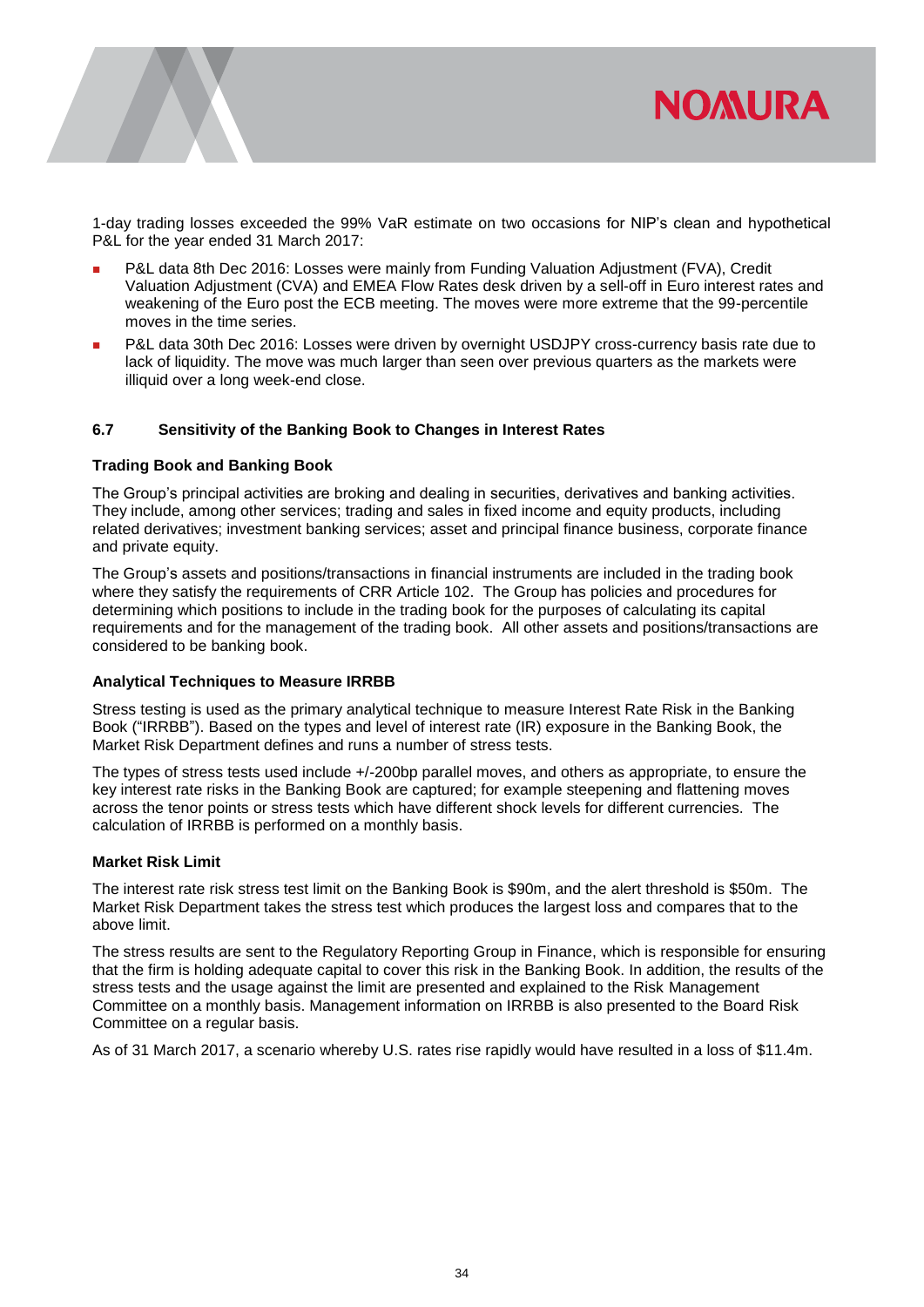### <span id="page-37-0"></span>**7. Leverage Ratio**

The leverage ratio disclosures, which came into effect from 1 January 2015, have been prepared in accordance with the requirements of the EU Capital Requirements Regulation (CRR) as amended by Delegated Regulation (EU) 2015/62. The calculation uses the end-point CRR definition of Tier 1 capital for the numerator and the CRR definition of leverage exposure.

**NOMURA** 

#### <span id="page-37-1"></span>**7.1 LR1: Leverage Reconciliation of Account Assets and Leverage Ratio Exposure**

#### *CRR Article 451*

| Sm                                                                | <b>The Group</b> | <b>NIP</b> |
|-------------------------------------------------------------------|------------------|------------|
| Total assets as per Published Financial Statements <sup>(1)</sup> | 7.220            | 291,610    |
| <b>Consolidation Adjustment</b>                                   | 286,880          |            |
| Total Assets <sup>(2)</sup>                                       | 294,100          | 291,610    |
| Adjustments for Derivative Financial Instruments                  | (87, 451)        | (85, 917)  |
| Adjustments for Securities Financing Transactions                 | (9,910)          | (8,577)    |
| Adjustment for Off Balance Sheet Items                            | 1,994            | 1,994      |
| Adjustment for Intragroup Exposures <sup>(3)</sup>                | ٠                | (3,680)    |
| Other Adjustments <sup>(4)</sup>                                  | (334)            | (6)        |
| <b>Total Leverage Ratio Exposure</b>                              | 198,399          | 195,424    |

*1. The Group total assets per NEHS Company only Annual Report & Accounts*

*2. The Group total assets per NEHS Consolidated Primary Financial Statements*

*3. NIP exposures to NBI are exempt*

*4. Other regulatory adjustments*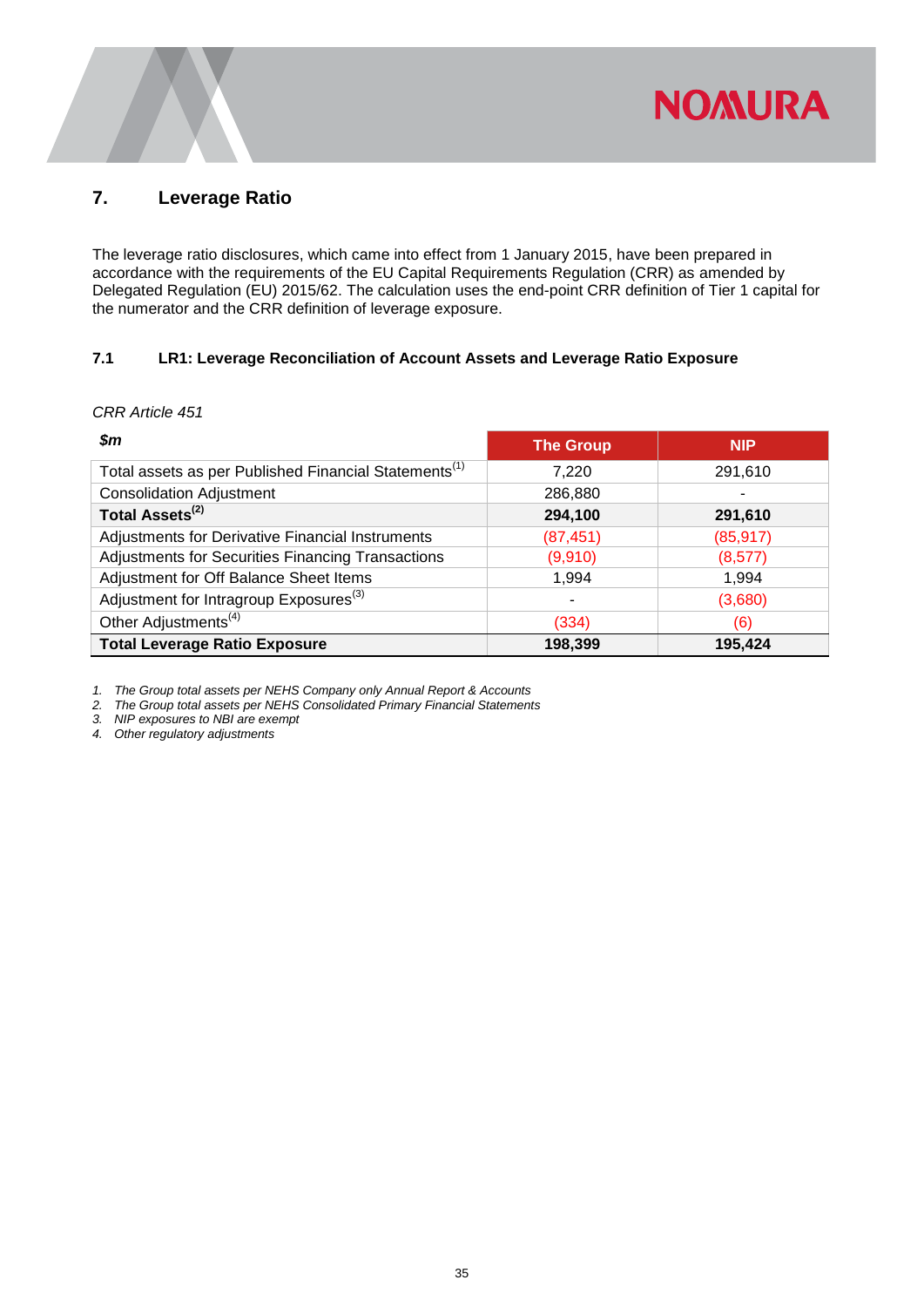# **NOMURA**

## <span id="page-38-0"></span>**7.2 LR2: Leverage Ratio Common Disclosure**

| $\boldsymbol{\$m}$                                                                                             | <b>The</b><br><b>Group</b> | <b>NIP</b> |
|----------------------------------------------------------------------------------------------------------------|----------------------------|------------|
| <b>On Balance Sheet Exposures</b>                                                                              |                            |            |
| On Balance Sheet Items (Excluding Derivatives, SFTs and Fiduciary Assets, but<br>Including Collateral)         | 36,996                     | 35,004     |
| Asset Amounts Deducted in Determining Tier 1 Capital                                                           | (10)                       | (6)        |
| <b>Total On Balance Sheet Exposures</b>                                                                        | 36,986                     | 34,998     |
| <b>Derivative Exposures</b>                                                                                    |                            |            |
| Replacement Cost Associated with All Derivatives Transactions                                                  | 5,626                      | 6,212      |
| Add-on Amounts for PFE Associated With All Derivatives Transactions                                            | 52,498                     | 54,225     |
| Deductions of Receivables Assets for Cash Variation Margin Provided in<br><b>Derivatives Transactions</b>      | (11, 014)                  | (11, 310)  |
| <b>Exempted CCP Leg of Client Cleared Trade Exposures</b>                                                      | (611)                      | (611)      |
| Adjusted Effective Notional Amount of Written Credit Derivatives                                               | 186,190                    | 186,796    |
| Adjusted Effective Notional Offsets and Add-on Deductions for Written Credit<br>Derivatives                    | (179, 641)                 | (179, 944) |
| <b>Total Derivative Exposures</b>                                                                              | 53,048                     | 55,368     |
| <b>Securities Financing Transaction Exposures</b>                                                              |                            |            |
| Gross SFT Assets (With No Recognition of Netting), After Adjusting for Sales<br><b>Accounting Transactions</b> | 234,865                    | 233,906    |
| Netted Amounts of Cash Payables and Cash Receivables of Gross SFT Assets                                       | (136, 776)                 | (136, 776) |
| Counterparty Credit Risk Exposure for SFT Assets                                                               | 8,282                      | 9,614      |
| <b>Total Securities Financing Transaction Exposures</b>                                                        | 106,371                    | 106,744    |
| <b>Other Off Balance Sheet Exposures</b>                                                                       |                            |            |
| Off Balance Sheet Exposures at Gross Notional Amount                                                           | 6,067                      | 6,067      |
| Adjustments for Conversion to Credit Equivalent Amounts                                                        | (4,073)                    | (4,073)    |
| <b>Other Off Balance Sheet Exposures</b>                                                                       | 1,994                      | 1,994      |
| <b>Exempted Exposures</b>                                                                                      |                            |            |
| Exemption of Intragroup Exposures (Solo Basis) in Accordance with Article 429(7)                               |                            | (3,680)    |
| <b>Capital and Total Exposures</b>                                                                             |                            |            |
| <b>Tier 1 Capital</b>                                                                                          | 5,450                      | 4,818      |
| <b>Total Leverage Ratio Exposures</b>                                                                          | 198,399                    | 195,424    |
| <b>Leverage Ratio</b>                                                                                          | 2.75%                      | 2.47%      |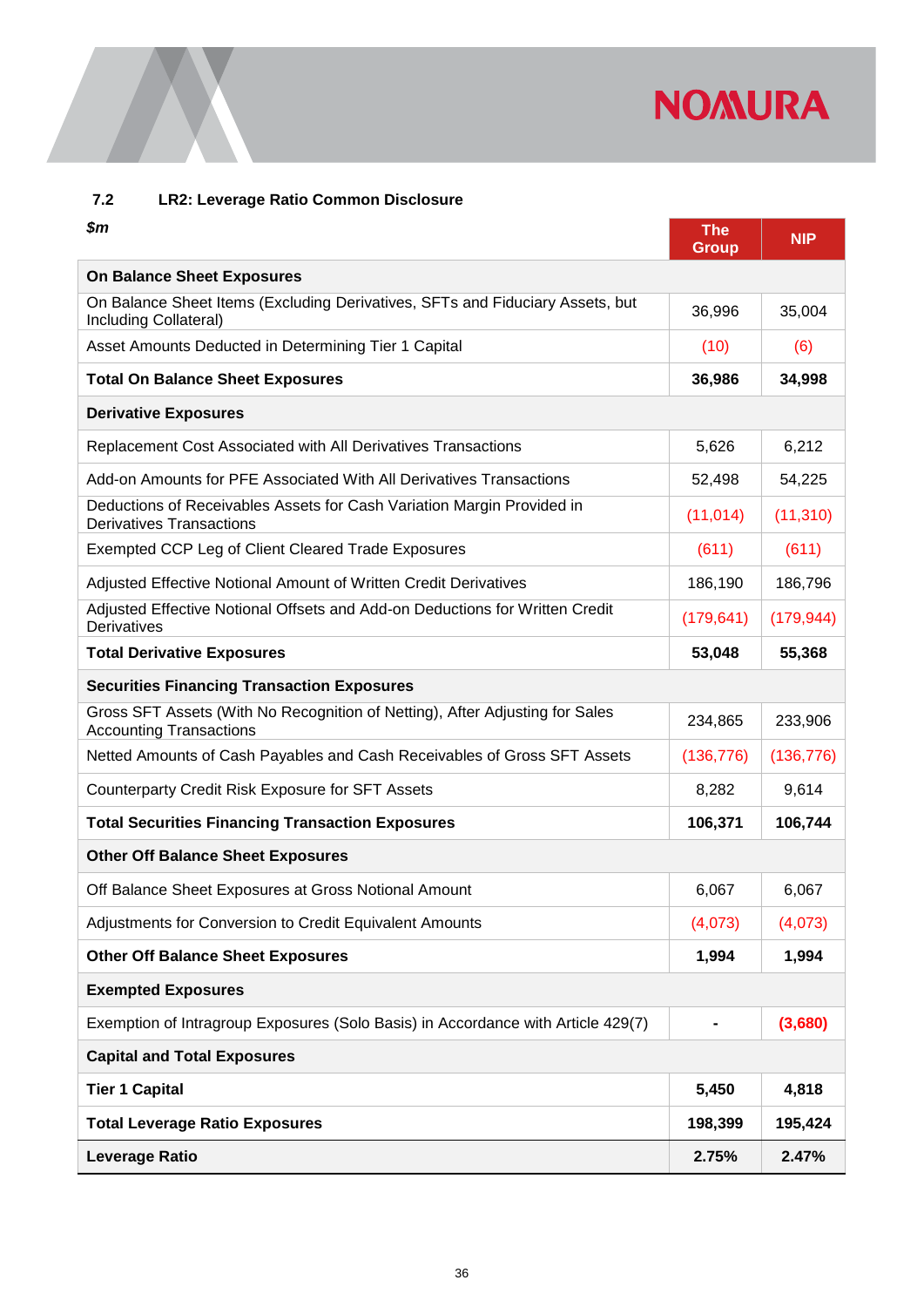# **NOMURA**

#### <span id="page-39-0"></span>**7.3 Breakdown of On Balance Sheet Leverage Exposures**

| \$m                                                                                       | <b>The Group</b> | <b>NIP</b> |
|-------------------------------------------------------------------------------------------|------------------|------------|
| Total On Balance Sheet Exposures (Excluding Derivatives, SFTs,<br>and Exempted Exposures) | 36,996           | 35,004     |
| of which: Trading Book Exposures                                                          | 29,128           | 29,839     |
| <b>Banking Book Exposures</b>                                                             | 7,868            | 5,165      |
| of which:                                                                                 |                  |            |
| <b>Exposures Treated as Sovereigns</b>                                                    | 2,930            | 2,318      |
| Exposures Not Treated as Sovereigns                                                       | 405              |            |
| Institutions                                                                              | 2,227            | 862        |
| Corporate                                                                                 | 2,179            | 1,924      |
| Other                                                                                     | 127              | 61         |

Management of exposure to leverage forms a key part of the Group's overall strategy, business planning and risk appetite framework. Through novation of client facing trades to other entities within the Nomura Group and due to trade compression and other initiatives, the Group has reduced the size of its leverage exposure by \$47bn and improved its leverage ratio by 0.62%.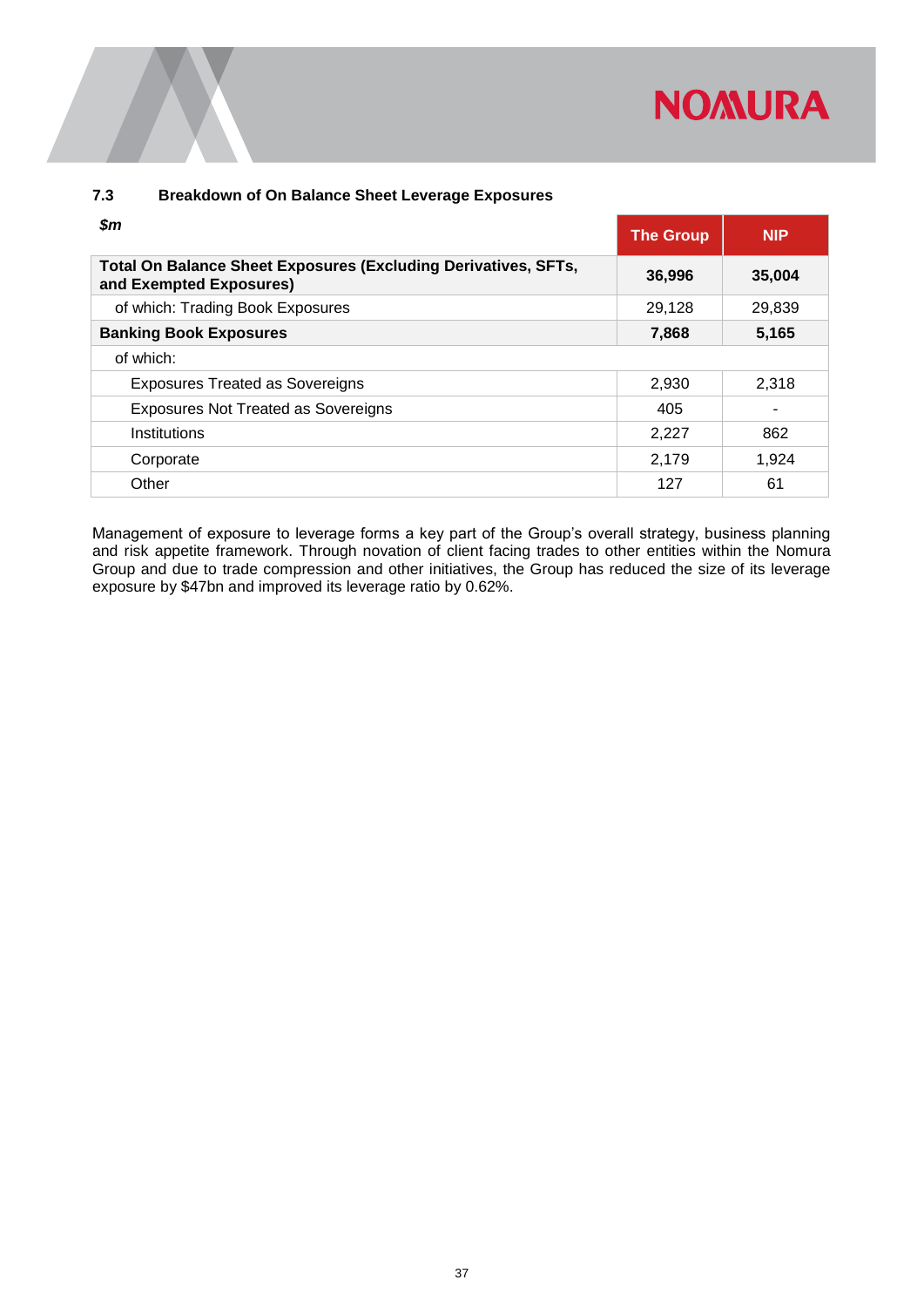![](_page_40_Picture_0.jpeg)

#### <span id="page-40-0"></span>**8. Asset Encumbrance**

An asset is encumbered if it has been pledged or is subject to any form of arrangement to secure, collateralise or credit enhance transactions from which they cannot be freely withdrawn.

The main source of encumbrance within the Group derives from Repurchase Agreement transactions with the majority of encumbered assets comprising of high-quality government bonds.

Secured lending and stock borrow/loan transactions are principally governed by Global Master Repurchase Agreements (GMRAs) and Global Master Stock Lending Agreements (GMSLAs). Collateral pledged on derivative transactions are principally governed by ISDA agreements, including CSA.

The following tables cover the requirement for all templates under the CRD IV guidelines. The amount reported in "Other assets" within "carrying amount of unencumbered assets" comprises mainly derivative assets, which are reported gross in accordance with UK GAAP**.**

#### <span id="page-40-1"></span>**8.1 Assets**

| $\boldsymbol{\$m}$                                   | <b>Carrying</b><br><b>Amount of</b><br><b>Encumbered</b><br><b>Assets</b> | <b>Fair Value of</b><br><b>Encumbered</b><br><b>Assets</b> | <b>Carrying</b><br><b>Amount of</b><br>Unencumbered<br><b>Assets</b> | <b>Fair Value of</b><br><b>Unencumbered</b><br><b>Assets</b> |
|------------------------------------------------------|---------------------------------------------------------------------------|------------------------------------------------------------|----------------------------------------------------------------------|--------------------------------------------------------------|
| <b>Assets of the Reporting</b><br><b>Institution</b> | 51,062                                                                    |                                                            | 294,993                                                              | ۰                                                            |
| <b>Equity instruments</b>                            | 5.757                                                                     | 5.757                                                      | 1,649                                                                | 1.644                                                        |
| <b>Debt securities</b>                               | 26,625                                                                    | 26,625                                                     | 2,361                                                                | 2,361                                                        |
| <b>Other assets</b>                                  | 545                                                                       |                                                            | 185,850                                                              | ۰                                                            |

#### <span id="page-40-2"></span>**8.2 Collateral Received**

| $\boldsymbol{\$m}$                                                        | <b>Fair Value of</b><br><b>Encumbered Collateral</b><br><b>Received or Own Debt</b><br><b>Securities Issued</b> | <b>Fair Value of Collateral</b><br><b>Received or Own Debt</b><br><b>Securities Issued</b><br><b>Available for</b><br><b>Encumbrance</b> |
|---------------------------------------------------------------------------|-----------------------------------------------------------------------------------------------------------------|------------------------------------------------------------------------------------------------------------------------------------------|
| <b>Collateral Received by the Reporting Institution</b>                   | 125,834                                                                                                         | 29.595                                                                                                                                   |
| <b>Equity Instruments</b>                                                 | 20,852                                                                                                          | 2,846                                                                                                                                    |
| <b>Debt Securities</b>                                                    | 106.214                                                                                                         | 26,926                                                                                                                                   |
| <b>Other Collateral Received</b>                                          | 98                                                                                                              | 68                                                                                                                                       |
| Own Debt Securities Issued Other Than Own Covered<br><b>Bonds or ABSs</b> | 0                                                                                                               | 0                                                                                                                                        |

#### <span id="page-40-3"></span>**8.3 Encumbered Assets / Collateral Received and Associated Liabilities**

| $\mathsf{S}m$                                            | Matching Liabilities, '<br><b>Contingent Liabilities or</b><br><b>Securities Lent</b> | <b>Assets, Collateral</b><br><b>Received and Own</b><br><b>Debt Securities Issued</b><br><b>Other Than Covered</b><br><b>Bonds and ABSs</b><br><b>Encumbered</b> |
|----------------------------------------------------------|---------------------------------------------------------------------------------------|------------------------------------------------------------------------------------------------------------------------------------------------------------------|
| <b>Carrying Amount of Selected Financial Liabilities</b> | 89.970                                                                                | 135,588                                                                                                                                                          |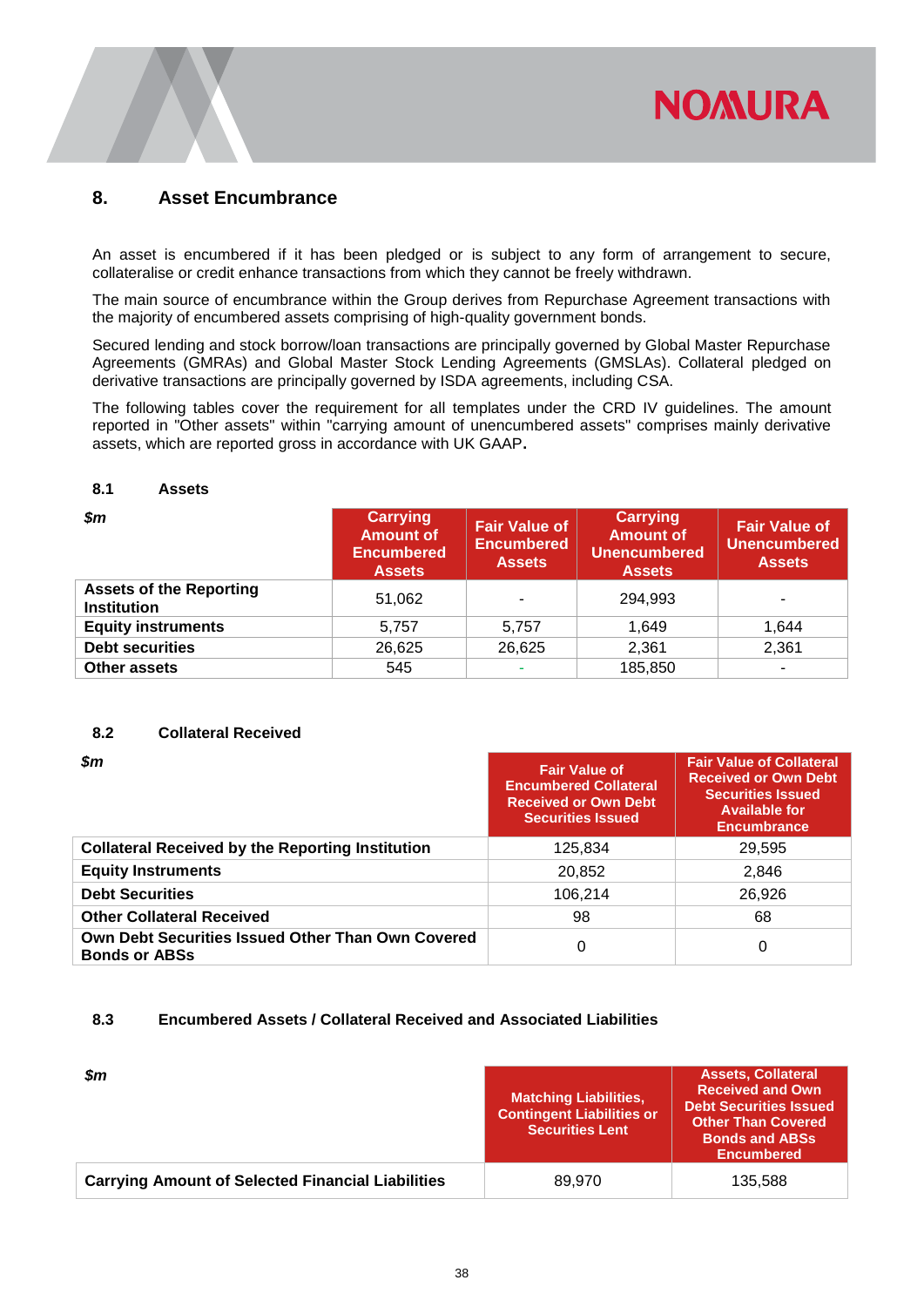## <span id="page-41-0"></span>**9. Remuneration Disclosures**

While the Group applies many of the relevant PRA Rulebook (the "Rulebook") principles on a firm-wide basis, this disclosure specifically relates to remuneration policies and practices as applied to individuals identified as Material Risk Takers ("MRTs"). Individuals have been identified as MRTs based on the qualitative and quantitative criteria set out in the Regulatory Technical Standards (EU) 604/2014 and the Group's own risk assessment of their roles and responsibilities.

**NOMURA** 

Several subsidiaries of the Group, including NIP and NBI, are subject to, and apply, the requirements of the Rulebook, as well as article 450 of the Capital Requirements Regulation ("CRR"). This disclosure includes all entities with staff identified as Material Risk Takers.

#### <span id="page-41-1"></span>**9.1 Remuneration Policy**

Nomura Holdings Inc. has developed a global remuneration policy which applies to all subsidiaries globally (collectively the "NHI Group") including both executives and employees of the Group based around the following six key themes. It aims to:

- **Align with Nomura values and strategies**
- Reflect Firm-wide, divisional and individual performance
- **Establish appropriate performance measurement with a focus on risk**
- **Align employee and shareholder interests**
- Establish appropriate compensation structures; and
- Ensure robust governance and control processes

In November 2016, a specific EMEA Remuneration Policy (the "Remuneration Policy") was approved by the Board of Directors of NEHS; its purpose is to clarify how NHI Group policies apply in the EMEA region and to set out specific regional policies necessary to satisfy regulatory requirements.

<span id="page-41-2"></span>The Remuneration Policy will be reviewed and approved annually.

#### **9.2 Remuneration Governance**

In December 2016, the NEHS CEO established the Executive Remuneration Review Forum ("ERRF"). The purpose of the ERRF is to act as the final executive decision making body in respect of remuneration matters, to approve recommendations to be made to the NEHS Remuneration Committee and to provide regional input into global policy questions. The ERRF is made up of the NEHS CEO, EMEA Executive Chairman and EMEA Head of HR and meetings are attended by the EMEA CFO, EMEA CRO, EMEA Head of Compliance and the EMEA Head of Compensation & Benefits who acts as Secretary.

At Board level the remuneration framework and broad policy for the Group and the remuneration of directors and senior management is overseen by the NEHS Remuneration Committee ("the Committee"). For the 2016/17 fiscal year, the Committee comprised the Chairman of the Board of Directors and all other UK-based Non-Executive Directors of the Board. Where reccomendations to the Board of NEHS from the Committee are not unanimous, the Chair will reflect any conflicting views in that recommendation. The term of office of each member of the NEHS Remuneration Committee is reviewed periodically, and membership changes must be approved by the Board. Appointments to the Committee are for a period of up to three years, extendable by no more than two additional three-year periods, so long as the majority of members (other than the Board Chair) continue to be independent Non-Executives.

The Committee held 7 meetings for the 2016/17 fiscal year.

Advisors or other contributors are not formally appointed or retained by the Committee, but are invited to attend the meetings to provide insight as required throughout the year end process.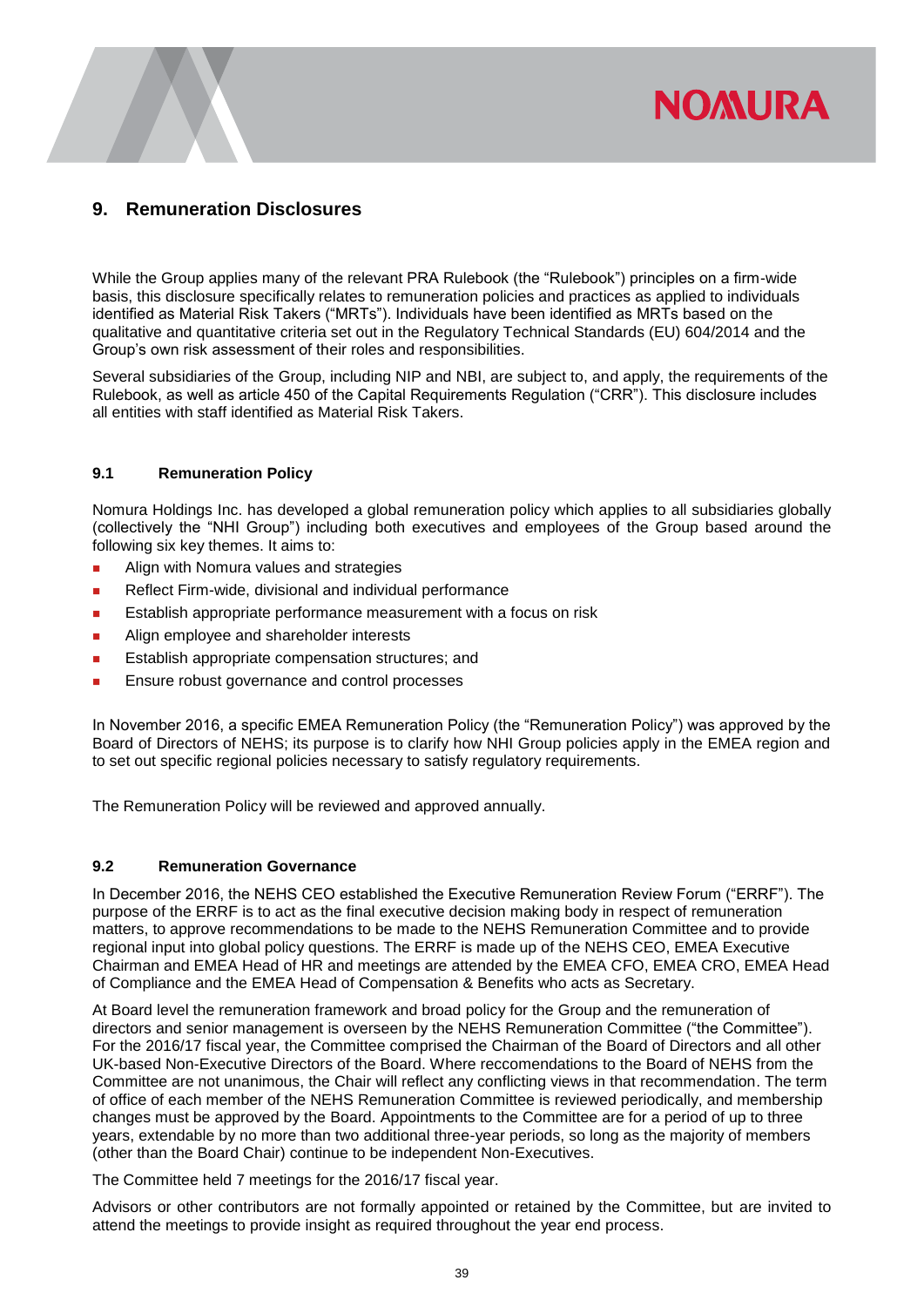![](_page_42_Picture_0.jpeg)

At the global level governance bodies of the NHI Group (such as the Statutory Compensation Committee and the Human Resources Committee) provide additional oversight and approval to certain aspects of the decision-making process.

#### <span id="page-42-0"></span>**9.3 Incentive Funding Determination**

NHI Group operates both "top-down" and "bottom-up" processes to establish the appropriate total incentive funding level. The "top-down" process is intended to inform the decision around how much the firm should allocate for overall variable compensation funding. The "bottom-up" process helps to inform how the total incentive funding amount might be allocated across the NHI Group, and aligns with the "top-down" process.

A variety of financial performance measures, risk adjustment metrics and data points are used by the Human Resource Committee of Nomura Holdings International ("HRC") to inform the compensation decision regarding the firm wide incentive pool. The key risk-adjusted financial performance metric considered by HRC is PE / Risk adjusted Revenue. Risk adjustment is based on Nomura's Capital Allocation Target ("NCAT") risk metric, reflecting the amount of capital and risk applied, and an appropriate economic charge. This view is revised and updated as financial forecasts become firmer throughout the year-end process.

The "bottom-up" process operates with guidance based on the initial top-down view on projected funding levels and informs allocations based on business specific requirements, particularly for Corporate functions. Within guideline allocations, managers are asked to make individual award recommendations to allow reporting on how potential funding might be allocated across the firm. This process is also intended to flag particular areas of remuneration pressure or concern, and to validate the "top down" approach.

The Committee considers a mix of formulaic and discretionary factors when reviewing the overall bonus pool allocation and distribution to directors and senior management:

- Relevant business performance data and key performance indicators both relative and absolute;
- Market and competitive conditions, franchise stability and protection;
- Sustainable profitability of the NHI Group and its capital position;
- **Shareholder interests and the longer term role of the Group within the NHI Group:**
- The appropriate levels of market pay to retain experienced and skilled staff particularly in control functions where competitive pressures may be significant;and
- **The individual performance of the directros and members of senior management.**

Alongside these data points, the Committee also considers qualitative and quantitative reporting from each of the Control Functions highlighting themes, trends or specific issues which should impact on variable compensation funding at the pool level. The Committee separately reviews material individual conduct cases which have been escalated through the Compensation Control Process.

As part of the year-end process the Committee also reviews equal pay reporting, pay for performance data and attestations to the Group's compliance with applicable guidelines, regulations and legislation (e.g. the relevant sections of the Rulebook, Modern Slavery Act etc).

#### <span id="page-42-1"></span>**9.4 Control Functions**

The Control Functions have significant input into the remuneration policy decisions and the year end process. At the global level, the Risk and Compliance Functions play a continuing role in monitoring policy, ensuring appropriate metrics are considered, and that those metrics appropriately reflect the impact of risk behaviours. When reviewing policies, Risk, Compliance and Finance functions are consulted to ensure their views are reflected in the policies.

As noted above, the heads of the Control Functions attend the ERRF meetings and provide their input as appropriate.

At the regional level, EMEA Heads of Risk, Finance and Compliance are standing attendees at the Remuneration Committee and provide an update on their respective function at every meeting. The Head of Internal Audit also attends as an observer and also provides an update on any areas of concern (e.g. Audit reports) at the year-end meetings. Other areas of input from the Control Functions include: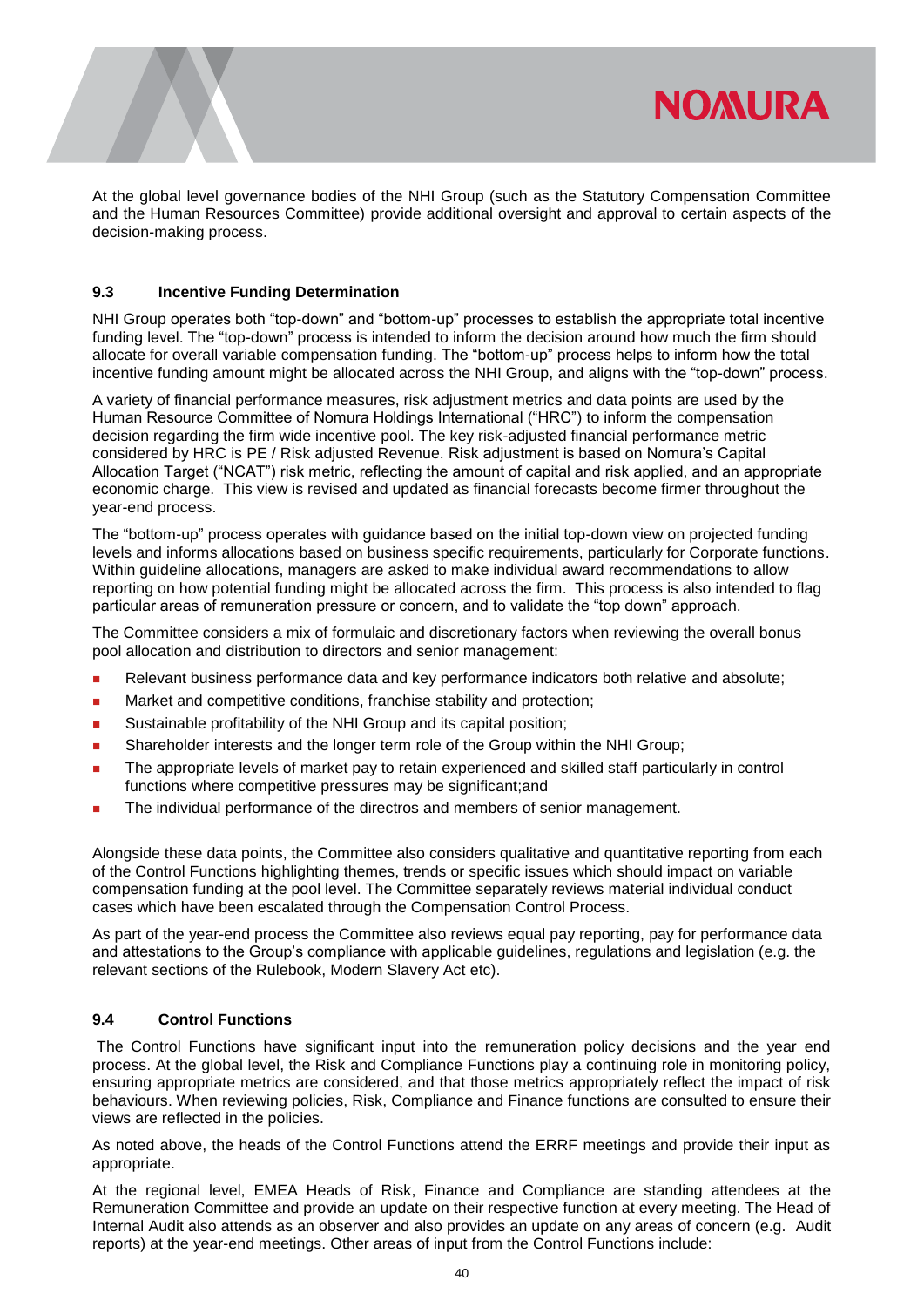![](_page_43_Picture_0.jpeg)

- Risk Management:
	- Provide commentary on any risk issues that should impact bonus funding levels or affect the compensation of individuals or groups
	- Highlight instances where a business or individual has breached tolerable risk levels
- Compliance :
	- Provide input on Compliance issues, concerns and areas of focus, e.g. significant individual or group breaches or persistent cases of low level non-compliance with Group policies
	- Raises issues relating to individual or more widespread conduct issues as part of the Conduct Process set out in the Performance Adjustment of Deferred Awards referred to below. Compliance is represented at both the EMEA Executive Committee, the ERRF and the Remuneration Committee to provide the Control Function perspective
	- Maintain an active dialogue with heads of key businesses and Control Functions which also gives the opportunity to raise concerns or flags about the behaviour or conduct of individuals or groups
- Finance
	- Provides an update on the financial performance of the Group at each Committee meeting;
	- Plays a key part in the year end process:
		- Provides detailed performance data on each of the wholesale businesses to the ERRF and the Committee; and
		- Provides an independent affordability recommendation for aggregate pool funding to both the ERRD and the Committee.

The management structure in each Control Function is separate to the business they oversee to ensure independence. Remuneration levels of Control Function staff are established without influence from the business they support. The Remuneration Committee directly reviews and approves the Total Compensation awards for senior officers in the Risk Management, Compliance and Internal Audit Functions.

#### <span id="page-43-0"></span>**9.5 Nomura Remuneration Framework**

Total Compensation ("TC") is Nomura's core metric for remuneration decisions, with levels compared against prior years, and both internal and external reference points. It is defined at Nomura as comprising the following elements:

| <b>Remuneration</b><br><b>Element</b>             | <b>Purpose</b>                                                                                                                                                                                                                                                                                                                                                                         | <b>Example Elements</b>                    |
|---------------------------------------------------|----------------------------------------------------------------------------------------------------------------------------------------------------------------------------------------------------------------------------------------------------------------------------------------------------------------------------------------------------------------------------------------|--------------------------------------------|
| <b>Fixed</b><br><b>Remuneration</b>               | Rewards individuals for their knowledge, skills,<br>competencies, experience, roles and responsibilities<br>Reflects local labour market standards and practices<br>Levels sufficient to absorb changes in the amount of bonus<br>(including reduction to zero)                                                                                                                        | Base salary<br>Cost of Living<br>Allowance |
| Variable<br><b>Remuneration</b><br>(Annual Bonus) | Rewards NHI Group, business, team and individual<br>performance, contribution to results as well as strategic and<br>future value<br>Reflects a broad view of performance, including individual<br>approach to risk, compliance, controls, conduct, cross<br>divisional cooperation, as well as financial performance<br>Reflects appropriate internal and market-based<br>comparisons | Cash bonus<br>Deferred<br>remuneration     |

*Note: Benefits are driven by local market regulation and practice and are not included in Nomura's definition of TC. The Group does not award discretionary pension benefits.* 

Variable remuneration is discretionary, and aims to align reward with the NHI Group, business, team and individual performance. The level of variable remuneration is based on financial and non-financial performance. The NHI Group's approach to determining the total amount of variable remuneration is described under "Incentive Funding Determination" (Section 9.3) above.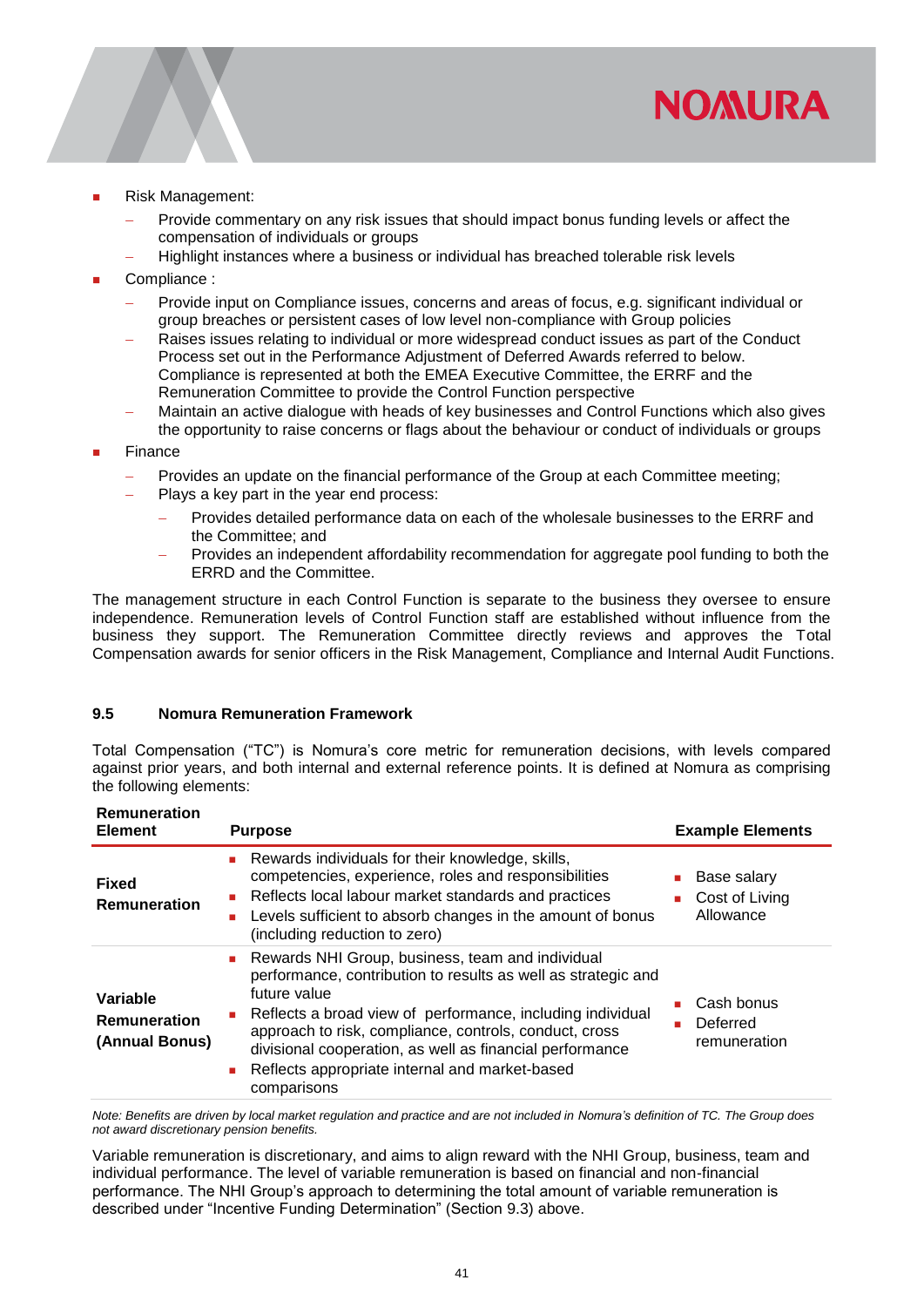![](_page_44_Picture_0.jpeg)

Remuneration commitments (e.g. guaranteed bonuses) are only used in exceptional circumstances and only for the first year of employment; the Group gives such guarantees only extremely rarely, and in compliance with PRA and FCA requirements.

The Group applied for shareholder approval on the extension of the ratio between the fixed and variable components to 1:2 for MRTs in accordance with the procedure set out under the Rulebook. This was approved on 7 March 2014. No award of variable remuneration paid to a Material Risk Taker in respect of the 2016/17 performance year exceeded twice their fixed remuneration, in compliance with article 450 of the CRR.

#### <span id="page-44-0"></span>**9.6 Variable Remuneration Delivery**

Variable remuneration is intended to align employee interests with the long-term interests of shareholders. The components of variable remuneration are:

#### **Cash bonus**

A proportion of variable remuneration is delivered in the form of a cash payment made to individuals following the end of the fiscal year.

The proportion of variable remuneration paid as cash is dependent upon the individual's level of TC. At lower levels of TC, most or all of the variable remuneration will be delivered as cash. This is reduced as TC increases, in line with regulatory requirements and market practice.

While the policy is global in application, specific local regulatory requirements are applied when deciding on proportions of cash bonuses.

For Group staff identified as "Material Risk Takers", 50% of the otherwise cash bonus is delivered in Notional Stock Units which pay out 6 months from award.

#### **Deferred remuneration**

Certain senior management and employees whose total remuneration is above a specific threshold (or are subject to specific regulatory requirements, e.g. MRTs) receive a portion of their variable remuneration in the form of deferred awards. By linking the value delivered to NHI Group's share price and imposing certain vesting periods and restrictions, the plans:

- **Align employee interests with those of shareholders**
- Increase employee retention
- Encourage cross-divisional and cross-regional collaboration by focusing on a common goal of the long-term increase in shareholder value

The awards are deferred over a period of at least three years or such longer period as is required by the Rulebook.

The NHI Group operates the following deferred remuneration plans:

#### **Stock Acquisition Right ("SAR") Plan B**

These are options of one NHI stock with a nominal exercise price of ¥1. For 2016/17 awards, SARs are deferred over three years vesting in three equal annual instalments.

#### **Notional Stock Unit ("NSU") Plan**

This is a phantom equity plan designed to replicate the key features of the SAR Plan B described above. The value is linked to the NHI stock price, and settled in cash on the vesting date. For 2016/17 awards, they are deferred over three years vesting in three equal annual instalments.

NSUs are typically only awarded to US taxpayers for US tax reasons.

#### **Collared Notional Stock Unit ("CSU") Plan**

The plan is linked to the value of the NHI share price, subject to a collar of +/-10% of grant price. Awards vest quarterly over a three year period. The awards are settled in cash.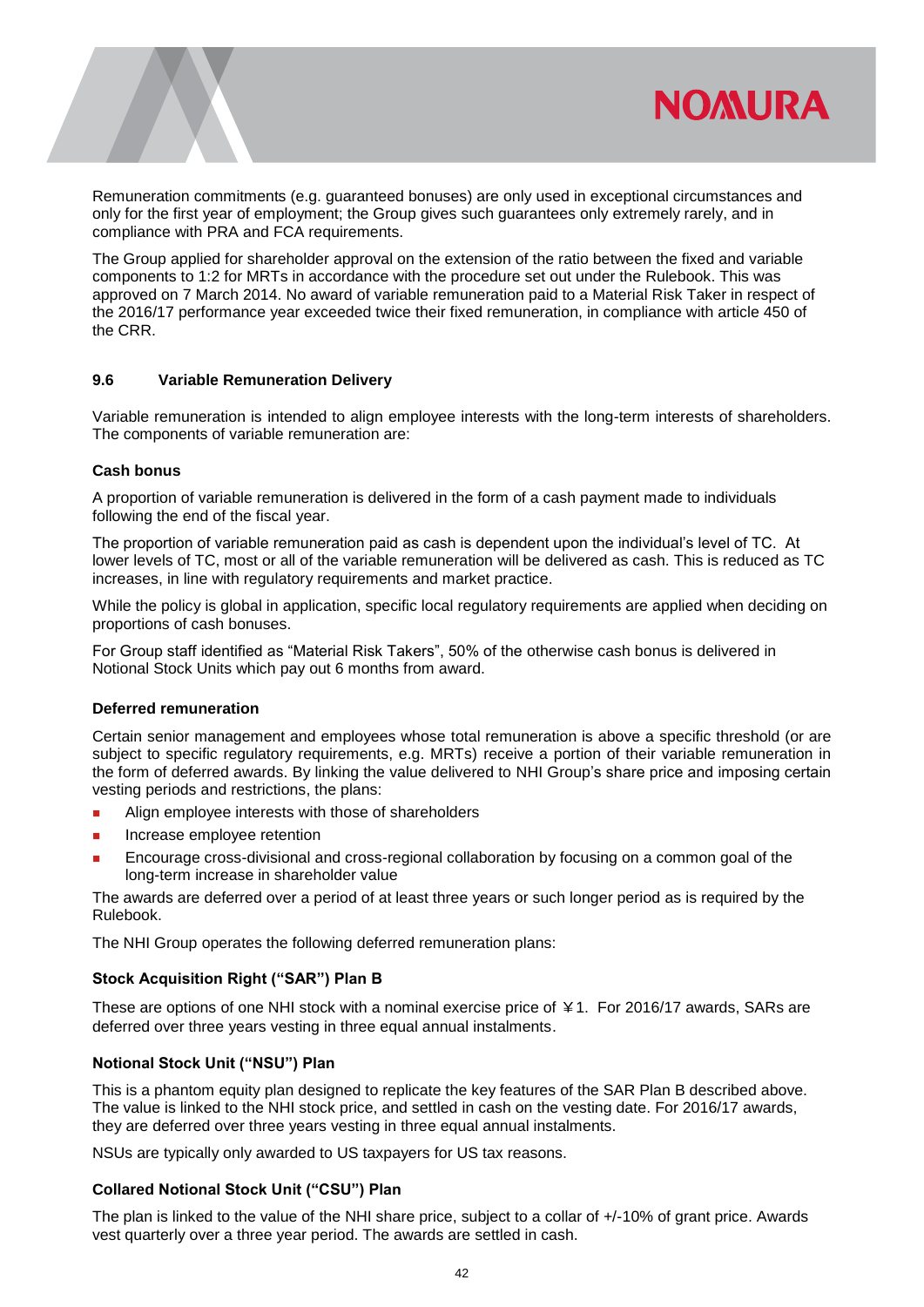#### **Notional Indexed Unit ("NIU") Plan**

The plan is linked to a global stock index quoted by the Morgan Stanley Consumer Index (MSCI). Other material terms, including deferral period, vesting conditions and settlement, are the same as under the CSU plan.

**NOMURA** 

#### **Material Risk Takers**

Variable remuneration awards made to staff identified as Material Risk Takers (including "Risk Managers" and "Senior Management Function" holders) are subject to additional terms and conditions necessary to meet the requirements of the Rulebook (e.g. extended deferral periods, clawback provisions and post vesting holding periods applicable to Core deferral vehicles).

#### <span id="page-45-0"></span>**9.7 Performance Adjustment of Deferred Awards**

#### **Malus**

For all staff, including staff identified as "Material Risk Takers", unpaid deferred compensation awards may be reduced by up to 100% if:

- NHI, or any related entity is required to materially restate any of its financial statements for the fiscal year in which the grant was based on;
- The Grantee materially violates one of NHI's or an NHI Group entity's written policies
- The Grantee causes or has caused material detriment to the business or reputation of NHI or any NHI Group entity
- **NHI or any NHI Group entity suffers a material downturn in performance**
- NHI or any NHI Group entity suffers a material failure of risk management
- The relevant team, business area, NHI Group entity or profit centre in which the Grantee works or has worked has been found to be in breach of any company laws, rules or code of conduct or is accountable for any material error
- The relevant business unit, profit centre or team in which the Grantee works or has worked, has suffered a material downturn in its financial performance;
- The relevant business unit or team in which the Grantee works or has worked has suffered improper or inadequate risk management;
- The Grantee's conduct or performance has been in breach of any laws, rules or codes of conduct or is accountable for any material error
- Delivering all outstanding deferred compensation awards would not be sustainable according to the financial situation of the company
- The Grantee's conduct failed to meet the appropriate standards of fitness and propriety;
- The Grantee failed to raise concerns in relation to improper or inadequate risk management issues that were known to the Grantee
- **The Grantee could have been reasonably expected to be aware of a risk management failure,** misconduct or material error but failed to take adequate steps to promptly identify, assess, report, escalate or address it
- By virtue of the Grantee's role or seniority the Grantee could be deemed directly responsible or accountable for a risk management failure, misconduct or material error
- Information has emerged since the date of grant of the award which would have affected the size of the award which was granted
- There has been a material adverse change in the risk profile of the company or any related entity, business unit or team in which the Grantee works or has worked
- There has been an error or a misstatement which has resulted in a material overpayment to the **Grantee**

Discretion is retained in each case by the Human Resources Committee to make a decision around the breach and the proportion of awards to be reduced.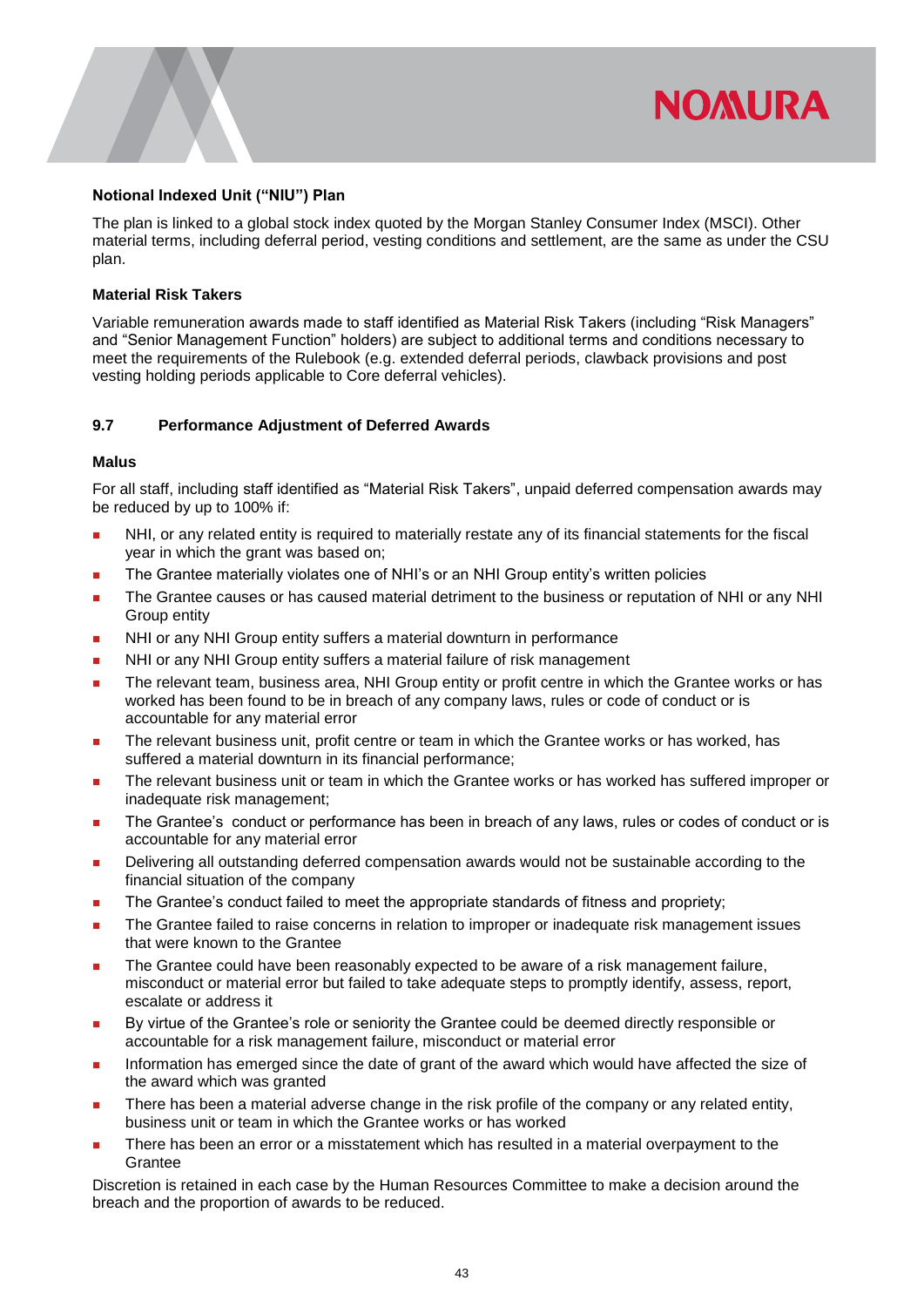## **NOMURA**

#### <span id="page-46-0"></span>**9.8 Performance Adjustment of all Variable Awards**

#### **Clawback**

For Group staff identified as "Material Risk Takers", 100% of all variable pay awarded in relation to the 2016/17 performance year is subject to clawback. This applies for a period of up to seven years from the date of payment for upfront cash awards or seven years from the date of award of any deferred awards. The Group shall be entitled to clawback in any of the following circumstances:

- (a) The Group or the NHI Group has been required to materially restate any of its financial statements for the fiscal year in respect of which the award was made;
- (b) The Group, the NHI Group or the business unit in which the employee works or have worked has suffered improper or inadequate risk management:
- (c) The Group considers that the employee has participated in or has been responsible for conduct which has caused the Group, NHI Group or the business unit in which the employee works or have worked to suffer significant financial losses;
- (d) The Group becomes aware of any material wrongdoing or error on the employee's part which could have been the subject of investigation and/or disciplinary proceedings and that would have resulted in the bonus not being paid or award not being made or a lesser sum being paid or awarded;
- (e) The Group considers that the employee caused material detriment to the business or reputation of the Group or the NHI Group whilst being an employee of the Group;
- (f) The Group considers that the employee's conduct, whilst the employee was an employee of the NHI Group, has failed to meet appropriate standards of fitness and propriety.

Discretion is retained in each case by the Human Resources Committee to make a decision around the breach and the proportion of awards to be repaid. They will consider all relevant factors which include, but shall not be limited to, the proximity of the employee to, their responsibility in respect of the circumstances set out above and the recommendation of the Committee in respect of the awards to be cancelled or repaid.

#### <span id="page-46-1"></span>**9.9 Performance Adjustment Process**

Each quarter, staff members whose conduct has fallen below the Group's expectations are identified by the Control and Support Functions (Compliance, HR, Risk Management, Audit, Finance and Information Technology) and the Front Office Supervision team and their behaviour reviewed by a sub-set of the EMEA Executive Committee (this includes all staff with an adverse disciplinary outcome).

Cases considered material are escalated to the Compensation Control Forum at year end (the "CCF"; comprising Legal, HR and Compliance) to determine whether a specific compensation adjustment is appropriate.

Where it is considered appropriate, year-end compensation proposals by the employee's manager will be reviewed by the CCF, the EMEA CEO and ultimately approved by the NEHS Remuneration Committee. The layers of review will also include whether malus and / or clawback is appropriate.

Performance adjustment (malus and/or clawback) can be applied where the employee fails to fulfil the terms of the award or breaches terms and conditions (e.g. breach of non-solicit/confidentiality clause or Code of Conduct etc.).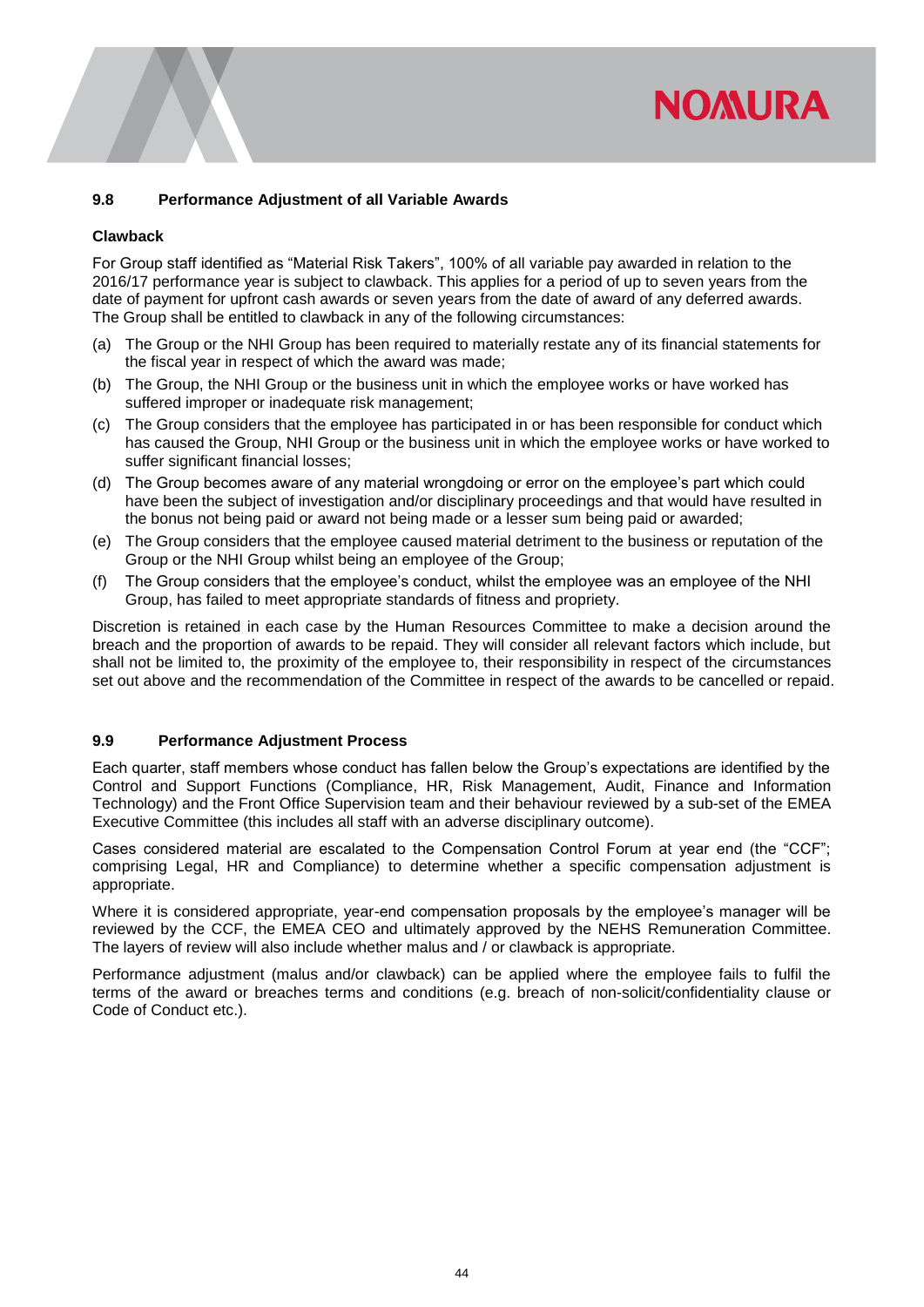![](_page_47_Picture_0.jpeg)

#### <span id="page-47-0"></span>**9.10 Quantitative Disclosures**

The tables below show the aggregated breakdown of remuneration for the fiscal year ended 31 March 2017 for Senior Management and Other Members of Staff within the Group.

|                      | <b>Total Remuneration</b> |  |
|----------------------|---------------------------|--|
| Front Office (\$m)   | 336.1                     |  |
| Infrastructure (\$m) | 47.2                      |  |
| Total (\$m)          | 383.3                     |  |
|                      |                           |  |

| 2 | Amounts of Remuneration     | Senior Management <sup>1</sup> Other Members of Staff <sup>2</sup> |       | Total |
|---|-----------------------------|--------------------------------------------------------------------|-------|-------|
|   | Fixed Remuneration (\$m)    | 40.0                                                               | 145.9 | 185.9 |
|   | Variable Remuneration (\$m) | 51.0                                                               | 146.4 | 197.3 |
|   | Number of Staff             |                                                                    | 359   | 406   |

| 3 | <b>Types of Variable Remuneration</b> | Senior Management <sup>1</sup> Other Members of Staff <sup>2</sup> |      | Total |
|---|---------------------------------------|--------------------------------------------------------------------|------|-------|
|   | Cash (\$m)                            |                                                                    | 34.5 | 40.7  |
|   | Shares (\$m)                          | 19.3                                                               | 40.  | 59.4  |
|   | Share Linked Instruments (\$m)        | 21.2                                                               | 62.9 | 84.1  |
|   | Other (\$m)                           |                                                                    | 8.S  | 13.   |

| 4 | Outstanding Deferred Remuneration                   |                     |      | Senior Management <sup>1</sup> Other Members of Staff <sup>2</sup> | Total |
|---|-----------------------------------------------------|---------------------|------|--------------------------------------------------------------------|-------|
|   | Outstanding as at March 31, 2017 <sup>4</sup> (\$m) | Vested <sup>5</sup> | 28.3 | 29.                                                                | 57.5  |
|   |                                                     | <b>Unvested</b>     | 59.5 | 134.0                                                              | 193.4 |
|   | TOTAL                                               |                     |      | 163.1                                                              | 250.9 |
|   |                                                     |                     |      |                                                                    |       |

| 5 | Deferred Remuneration During Year                                   |      | Senior Management <sup>1</sup> Other Members of Staff <sup>2</sup> | Total |
|---|---------------------------------------------------------------------|------|--------------------------------------------------------------------|-------|
|   | Awarded during year <sup>6</sup> (\$m)                              | 23.5 | 55.Y                                                               | 89.4  |
|   | Paid out during year <sup>7</sup> (\$m)                             | 55.6 | 79.4                                                               | 135.0 |
|   | Payout reduction through performance adjustments <sup>8</sup> (\$m) |      |                                                                    |       |

| New Sign-On Awards                   | Senior Management <sup>1</sup> | Other Members of Staff 2 | ™otal |
|--------------------------------------|--------------------------------|--------------------------|-------|
| Total new sign on awards made (\$m): |                                |                          |       |

| Severance Payments <sup>10</sup>    | Senior Management <sup>1</sup> Other Members of Staff <sup>2</sup> | Highest Award to<br>single person | Total |
|-------------------------------------|--------------------------------------------------------------------|-----------------------------------|-------|
| Total severance payments made (\$m) |                                                                    | O.E                               |       |
| Number of Payees                    |                                                                    |                                   |       |

**8**

**7**

| MRT Remuneration by band <sup>11</sup> | Senior Management <sup>1</sup> Other Members of Staff <sup>3</sup> | Total <sup>4</sup> |
|----------------------------------------|--------------------------------------------------------------------|--------------------|
| $1.0 - 1.5$ ( $\epsilon$ m)            | 49                                                                 | 53                 |
| $1.5 - 2.0$ ( $\epsilon$ m)            | 26                                                                 | 35                 |
| $2.0 - 2.5$ ( $\epsilon$ m)            |                                                                    | 10                 |
| $2.5 - 3.0$ (Em)                       |                                                                    |                    |
| $3.0 - 3.5$ (Em)                       |                                                                    |                    |
| Over $3.5$ ( $\epsilon$ m)*            |                                                                    |                    |

*Notes:*

*<sup>1.</sup> 'Senior Management' comprises Group Board Directors, Nomura Wholesale Executive Committee members, EMEA Executive Committee Members and other staff e.g. Line of business Executive Management*

*<sup>2.</sup> 'Other Members of Staff' comprises all other staff identified as Material Risk Takers for the fiscal year*

*<sup>3.</sup> Top three tables reflect remuneration paid in respect of performance during fiscal year ended 31 March 2017*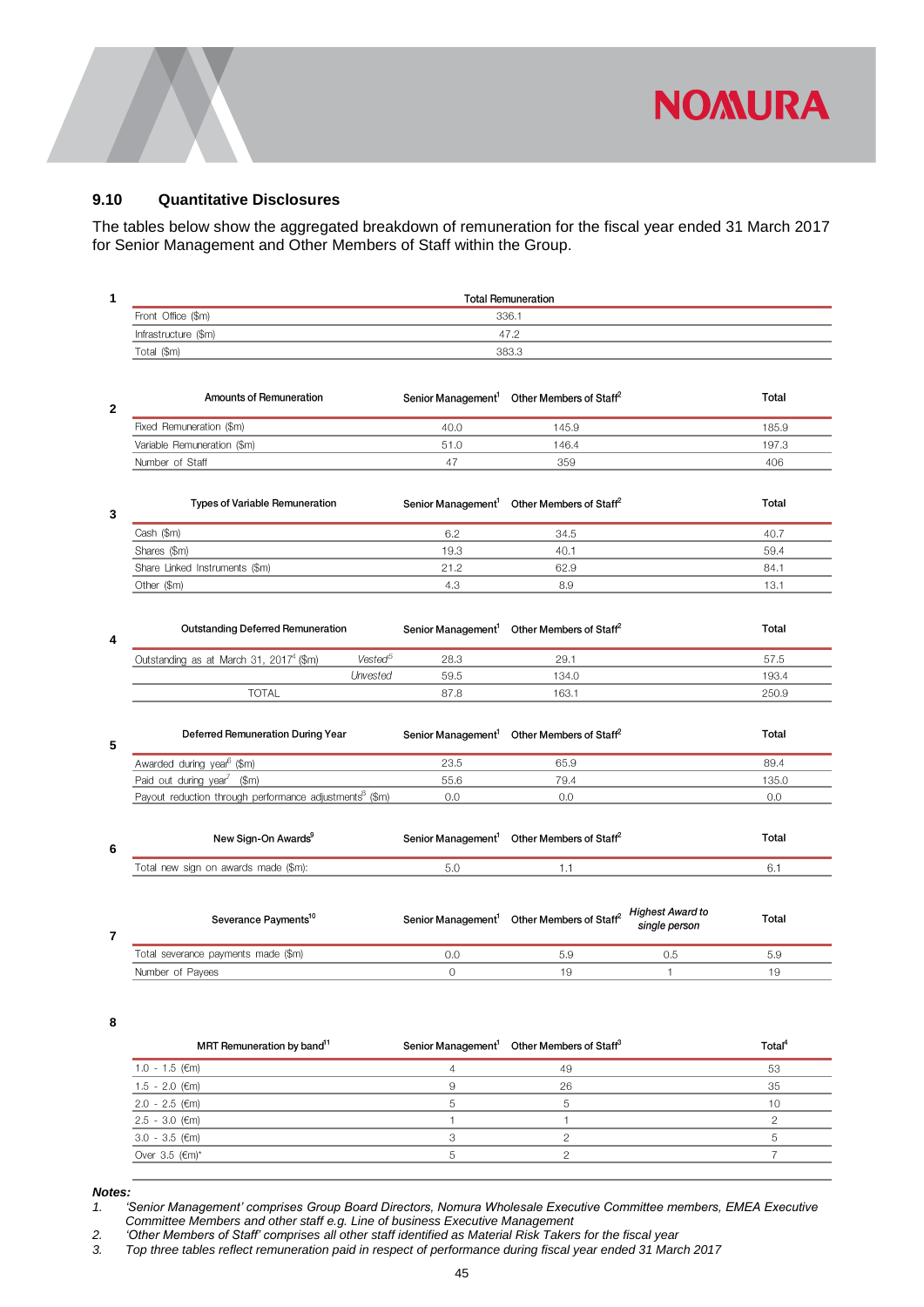![](_page_48_Picture_0.jpeg)

- *4. Awards outstanding at 31 March 2017 have been valued based on deferred vehicle prices as at 31 March 2017*
- 
- *5. 'Vested' includes unexercised SAR Plan B awards. 6. Deferred remuneration awarded during the year relates to prior performance year*
- 
- *7. Awards paid out based on deferred vehicle prices at time of vesting 8. 'Performance Adjustment' is defined as the forfeiture of an award following involuntary termination or the application of malus and/or clawback*
- *9. Sign-on awards include issue of deferred awards to mirror existing deferred compensation from a previous employer (forfeited on termination) and guaranteed bonus awards*
- *10. Severance payments include all payments made in association with termination of employment, such as payments in lieu of notice/benefits or ex-gratia payments. Includes MRTs with termination date within the financial year*
- *11. Table prepared in Euros in accordance with Article 450 of the CRR (exchange rate 0.9455)*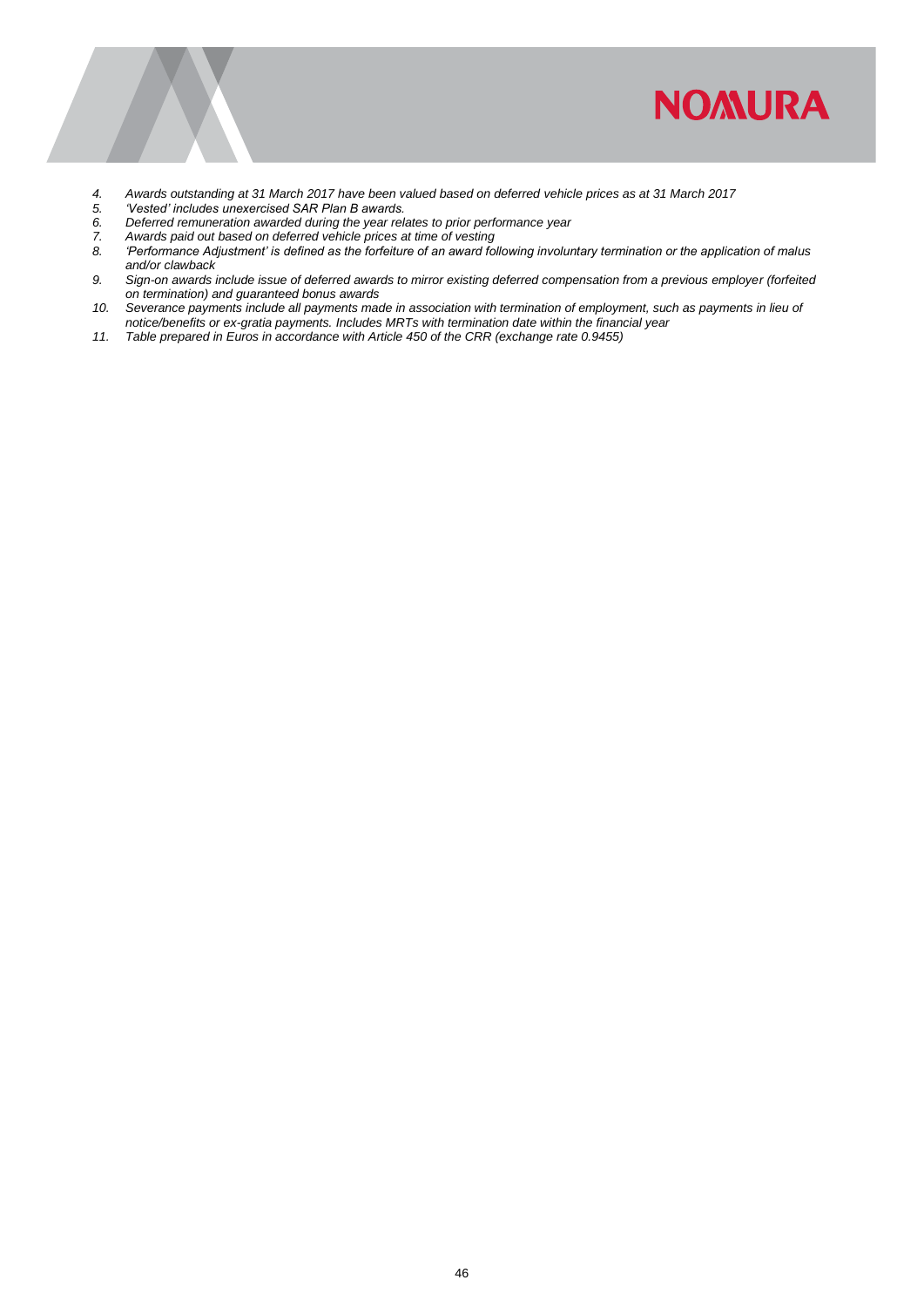![](_page_49_Picture_0.jpeg)

## **Appendix 1 – Group Capital Instrument Features**

<span id="page-49-0"></span>

|                 | Capital Instruments main features template                                                                                                             | <b>Ordinary Shares</b>     | <b>Subordinated debt</b>                                                                                                                                                                                                                                       | <b>Subordinated debt</b>                                                                                                                                                                                                                                                      | <b>Subordinated debt</b>                                                                                                                                                                                                                                             | Subordinated debt                                                                                                                                                                                                                                                    |
|-----------------|--------------------------------------------------------------------------------------------------------------------------------------------------------|----------------------------|----------------------------------------------------------------------------------------------------------------------------------------------------------------------------------------------------------------------------------------------------------------|-------------------------------------------------------------------------------------------------------------------------------------------------------------------------------------------------------------------------------------------------------------------------------|----------------------------------------------------------------------------------------------------------------------------------------------------------------------------------------------------------------------------------------------------------------------|----------------------------------------------------------------------------------------------------------------------------------------------------------------------------------------------------------------------------------------------------------------------|
| $\mathbf{1}$    | Issuer                                                                                                                                                 | Nomura Europe Holdings Plc | Nomura Europe Finance NV                                                                                                                                                                                                                                       | Nomura Europe Finance NV                                                                                                                                                                                                                                                      | <b>Nomura Europe Finance NV</b>                                                                                                                                                                                                                                      | Nomura Europe Finance NV                                                                                                                                                                                                                                             |
| $\overline{2}$  | Unique identifier (eq CUSIP, ISIN or Bloomberg identifier for private placement                                                                        | <b>NA</b>                  | <b>NA</b>                                                                                                                                                                                                                                                      | <b>NA</b>                                                                                                                                                                                                                                                                     | <b>NA</b>                                                                                                                                                                                                                                                            | <b>NA</b>                                                                                                                                                                                                                                                            |
| 3               | Governing Law(s) of the instrument                                                                                                                     | English Law                | English Law                                                                                                                                                                                                                                                    | <b>English Law</b>                                                                                                                                                                                                                                                            | English Law                                                                                                                                                                                                                                                          | English Law                                                                                                                                                                                                                                                          |
| За              | Means by which enforceability requirement of section 13 of the TLAC term<br>sheet is achieved (for other TLAC-eligible instruments governed by foreign | <b>NA</b>                  | <b>NA</b>                                                                                                                                                                                                                                                      | <b>NA</b>                                                                                                                                                                                                                                                                     | <b>NA</b>                                                                                                                                                                                                                                                            | NA                                                                                                                                                                                                                                                                   |
|                 | <b>Regulatory Treatment</b>                                                                                                                            |                            |                                                                                                                                                                                                                                                                |                                                                                                                                                                                                                                                                               |                                                                                                                                                                                                                                                                      |                                                                                                                                                                                                                                                                      |
| $\overline{4}$  | <b>Transitional CRR</b>                                                                                                                                | Common Equity Tier 1       | Tier 2                                                                                                                                                                                                                                                         | Tier <sub>2</sub>                                                                                                                                                                                                                                                             | Tier 2                                                                                                                                                                                                                                                               | Tier 2                                                                                                                                                                                                                                                               |
| 5               | Post-transitional CRR rules                                                                                                                            | Common Equity Tier 1       | Tier 2                                                                                                                                                                                                                                                         | Tier <sub>2</sub>                                                                                                                                                                                                                                                             | Tier <sub>2</sub>                                                                                                                                                                                                                                                    | Tier <sub>2</sub>                                                                                                                                                                                                                                                    |
| 6               | Eligible at Solo/(sub-)consolidated                                                                                                                    | Consolidated               | Consolidated                                                                                                                                                                                                                                                   | Consolidated                                                                                                                                                                                                                                                                  | Consolidated                                                                                                                                                                                                                                                         | Consolidated                                                                                                                                                                                                                                                         |
| $\overline{7}$  | nstrument type (types to be specified for each Jurisdiction)                                                                                           | <b>Ordinary Shares</b>     | ong-term Subordinated Loan facility                                                                                                                                                                                                                            | Long-term Subordinated Loan facility                                                                                                                                                                                                                                          | ong-term Subordinated Loan facility                                                                                                                                                                                                                                  | Long-term Subordinated Loan facility                                                                                                                                                                                                                                 |
| 8               | Amount recognised in Regulatory Capital (Currency in million, as of most<br>ecent reporting date)                                                      | \$9,251m                   | \$900m                                                                                                                                                                                                                                                         | \$600m                                                                                                                                                                                                                                                                        | \$460m                                                                                                                                                                                                                                                               | \$200m                                                                                                                                                                                                                                                               |
| 9               | Nominal amount of instrument                                                                                                                           | \$9,251m                   | \$900m                                                                                                                                                                                                                                                         | \$600m                                                                                                                                                                                                                                                                        | \$460m                                                                                                                                                                                                                                                               | \$200m                                                                                                                                                                                                                                                               |
| 9a              | <b>Issue Price</b>                                                                                                                                     | <b>NA</b>                  | \$900m                                                                                                                                                                                                                                                         | \$600m                                                                                                                                                                                                                                                                        | \$460m                                                                                                                                                                                                                                                               | \$200m                                                                                                                                                                                                                                                               |
| 9 <sub>b</sub>  | Redemption price                                                                                                                                       | <b>NA</b>                  | \$900m                                                                                                                                                                                                                                                         | \$600m                                                                                                                                                                                                                                                                        | \$460m                                                                                                                                                                                                                                                               | \$200m                                                                                                                                                                                                                                                               |
| 10              | Accounting calssification                                                                                                                              | Shareholders' equity       | iability - Amortised Cost                                                                                                                                                                                                                                      | Liability - Amortised Cost                                                                                                                                                                                                                                                    | iability - Amortised Cost                                                                                                                                                                                                                                            | Liability - Amortised Cost                                                                                                                                                                                                                                           |
| 11              | Original date of issuance                                                                                                                              | NA                         | 08/03/2013                                                                                                                                                                                                                                                     | 23/04/2013                                                                                                                                                                                                                                                                    | 15/04/2013                                                                                                                                                                                                                                                           | 19/02/2013                                                                                                                                                                                                                                                           |
| 12              | Perpetual or dated                                                                                                                                     | Perpetual                  | Dated                                                                                                                                                                                                                                                          | Dated                                                                                                                                                                                                                                                                         | Dated                                                                                                                                                                                                                                                                | Dated                                                                                                                                                                                                                                                                |
| 13              | Original maturity date                                                                                                                                 | No Maturity                | 08/03/2025                                                                                                                                                                                                                                                     | 23/04/2025                                                                                                                                                                                                                                                                    | 13/04/2025                                                                                                                                                                                                                                                           | 17/05/2025                                                                                                                                                                                                                                                           |
| 14              | ssuer call subject to prior supervisory approval                                                                                                       | No                         | No                                                                                                                                                                                                                                                             | <b>No</b>                                                                                                                                                                                                                                                                     | No                                                                                                                                                                                                                                                                   | <b>No</b>                                                                                                                                                                                                                                                            |
| 15              | Optional call date, contingent call dates and redemption amount                                                                                        | <b>NA</b>                  | <b>NA</b>                                                                                                                                                                                                                                                      | <b>NA</b>                                                                                                                                                                                                                                                                     | <b>NA</b>                                                                                                                                                                                                                                                            | <b>NA</b>                                                                                                                                                                                                                                                            |
| 16              | Subsequent call dates, if applicable                                                                                                                   | <b>NA</b>                  | <b>NA</b>                                                                                                                                                                                                                                                      | <b>NA</b>                                                                                                                                                                                                                                                                     | <b>NA</b>                                                                                                                                                                                                                                                            | <b>NA</b>                                                                                                                                                                                                                                                            |
|                 | Coupons/dividends                                                                                                                                      |                            |                                                                                                                                                                                                                                                                |                                                                                                                                                                                                                                                                               |                                                                                                                                                                                                                                                                      |                                                                                                                                                                                                                                                                      |
| 17              | Fixed or floating dividend/ coupon                                                                                                                     | Floating                   | Floating                                                                                                                                                                                                                                                       | Floating                                                                                                                                                                                                                                                                      | Floating                                                                                                                                                                                                                                                             | Floating                                                                                                                                                                                                                                                             |
| 18              | Coupon rate and any related index                                                                                                                      | <b>NA</b>                  | $LBOR + 225bp$                                                                                                                                                                                                                                                 | LIBOR + 225bp                                                                                                                                                                                                                                                                 | $LIBOR + 225bp$                                                                                                                                                                                                                                                      | $LBOR + 225bp$                                                                                                                                                                                                                                                       |
| 19              | Existence of a dividend stopper                                                                                                                        | <b>No</b>                  | No.                                                                                                                                                                                                                                                            | <b>No</b>                                                                                                                                                                                                                                                                     | No                                                                                                                                                                                                                                                                   | No                                                                                                                                                                                                                                                                   |
| 20a             | Fully discretionary, partially discretionary or mandatory (in teram of timing)                                                                         | Fully discretionary        | Mandatory                                                                                                                                                                                                                                                      | Mandatory                                                                                                                                                                                                                                                                     | Mandatory                                                                                                                                                                                                                                                            | Mandatory                                                                                                                                                                                                                                                            |
| 20 <sub>b</sub> | Fully discretionary, partially discretionary or mandatory (in term of amount)                                                                          | Fully discretionary        | Mandatory                                                                                                                                                                                                                                                      | Mandatory                                                                                                                                                                                                                                                                     | Mandatory                                                                                                                                                                                                                                                            | Mandatory                                                                                                                                                                                                                                                            |
| 21              | Existence of step up or other incentive to redeem                                                                                                      | No.                        | N <sub>o</sub>                                                                                                                                                                                                                                                 | <b>No</b>                                                                                                                                                                                                                                                                     | No                                                                                                                                                                                                                                                                   | No                                                                                                                                                                                                                                                                   |
| 22              | Noncumulative or cumulative                                                                                                                            | Noncumulative              | Noncumulative                                                                                                                                                                                                                                                  | Noncumulative                                                                                                                                                                                                                                                                 | Noncumulative                                                                                                                                                                                                                                                        | Noncumulative                                                                                                                                                                                                                                                        |
| 23              | Convertible or non-convertible                                                                                                                         | NonConvertible             | NonConvertible                                                                                                                                                                                                                                                 | NonConvertible                                                                                                                                                                                                                                                                | NonConvertible                                                                                                                                                                                                                                                       | NonConvertible                                                                                                                                                                                                                                                       |
| 24              | convertible, conversion trigger(s)                                                                                                                     | NA                         | <b>NA</b>                                                                                                                                                                                                                                                      | <b>NA</b>                                                                                                                                                                                                                                                                     | <b>NA</b>                                                                                                                                                                                                                                                            | <b>NA</b>                                                                                                                                                                                                                                                            |
| 25              | convertible, fully or partially                                                                                                                        | <b>NA</b>                  | <b>NA</b>                                                                                                                                                                                                                                                      | <b>NA</b>                                                                                                                                                                                                                                                                     | <b>NA</b>                                                                                                                                                                                                                                                            | <b>NA</b>                                                                                                                                                                                                                                                            |
| 26              | convertible, conversion rate                                                                                                                           | NA                         | NA.                                                                                                                                                                                                                                                            | <b>NA</b>                                                                                                                                                                                                                                                                     | <b>NA</b>                                                                                                                                                                                                                                                            | <b>NA</b>                                                                                                                                                                                                                                                            |
| 27              | convertible, mandatory or optional conversion                                                                                                          | NA                         | <b>NA</b>                                                                                                                                                                                                                                                      | <b>NA</b>                                                                                                                                                                                                                                                                     | <b>NA</b>                                                                                                                                                                                                                                                            | <b>NA</b>                                                                                                                                                                                                                                                            |
| 28              | convertible, specify instrument type convertible into                                                                                                  | <b>NA</b>                  | <b>NA</b>                                                                                                                                                                                                                                                      | <b>NA</b>                                                                                                                                                                                                                                                                     | <b>NA</b>                                                                                                                                                                                                                                                            | <b>NA</b>                                                                                                                                                                                                                                                            |
| 29              | convertible, specify issuer of instrument it converts into                                                                                             | <b>NA</b>                  | <b>NA</b>                                                                                                                                                                                                                                                      | <b>NA</b>                                                                                                                                                                                                                                                                     | <b>NA</b>                                                                                                                                                                                                                                                            | <b>NA</b>                                                                                                                                                                                                                                                            |
| 30              | Write-down features                                                                                                                                    | <b>NA</b>                  | <b>NA</b>                                                                                                                                                                                                                                                      | <b>NA</b>                                                                                                                                                                                                                                                                     | <b>NA</b>                                                                                                                                                                                                                                                            | <b>NA</b>                                                                                                                                                                                                                                                            |
| 31              | f write-down, write down trigger(s)                                                                                                                    | <b>NA</b>                  | <b>NA</b>                                                                                                                                                                                                                                                      | <b>NA</b>                                                                                                                                                                                                                                                                     | <b>NA</b>                                                                                                                                                                                                                                                            | <b>NA</b>                                                                                                                                                                                                                                                            |
| 32              | f write-down, full or partial                                                                                                                          | <b>NA</b>                  | <b>NA</b>                                                                                                                                                                                                                                                      | <b>NA</b>                                                                                                                                                                                                                                                                     | <b>NA</b>                                                                                                                                                                                                                                                            | <b>NA</b>                                                                                                                                                                                                                                                            |
| 33              | write-down, permanent or temporary                                                                                                                     | <b>NA</b>                  | <b>NA</b>                                                                                                                                                                                                                                                      | <b>NA</b>                                                                                                                                                                                                                                                                     | <b>NA</b>                                                                                                                                                                                                                                                            | <b>NA</b>                                                                                                                                                                                                                                                            |
| 34              | temporary write down, description of write-up mechanism                                                                                                | <b>NA</b>                  | <b>NA</b>                                                                                                                                                                                                                                                      | <b>NA</b>                                                                                                                                                                                                                                                                     | <b>NA</b>                                                                                                                                                                                                                                                            | <b>NA</b>                                                                                                                                                                                                                                                            |
| 34a             | vpe of subordination                                                                                                                                   | <b>NA</b>                  | <b>NA</b>                                                                                                                                                                                                                                                      | <b>NA</b>                                                                                                                                                                                                                                                                     | <b>NA</b>                                                                                                                                                                                                                                                            | <b>NA</b>                                                                                                                                                                                                                                                            |
| 35              | Position in subordination hierarchy in liquidation (specify instrument type<br>immediately senior to instrument)                                       | Perpetual unsecured        | Other Creditors<br>The legal nature of the subordinated loans<br>differs from that usually associated with debt.<br>In a winding up of the Company no amount<br>will be paid in respect of the subordinated<br>debt until all other creditors have been paid i | <b>Other Creditors</b><br>The legal nature of the sub ordinated loans differs<br>from that usually associated with debt. In a winding<br>up of the Company no amount will be paid in<br>respect of the sub ordinated debt until all other<br>creditors have been paid in full | Other Creditors<br>The legal nature of the subordinated loans differs<br>from that usually associated with debt. In a winding<br>up of the Company no amount will be paid in<br>respect of the subordinated debt until all other<br>creditors have been paid in full | Other Creditors<br>The legal nature of the subordinated loans differs<br>from that usually associated with debt. In a winding<br>up of the Company no amount will be paid in<br>respect of the subordinated debt until all other<br>creditors have been paid in full |
| 36              | Non-compliant transitioned features                                                                                                                    | <b>NA</b>                  | <b>NA</b>                                                                                                                                                                                                                                                      | <b>NA</b>                                                                                                                                                                                                                                                                     | <b>NA</b>                                                                                                                                                                                                                                                            | <b>NA</b>                                                                                                                                                                                                                                                            |
| 37              | If yes, speicfy non-compliant features                                                                                                                 | <b>NA</b>                  | <b>NA</b>                                                                                                                                                                                                                                                      | <b>NA</b>                                                                                                                                                                                                                                                                     | <b>NA</b>                                                                                                                                                                                                                                                            | <b>NA</b>                                                                                                                                                                                                                                                            |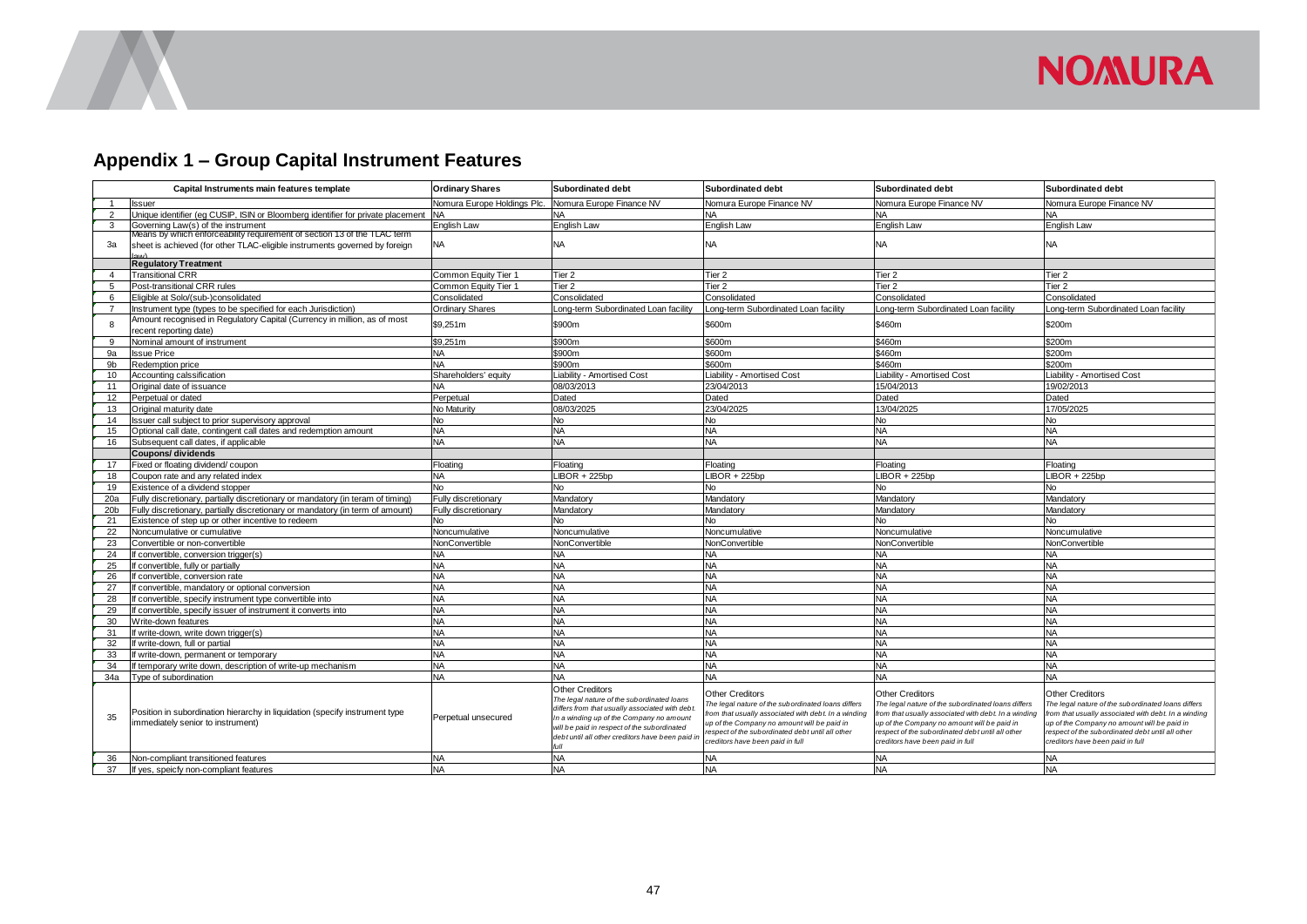![](_page_50_Picture_0.jpeg)

## **Appendix 2 – NIP Capital Instrument Features**

<span id="page-50-0"></span>

|                 | Capital Instruments main features template                                                                                                                  | <b>Ordinary Shares</b>    | <b>Subordinated debt</b>                                                                                                                     | Subordinated debt                                                                                                                           | Subordinated debt                                                                                                                            |
|-----------------|-------------------------------------------------------------------------------------------------------------------------------------------------------------|---------------------------|----------------------------------------------------------------------------------------------------------------------------------------------|---------------------------------------------------------------------------------------------------------------------------------------------|----------------------------------------------------------------------------------------------------------------------------------------------|
|                 | <b>Issuer</b>                                                                                                                                               | Nomura International Plc. | Nomura Europe Holdings Plc.                                                                                                                  | Nomura Europe Holdings Plc.                                                                                                                 | Nomura Europe Holdings Plc.                                                                                                                  |
| $\overline{2}$  | Unique identifier (eg CUSIP, ISIN or Bloomberg identifier for private placement                                                                             | <b>NA</b>                 | <b>NA</b>                                                                                                                                    | <b>NA</b>                                                                                                                                   | NA                                                                                                                                           |
| 3               | Governing Law(s) of the instrument                                                                                                                          | English Law               | English Law                                                                                                                                  | English Law                                                                                                                                 | English Law                                                                                                                                  |
| 3a              | Means by which enforceability requirement of section 13 of the TLAC term sheet<br>is achieved (for other TLAC-eligible instruments governed by foreign law) | <b>NA</b>                 | <b>NA</b>                                                                                                                                    | <b>NA</b>                                                                                                                                   | NА                                                                                                                                           |
|                 | <b>Regulatory Treatment</b>                                                                                                                                 |                           |                                                                                                                                              |                                                                                                                                             |                                                                                                                                              |
| $\overline{4}$  | <b>Transitional CRR</b>                                                                                                                                     | Common Equity Tier 1      | Tier <sub>2</sub>                                                                                                                            | Tier 2                                                                                                                                      | Tier <sub>2</sub>                                                                                                                            |
| 5               | Post-transitional CRR rules                                                                                                                                 | Common Equity Tier 1      | Tier <sub>2</sub>                                                                                                                            | Tier 2                                                                                                                                      | Tier <sub>2</sub>                                                                                                                            |
| 6               | Eligible at Solo/(sub-)consolidated                                                                                                                         | Solo                      | Solo                                                                                                                                         | Solo                                                                                                                                        | Solo                                                                                                                                         |
| 7               | Instrument type (types to be specified for each Jurisdiction)                                                                                               | <b>Ordinary Shares</b>    | Long-term Subordinated Loan facility                                                                                                         | ong-term Subordinated Loan facility                                                                                                         | Long-term Subordinated Loan facility                                                                                                         |
| 8               | Amount recognised in Regulatory Capital (Currency in million, as of most recent<br>reporting date)                                                          | \$9,991m                  | \$600m                                                                                                                                       | \$460m                                                                                                                                      | \$200m                                                                                                                                       |
| 9               | Nominal amount of instrument                                                                                                                                | \$9,991m                  | \$600m                                                                                                                                       | \$460m                                                                                                                                      | \$200m                                                                                                                                       |
| 9a              | <b>Issue Price</b>                                                                                                                                          | <b>NA</b>                 | \$600m                                                                                                                                       | \$460m                                                                                                                                      | \$200m                                                                                                                                       |
| 9 <sub>b</sub>  | Redemption price                                                                                                                                            | <b>NA</b>                 | \$600m                                                                                                                                       | \$460m                                                                                                                                      | \$200m                                                                                                                                       |
| 10              | Accounting calssification                                                                                                                                   | Shareholders' equity      | Liability - Amortised Cost                                                                                                                   | Liability - Amortised Cost                                                                                                                  | Liability - Amortised Cost                                                                                                                   |
| 11              | Original date of issuance                                                                                                                                   | <b>NA</b>                 | 23/04/2013                                                                                                                                   | 15/04/2013                                                                                                                                  | 19/02/2013                                                                                                                                   |
| 12              | Perpetual or dated                                                                                                                                          | Perpetual                 | Dated                                                                                                                                        | Dated                                                                                                                                       | Dated                                                                                                                                        |
| 13              | Original maturity date                                                                                                                                      | No Maturity               | 23/04/2025                                                                                                                                   | 13/04/2025                                                                                                                                  | 17/05/2025                                                                                                                                   |
| 14              | Issuer call subject to prior supervisory approval                                                                                                           | <b>No</b>                 | <b>No</b>                                                                                                                                    | <b>No</b>                                                                                                                                   | No                                                                                                                                           |
| 15              | Optional call date, contingent call dates and redemption amount                                                                                             | <b>NA</b>                 | <b>NA</b>                                                                                                                                    | <b>NA</b>                                                                                                                                   | <b>NA</b>                                                                                                                                    |
| 16              | Subsequent call dates, if applicable                                                                                                                        | <b>NA</b>                 | <b>NA</b>                                                                                                                                    | <b>NA</b>                                                                                                                                   | <b>NA</b>                                                                                                                                    |
|                 | <b>Coupons/ dividends</b>                                                                                                                                   |                           |                                                                                                                                              |                                                                                                                                             |                                                                                                                                              |
| 17              | Fixed or floating dividend/coupon                                                                                                                           | Floating                  | Floating                                                                                                                                     | Floating                                                                                                                                    | Floating                                                                                                                                     |
| 18              | Coupon rate and any related index                                                                                                                           | <b>NA</b>                 | $LIBOR + 226bp$                                                                                                                              | $LIBOR + 226bp$                                                                                                                             | $LBOR + 226bp$                                                                                                                               |
| 19              | Existence of a dividend stopper                                                                                                                             | <b>No</b>                 | No                                                                                                                                           | <b>No</b>                                                                                                                                   | No                                                                                                                                           |
| 20a             | Fully discretionary, partially discretionary or mandatory (in teram of timing)                                                                              | Fully discretionary       | Mandatory                                                                                                                                    | Mandatory                                                                                                                                   | Mandatory                                                                                                                                    |
| 20 <sub>b</sub> | Fully discretionary, partially discretionary or mandatory (in term of amount)                                                                               | Fully discretionary       | Mandatory                                                                                                                                    | Mandatory                                                                                                                                   | Mandatory                                                                                                                                    |
| 21              | Existence of step up or other incentive to redeem                                                                                                           | No                        | <b>No</b>                                                                                                                                    | No.                                                                                                                                         | No.                                                                                                                                          |
| 22              | Noncumulative or cumulative                                                                                                                                 | Noncumulative             | Noncumulative                                                                                                                                | Noncumulative                                                                                                                               | Noncumulative                                                                                                                                |
| 23              | Convertible or non-convertible                                                                                                                              | NonConvertible            | NonConvertible                                                                                                                               | NonConvertible                                                                                                                              | NonConvertible                                                                                                                               |
| 24              | If convertible, conversion trigger(s)                                                                                                                       | <b>NA</b>                 | <b>NA</b>                                                                                                                                    | <b>NA</b>                                                                                                                                   | <b>NA</b>                                                                                                                                    |
| 25              | If convertible, fully or partially                                                                                                                          | <b>NA</b>                 | <b>NA</b>                                                                                                                                    | <b>NA</b>                                                                                                                                   | <b>NA</b>                                                                                                                                    |
| 26              | If convertible, conversion rate                                                                                                                             | <b>NA</b>                 | <b>NA</b>                                                                                                                                    | <b>NA</b>                                                                                                                                   | <b>NA</b>                                                                                                                                    |
| 27              | If convertible, mandatory or optional conversion                                                                                                            | <b>NA</b>                 | <b>NA</b>                                                                                                                                    | <b>NA</b>                                                                                                                                   | <b>NA</b>                                                                                                                                    |
| 28              | If convertible, specify instrument type convertible into                                                                                                    | <b>NA</b>                 | <b>NA</b>                                                                                                                                    | <b>NA</b>                                                                                                                                   | <b>NA</b>                                                                                                                                    |
| 29              | If convertible, specify issuer of instrument it converts into                                                                                               | <b>NA</b>                 | <b>NA</b>                                                                                                                                    | <b>NA</b>                                                                                                                                   | <b>NA</b>                                                                                                                                    |
| 30              | Write-down features                                                                                                                                         | <b>NA</b>                 | <b>NA</b>                                                                                                                                    | <b>NA</b>                                                                                                                                   | <b>NA</b>                                                                                                                                    |
| 31              | If write-down, write down trigger(s)                                                                                                                        | <b>NA</b>                 | <b>NA</b>                                                                                                                                    | <b>NA</b>                                                                                                                                   | <b>NA</b>                                                                                                                                    |
| 32              | If write-down, full or partial                                                                                                                              | <b>NA</b>                 | <b>NA</b>                                                                                                                                    | <b>NA</b>                                                                                                                                   | <b>NA</b>                                                                                                                                    |
| 33              | If write-down, permanent or temporary                                                                                                                       | <b>NA</b>                 | <b>NA</b>                                                                                                                                    | <b>NA</b>                                                                                                                                   | <b>NA</b>                                                                                                                                    |
| 34              | If temporary write down, description of write-up mechanism                                                                                                  | <b>NA</b>                 | <b>NA</b>                                                                                                                                    | <b>NA</b>                                                                                                                                   | <b>NA</b>                                                                                                                                    |
| 34a             | Type of subordination                                                                                                                                       | <b>NA</b>                 | <b>NA</b>                                                                                                                                    | NA                                                                                                                                          | NA                                                                                                                                           |
| 35              | Position in subordination hierarchy in liquidation (specify instrument type<br>immediately senior to instrument)                                            | Perpetual unsecured       | <b>Other Creditors</b><br>No amount will be paid in respect of the<br>sub ordinated debt until all other creditors<br>have been paid in full | <b>Other Creditors</b><br>No amount will be paid in respect of the<br>subordinated debt until all other creditors have<br>been paid in full | <b>Other Creditors</b><br>No amount will be paid in respect of the<br>sub ordinated debt until all other creditors have<br>been paid in full |
| 36              | Non-compliant transitioned features                                                                                                                         | <b>NA</b>                 | <b>NA</b>                                                                                                                                    | <b>NA</b>                                                                                                                                   | <b>NA</b>                                                                                                                                    |
| 37              | If yes, speicfy non-compliant features                                                                                                                      | <b>NA</b>                 | <b>NA</b>                                                                                                                                    | <b>NA</b>                                                                                                                                   | <b>NA</b>                                                                                                                                    |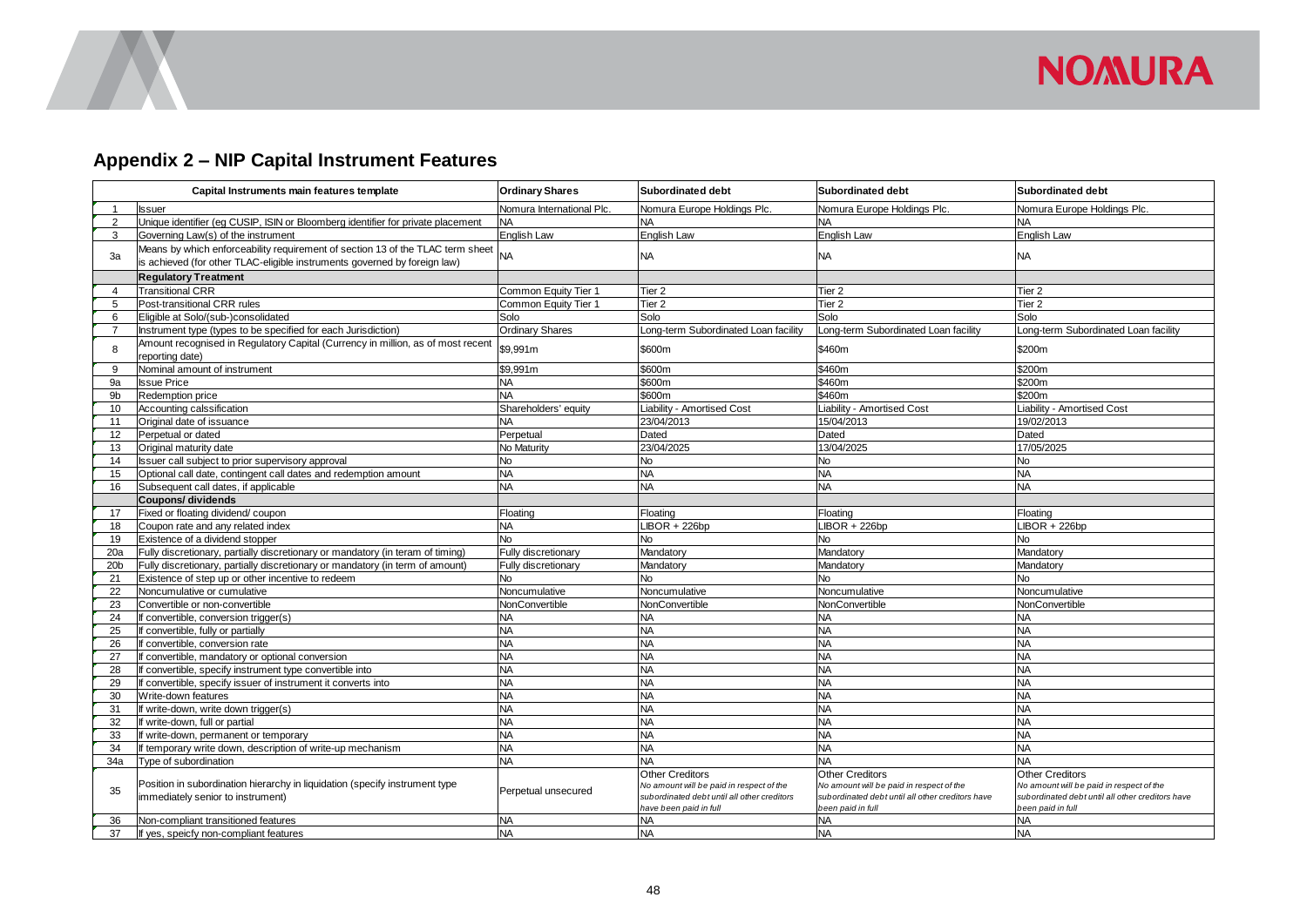## <span id="page-51-0"></span>**Appendix 3 – CRR Compliance**

 $\sqrt{2}$ 

| <b>CRR</b><br><b>Article</b>            | Para                           | <b>Summary of Requirement</b>                                                                                                                                                                                                                                                               | <b>Compliance</b><br><b>Reference</b>                                         | Page                       |  |
|-----------------------------------------|--------------------------------|---------------------------------------------------------------------------------------------------------------------------------------------------------------------------------------------------------------------------------------------------------------------------------------------|-------------------------------------------------------------------------------|----------------------------|--|
| <b>Scope of Disclosure Requirements</b> |                                |                                                                                                                                                                                                                                                                                             |                                                                               |                            |  |
| 431                                     | 1                              | Institutions should publish Pillar 3 disclosures                                                                                                                                                                                                                                            | The Group publishes<br>Pillar 3 disclosures                                   |                            |  |
| 431                                     | $\overline{2}$                 | Firms with permission to use specific<br>operational risk methodologies must disclose<br>operational risk information.                                                                                                                                                                      | The Group follows<br>the standardised<br>approach to<br><b>Operation Risk</b> |                            |  |
| 431                                     | 3                              | Institution must have a policy covering<br>frequency of disclosures, their verification,<br>comprehensiveness and appropriateness.<br>Institution must also have policies for<br>assessing whether their disclosures convey<br>their risk profile comprehensively to<br>market participants | The Group has a<br>Pillar 3 policy in place                                   |                            |  |
| 431                                     | 4                              | Explanation of ratings decision upon request                                                                                                                                                                                                                                                | Not an applicable<br>public disclosure                                        |                            |  |
|                                         |                                | Non-material, proprietary or confidential information                                                                                                                                                                                                                                       |                                                                               |                            |  |
| 432                                     | 1                              | Omission of disclosures that are not material                                                                                                                                                                                                                                               | <b>Pillar 3 Introduction</b><br>and Section 1.2.4                             | $1-2, 5$                   |  |
| 432                                     | 2                              | Omission of disclosures if proprietary                                                                                                                                                                                                                                                      |                                                                               |                            |  |
| 432                                     | 3                              | Where 432 (2) applies this must be stated in<br>the disclosures and more general information<br>must be disclosed                                                                                                                                                                           | No disclosures<br>excluded on grounds<br>of confidentiality                   |                            |  |
| 432                                     | 4                              | Use of $432$ (1), (2) or (3) is without prejudice<br>to scope of liability for failure to disclose<br>material information                                                                                                                                                                  |                                                                               |                            |  |
|                                         | <b>Frequency of disclosure</b> |                                                                                                                                                                                                                                                                                             |                                                                               |                            |  |
| 433                                     |                                | Institutions shall publish the disclosures at<br>least on an annual basis or more frequently<br>where necessary                                                                                                                                                                             | <b>Pillar 3 Introduction</b>                                                  | $1 - 2$                    |  |
|                                         | <b>Means of disclosure</b>     |                                                                                                                                                                                                                                                                                             |                                                                               |                            |  |
| 434                                     | 1                              | Disclosures to be made in one medium or<br>provide clear cross-references                                                                                                                                                                                                                   | Any cross-references<br>to accounting or                                      |                            |  |
| 434                                     | 2                              | Disclosures made under other requirements<br>(e.g. accounting)<br>can be used to satisfy Pillar 3 if appropriate.                                                                                                                                                                           | other disclosures are<br>clearly signposted                                   |                            |  |
| Risk management objectives and policies |                                |                                                                                                                                                                                                                                                                                             |                                                                               |                            |  |
| 435                                     | 1                              | Disclose information on:                                                                                                                                                                                                                                                                    |                                                                               |                            |  |
| 435                                     | 1(a)                           | The strategies and processes to manage risks                                                                                                                                                                                                                                                | Refer NIP's Annual<br>Report                                                  | 63                         |  |
| 435                                     | 1(b)                           | Structure and organisation of risk<br>management function                                                                                                                                                                                                                                   |                                                                               | 64-66                      |  |
| 435                                     | 1(c)                           | Risk reporting and measurement systems                                                                                                                                                                                                                                                      |                                                                               | 68                         |  |
| 435                                     | 1(d)                           | Hedging and mitigating risk – policies and<br>processes                                                                                                                                                                                                                                     |                                                                               | 68-76,<br>78, 80,<br>86-88 |  |
| 435                                     | 1(e)                           | Declaration of adequacy of risk management<br>arrangements approved by the Board                                                                                                                                                                                                            |                                                                               | 68                         |  |
| 435                                     | 1(f)                           | Concise risk statement approved by the<br>Board.                                                                                                                                                                                                                                            |                                                                               | 3                          |  |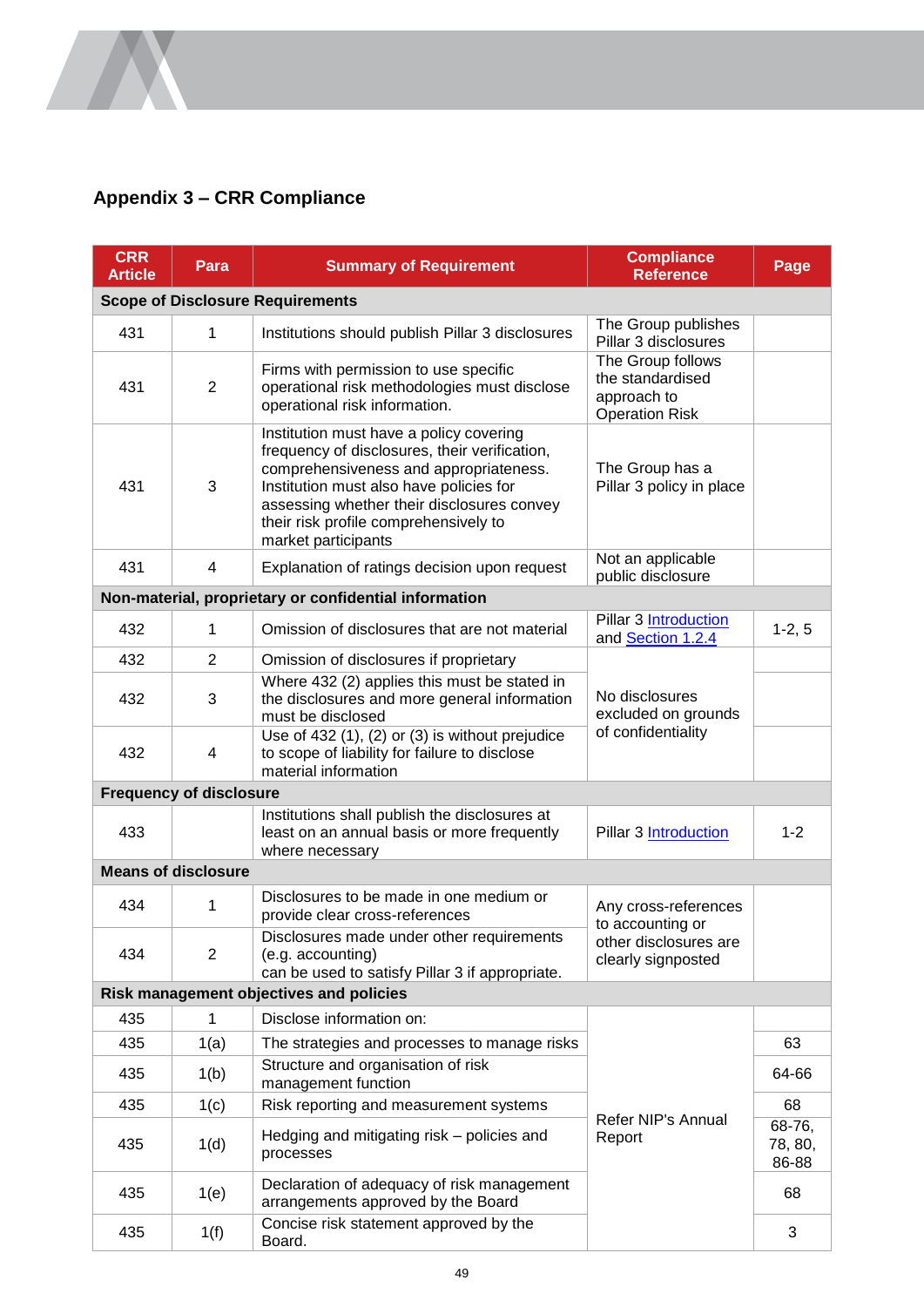| <b>CRR</b><br><b>Article</b> | Para                        | <b>Summary of Requirement</b>                                                                                                                                                                                                                                                                                  | <b>Compliance</b><br><b>Reference</b> | Page           |
|------------------------------|-----------------------------|----------------------------------------------------------------------------------------------------------------------------------------------------------------------------------------------------------------------------------------------------------------------------------------------------------------|---------------------------------------|----------------|
| 435                          | $\overline{2}$              | Information on governance arrangements,<br>including information on Board composition<br>and recruitment and risk committees:                                                                                                                                                                                  | See below                             |                |
| 435                          | 2(a)                        | Number of directorships held by Board<br>members                                                                                                                                                                                                                                                               | Pillar 3 Section 1.2.6                | $5-6$          |
| 435                          | 2(b)                        | Recruitment policy for selection of Board<br>members, their actual knowledge, skills and<br>expertise.                                                                                                                                                                                                         | Pillar 3 Section 9                    | 39-46          |
| 435                          | 2(c)                        | Policy on diversity of Board membership and<br>results against targets.                                                                                                                                                                                                                                        |                                       |                |
| 435                          | 2(d)                        | Disclosure of whether a dedicated risk<br>committee is in place and number of meeting<br>in the year.                                                                                                                                                                                                          | Pillar 3 Section 1.2.3                | 5              |
| 435                          | 2(e)                        | Description of information flow on risk to<br><b>Board</b>                                                                                                                                                                                                                                                     | Refer NIP's annual<br>report          | 64, 68         |
|                              | <b>Scope of application</b> |                                                                                                                                                                                                                                                                                                                |                                       |                |
| 436                          | a                           | Name of institution                                                                                                                                                                                                                                                                                            | <b>Pillar 3 Introduction</b>          | $1 - 2$        |
| 436                          | b                           | Difference in basis of consolidation for<br>accounting and prudential purposes,<br>describing entities that are:                                                                                                                                                                                               |                                       |                |
| 436                          | b(i)                        | Fully consolidated;                                                                                                                                                                                                                                                                                            | <b>Pillar 3 Introduction</b>          |                |
| 436                          | b(ii)                       | Proportionally consolidated;                                                                                                                                                                                                                                                                                   | on scope of                           | $1 - 2$        |
| 436                          | b(iii)                      | Deducted from own funds;                                                                                                                                                                                                                                                                                       | consolidation                         |                |
| 436                          | b(iv)                       | Neither consolidated nor deducted.                                                                                                                                                                                                                                                                             |                                       |                |
| 436                          | с                           | Impediments to transfer of own funds<br>between parent and subsidiaries.                                                                                                                                                                                                                                       |                                       |                |
| 436                          | d                           | Capital shortfalls in any subsidiaries outside<br>the scope of consolidation.                                                                                                                                                                                                                                  | Pillar 3 Section 1.2.1                | $\overline{4}$ |
| 436                          | е                           | Making use of articles on derogations from a)<br>prudential requirements or b) liquidity<br>requirements for individual<br>subsidiaries/entities.                                                                                                                                                              | Not applicable                        |                |
| Own funds                    |                             |                                                                                                                                                                                                                                                                                                                |                                       |                |
| 437                          | $\mathbf 1$                 | Disclose the following information regarding<br>own funds:                                                                                                                                                                                                                                                     | See below                             |                |
| 437                          | 1(a)                        | a full reconciliation of Common Equity Tier 1<br>items, Additional Tier 1 items, Tier 2 items<br>and filters and deductions applied pursuant to<br>Articles 32 to 35, 36, 56, 66 and 79 to own<br>funds of the institution and the balance sheet<br>in the audited financial statements of the<br>institution; | Pillar 3 Section 2.2 -<br>2.5         | $9 - 12$       |
| 437                          | 1(b)                        | a description of the main features of the<br>Common Equity Tier 1 and Additional Tier 1<br>instruments and Tier 2 instruments issued by<br>the institution;                                                                                                                                                    | Appendix 1 and 2                      | 47-48          |
| 437                          | 1(c)                        | the full terms and conditions of all Common<br>Equity Tier 1, Additional Tier 1 and Tier 2<br>instruments;                                                                                                                                                                                                     |                                       |                |
| 437                          | 1(d)                        | separate disclosure of the nature and<br>amounts of the following:                                                                                                                                                                                                                                             | See below                             |                |

**INTERNATIONAL**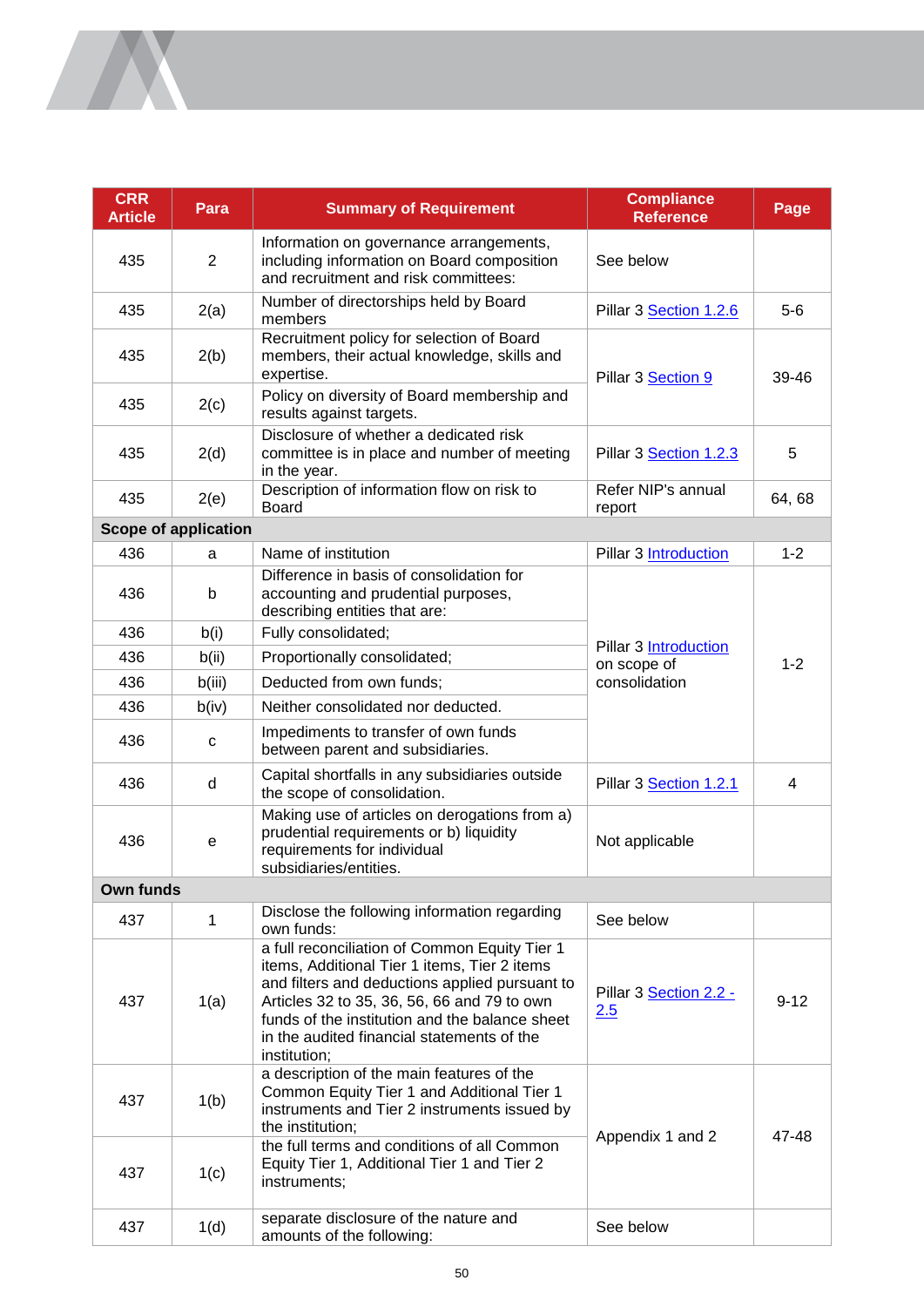| <b>CRR</b><br><b>Article</b>                | Para                        | <b>Summary of Requirement</b>                                                                                                                                                                                      | <b>Compliance</b><br><b>Reference</b>                                                                                     | Page           |  |  |
|---------------------------------------------|-----------------------------|--------------------------------------------------------------------------------------------------------------------------------------------------------------------------------------------------------------------|---------------------------------------------------------------------------------------------------------------------------|----------------|--|--|
| 437                                         | 1(d)(i)                     | each prudential filter applied pursuant to<br>Articles 32 to 35;                                                                                                                                                   |                                                                                                                           |                |  |  |
| 437                                         | 1(d)(ii)                    | each deduction made pursuant to Articles 36,<br>56 and 66:                                                                                                                                                         |                                                                                                                           |                |  |  |
| 437                                         | 1(d)(iii)                   | items not deducted in accordance with<br>Articles 47, 48, 56, 66 and 79;                                                                                                                                           | Pillar 3 Section 2                                                                                                        | $\overline{7}$ |  |  |
| 437                                         | 1(e)                        | a description of all restrictions applied to the<br>calculation of own funds in accordance with<br>this Regulation and the instruments,<br>prudential filters and deductions to which<br>those restrictions apply; |                                                                                                                           |                |  |  |
| 437                                         | 1(f)                        | where institutions disclose capital ratios<br>calculated using elements of own funds<br>determined on a basis other than prescribed                                                                                | Not applicable - The<br>Group does not<br>calculate capital<br>ratios on a basis<br>other than prescribed                 |                |  |  |
|                                             | <b>Capital requirements</b> |                                                                                                                                                                                                                    |                                                                                                                           |                |  |  |
| 438                                         | a                           | Summary of institution's approach to<br>assessing adequacy of capital levels.                                                                                                                                      | Pillar 3 Section 1.2.1                                                                                                    | 4              |  |  |
| 438                                         | b                           | Result of ICAAP on demand from authorities.                                                                                                                                                                        | Not an applicable<br>public disclosure                                                                                    |                |  |  |
| 438                                         | $\mathbf C$                 | Capital requirements for each Standardised<br>approach credit risk exposure class.                                                                                                                                 | Pillar 3 Section 4.2,<br>5.3                                                                                              | 16, 19         |  |  |
| 438                                         | d                           | Capital requirements for each Internal Ratings<br>Based Approach credit risk exposure class.                                                                                                                       | Not applicable - The<br>Group does not apply<br><b>Internal Ratings</b><br>Based approach to<br>determine risk<br>weights |                |  |  |
| 438                                         | е                           | Capital requirements for market risk or<br>settlement risk.                                                                                                                                                        | Pillar 3 Section 3.1<br>and $6.1$                                                                                         | 13, 29         |  |  |
| 438                                         | f                           | Capital requirements for operational risk,<br>separately for the Basic Indicator Approach,<br>the Standardised Approach, and the<br>Advanced Measurement Approaches as<br>applicable.                              | Pillar 3 Section 3.1                                                                                                      | 13             |  |  |
| 438                                         | end para                    | Requirement to disclose specialised lending<br>exposures and equity exposures in the<br>banking book falling under the simple risk<br>weight approach of IRB.                                                      | Not applicable - The<br>Group does not apply<br><b>Internal Ratings</b><br>Based approach to<br>determine risk<br>weights |                |  |  |
| <b>Exposure to counterparty credit risk</b> |                             |                                                                                                                                                                                                                    |                                                                                                                           |                |  |  |
| 439                                         | a                           | Description of process to assign internal<br>capital and credit limits to CCR exposures.                                                                                                                           |                                                                                                                           | 75             |  |  |
| 439                                         | b                           | Discussion of policies for securing collateral<br>and establishing credit reserves.                                                                                                                                | Refer NIP's Annual<br>Report                                                                                              | 76             |  |  |
| 439                                         | с                           | Discussion of management of wrong-way risk<br>exposures.                                                                                                                                                           |                                                                                                                           | 75             |  |  |
| 439                                         | d                           | Disclosure of collateral to be provided<br>(outflows) in the event of a ratings<br>downgrade.                                                                                                                      | Pillar 3 Section 4.8                                                                                                      | 18             |  |  |
| 439                                         | е                           | Derivation of net derivative credit exposure.                                                                                                                                                                      | Pillar 3 Section 4.3                                                                                                      | 17             |  |  |

A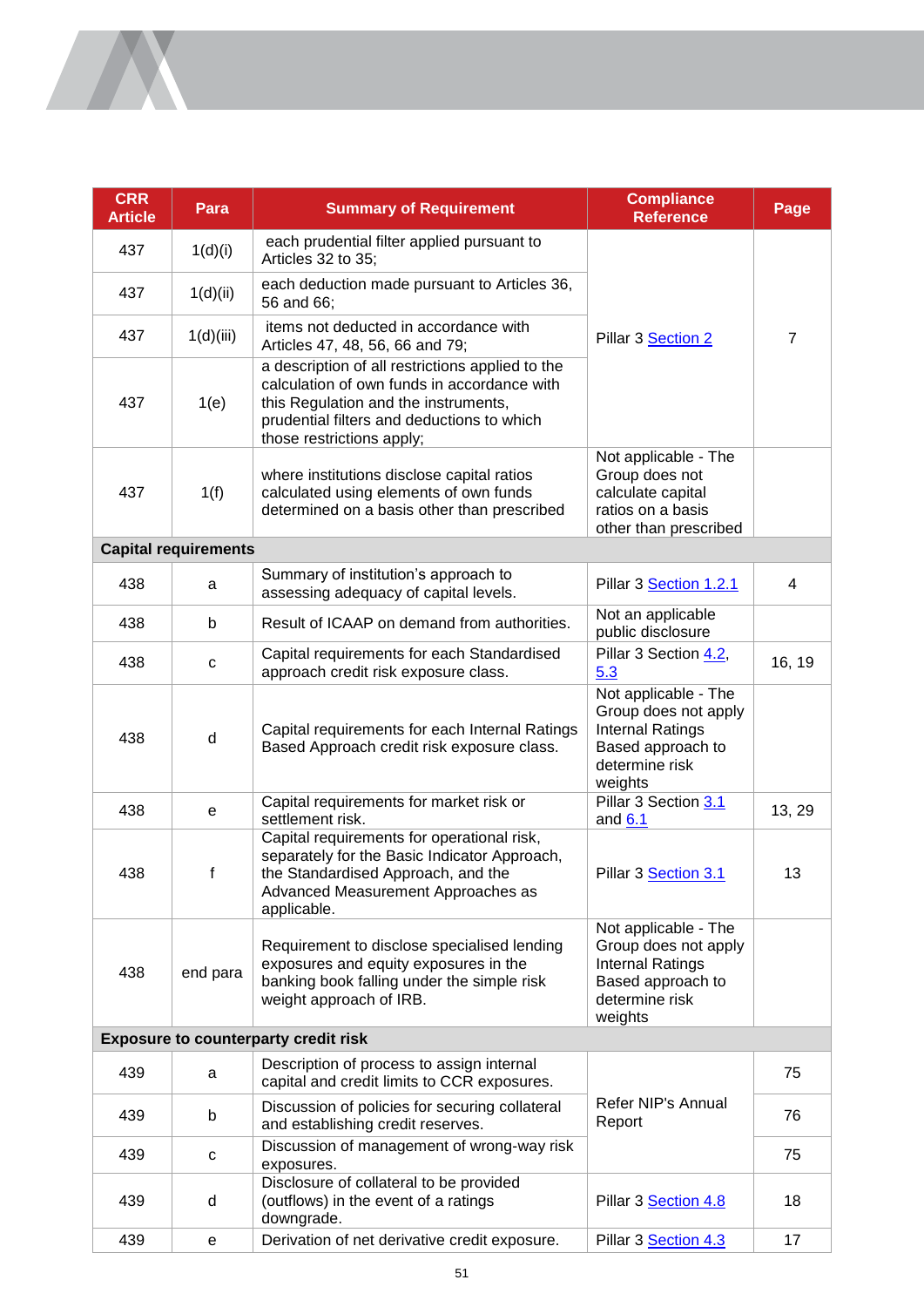| <b>CRR</b><br><b>Article</b> | Para                           | <b>Summary of Requirement</b>                                                                                   | <b>Compliance</b><br><b>Reference</b>                                                                                                 | Page          |
|------------------------------|--------------------------------|-----------------------------------------------------------------------------------------------------------------|---------------------------------------------------------------------------------------------------------------------------------------|---------------|
| 439                          | f                              | Exposure values for mark-to-market, original<br>exposure, standardised and internal model<br>methods.           | Pillar 3 Section 4.1                                                                                                                  | 16            |
| 439                          | g                              | Notional value of credit derivative hedges and<br>current credit exposure by type of exposure.                  | Pillar 3 Section 4.7                                                                                                                  | 18            |
| 439                          | h                              | Notional amounts of credit derivative<br>transactions.                                                          |                                                                                                                                       |               |
| 439                          | Ť                              | Estimate of alpha, if applicable.                                                                               | Not applicable - The<br>Group does not<br>estimate its own<br>alpha                                                                   |               |
| <b>Capital buffers</b>       |                                |                                                                                                                 |                                                                                                                                       |               |
| 440                          | 1(a)                           | Geographical distribution of relevant credit<br>exposures for calculation of countercyclical<br>capital buffer. | Pillar 3 Section 3.3                                                                                                                  | 15            |
| 440                          | 1(b)                           | Amount of the institution specific<br>countercyclical capital buffer.                                           | Pillar 3 Section 3.2                                                                                                                  | 14            |
|                              |                                | Indicators of global systemic importance                                                                        |                                                                                                                                       |               |
| 441                          | 1                              | Disclosure of the indicators of global systemic<br>importance.                                                  | Not applicable - The<br>Group is not a G-SII                                                                                          |               |
|                              | <b>Credit risk adjustments</b> |                                                                                                                 |                                                                                                                                       |               |
| 442                          | a                              | Disclosure of bank's definitions of past due<br>and impaired.                                                   | Refer NIP's Annual<br>Report                                                                                                          | 79            |
| 442                          | $\mathsf b$                    | Approaches for calculating specific and<br>general credit risk adjustments.                                     | Not applicable - The<br>Group does not apply<br>specific or general<br>credit risk<br>adjustments to its<br>banking book<br>positions |               |
| 442                          | $\mathbf C$                    | Disclosure of pre-CRM EAD by exposure<br>class                                                                  | Pillar 3 Section 5.2                                                                                                                  | 19            |
| 442                          | d                              | Disclosure of pre-CRM EAD by geography<br>and exposure class                                                    | Pillar 3 Section 5.6                                                                                                                  | 23            |
| 442                          | е                              | Disclosure of pre-CRM EAD by industry and<br>exposure class                                                     | Pillar 3 Section 5.4                                                                                                                  | 20            |
| 442                          | f                              | Disclosure of pre-CRM EAD by residual<br>maturity and exposure class                                            | Pillar 3 Section 5.8                                                                                                                  | 26            |
| 442                          | g                              | Breakdown by industry or counterparty type:                                                                     | Pillar 3 Section 5.1                                                                                                                  |               |
| 442                          | g(i)                           | impaired/past due exposures                                                                                     | 5.3, 5.5, 5.7                                                                                                                         |               |
| 442                          | g(ii)                          | specific and general credit risk adjustments                                                                    |                                                                                                                                       |               |
| 442                          | g(iii)                         | charges for specific and general credit risk<br>adjustments                                                     |                                                                                                                                       |               |
| 442                          | h                              | 442 g(ii) and (ii) above by geographical area                                                                   |                                                                                                                                       |               |
| 442                          | Ť                              | Reconciliation of changes in specific and<br>general credit risk adjustments for impaired<br>exposures:         |                                                                                                                                       | 19, 21,<br>25 |
| 442                          | i(i)                           | description of adjustments;                                                                                     |                                                                                                                                       |               |
| 442                          | i(i)                           | opening balances;                                                                                               |                                                                                                                                       |               |
| 442                          | i(iii)                         | amounts against credit risk adjustments                                                                         |                                                                                                                                       |               |
| 442                          | i(iv)                          | amounts set aside for estimated probable<br>losses and other adjustments                                        |                                                                                                                                       |               |

**IN**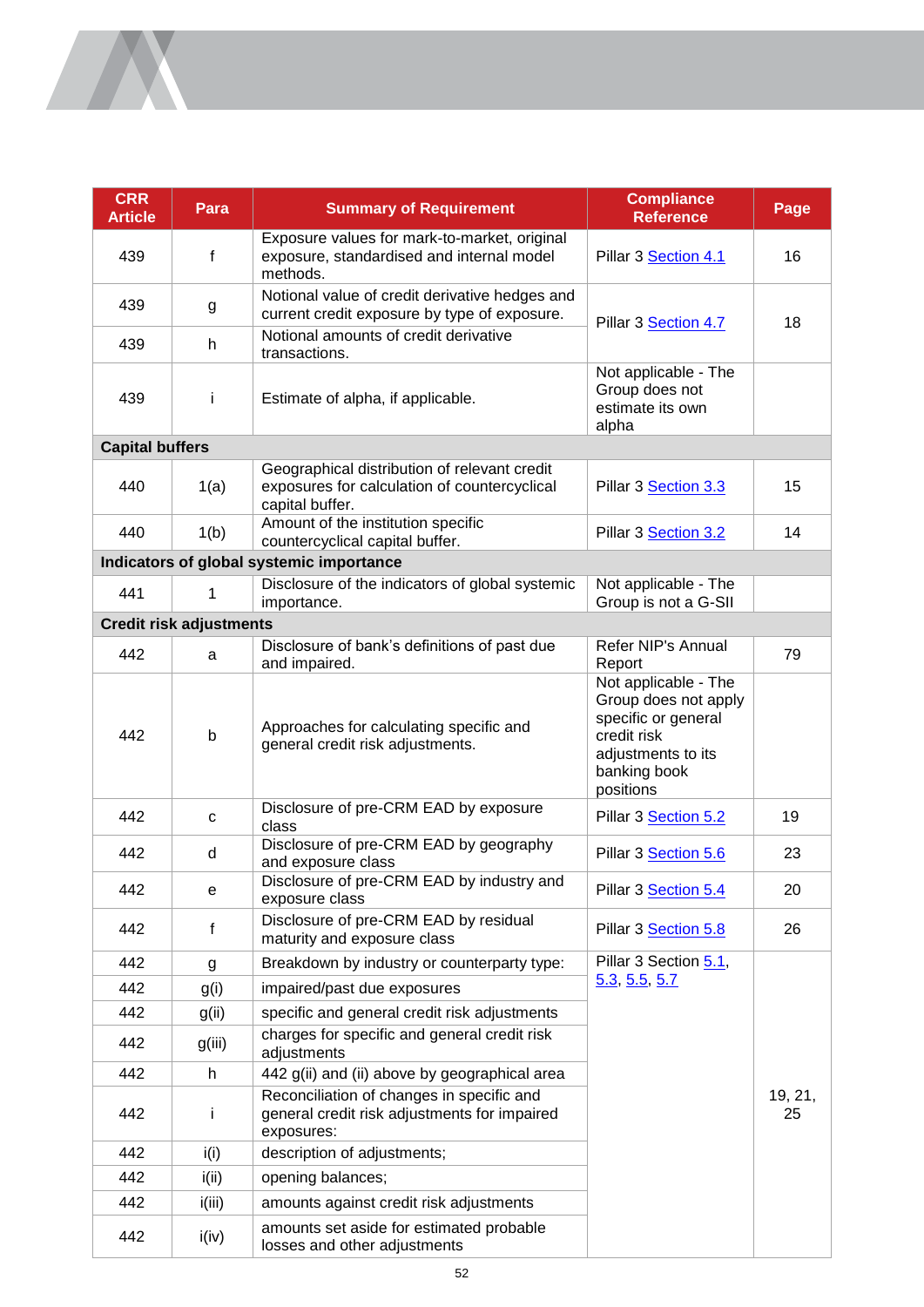| <b>CRR</b><br><b>Article</b>                                                 | Para                           | <b>Summary of Requirement</b>                                                                                                                                                                                                  | <b>Compliance</b><br><b>Reference</b> | Page   |
|------------------------------------------------------------------------------|--------------------------------|--------------------------------------------------------------------------------------------------------------------------------------------------------------------------------------------------------------------------------|---------------------------------------|--------|
| 442                                                                          | i(v)                           | closing balances                                                                                                                                                                                                               | Refer previous page                   |        |
| 442                                                                          | end para                       | Specific credit risk adjustments recorded to<br>income statement are disclosed separately.                                                                                                                                     |                                       |        |
|                                                                              | <b>Unencumbered assets</b>     |                                                                                                                                                                                                                                |                                       |        |
| 443                                                                          |                                | Disclosures on unencumbered assets.                                                                                                                                                                                            | Pillar 3 Section 8                    | 38     |
| <b>Use of ECAIs</b>                                                          |                                |                                                                                                                                                                                                                                |                                       |        |
| 444                                                                          | a                              | Names of the ECAIs used in the calculation of<br>Standardised approach risk-weighted assets<br>and reasons for any changes.                                                                                                    |                                       |        |
| 444                                                                          | b                              | Exposure classes associated with each ECAI.                                                                                                                                                                                    |                                       |        |
| 444                                                                          | c                              | Description of the process used to transfer<br>credit assessments to non-trading book items.                                                                                                                                   | Pillar 3 Section 1.2.2                | 4      |
| 444                                                                          | d                              | Mapping of external rating to CQS.                                                                                                                                                                                             |                                       |        |
| 444                                                                          | е                              | Exposure value pre and post-credit risk<br>mitigation, by CQS.                                                                                                                                                                 |                                       |        |
|                                                                              | <b>Exposure to market risk</b> |                                                                                                                                                                                                                                |                                       |        |
| 445                                                                          |                                | Disclosure of position risk, large exposures<br>exceeding limits, FX, settlement and<br>commodities risk.                                                                                                                      | Pillar 3 Section 3.1<br>and 6.1       | 13, 29 |
| <b>Operational risk</b>                                                      |                                |                                                                                                                                                                                                                                |                                       |        |
| 446                                                                          |                                | Scope of approaches used to calculate<br>operational risk.                                                                                                                                                                     | Pillar 3 Section 1.2.2                | 4      |
|                                                                              |                                | Exposure in equities not included in the trading book                                                                                                                                                                          |                                       |        |
| 447                                                                          | a                              | Differentiation of exposures based on<br>objectives and an overview of accounting<br>techniques and valuation methodologies.                                                                                                   | Pillar 3 Section 1.2.4                | 5      |
| 447                                                                          | b                              | The balance sheet value, the fair value and,<br>for those exchange-traded, a comparison to<br>the market price where it is materially different<br>from the fair value.                                                        |                                       |        |
| 447                                                                          | c                              | The types, nature and amounts of exchange-<br>traded exposures, private equity exposures in<br>sufficiently diversified portfolios, and other<br>exposures.                                                                    |                                       |        |
| 447                                                                          | d                              | Realised gains or losses arising from sales<br>and liquidations in the period.                                                                                                                                                 |                                       |        |
| 447                                                                          | se                             | Total unrealised gains or losses, the total<br>latent revaluationgains or losses, and any of<br>these amounts included in the original or<br>additional own funds.                                                             |                                       |        |
| Exposure to interest rate risk on positions not included in the trading book |                                |                                                                                                                                                                                                                                |                                       |        |
| 448                                                                          | a                              | Nature of the interest rate risk and the key<br>assumptions, and frequency of measurement<br>of the interest rate risk.                                                                                                        |                                       |        |
| 448                                                                          | b                              | Variation in earnings, economic value or other<br>relevant measure used by the bank for<br>upward and downward rate shocks according<br>to the bank's method for measuring the<br>interest rate risk, broken down by currency. | Pillar 3 Section 6.7                  | 34     |

<u>Note</u>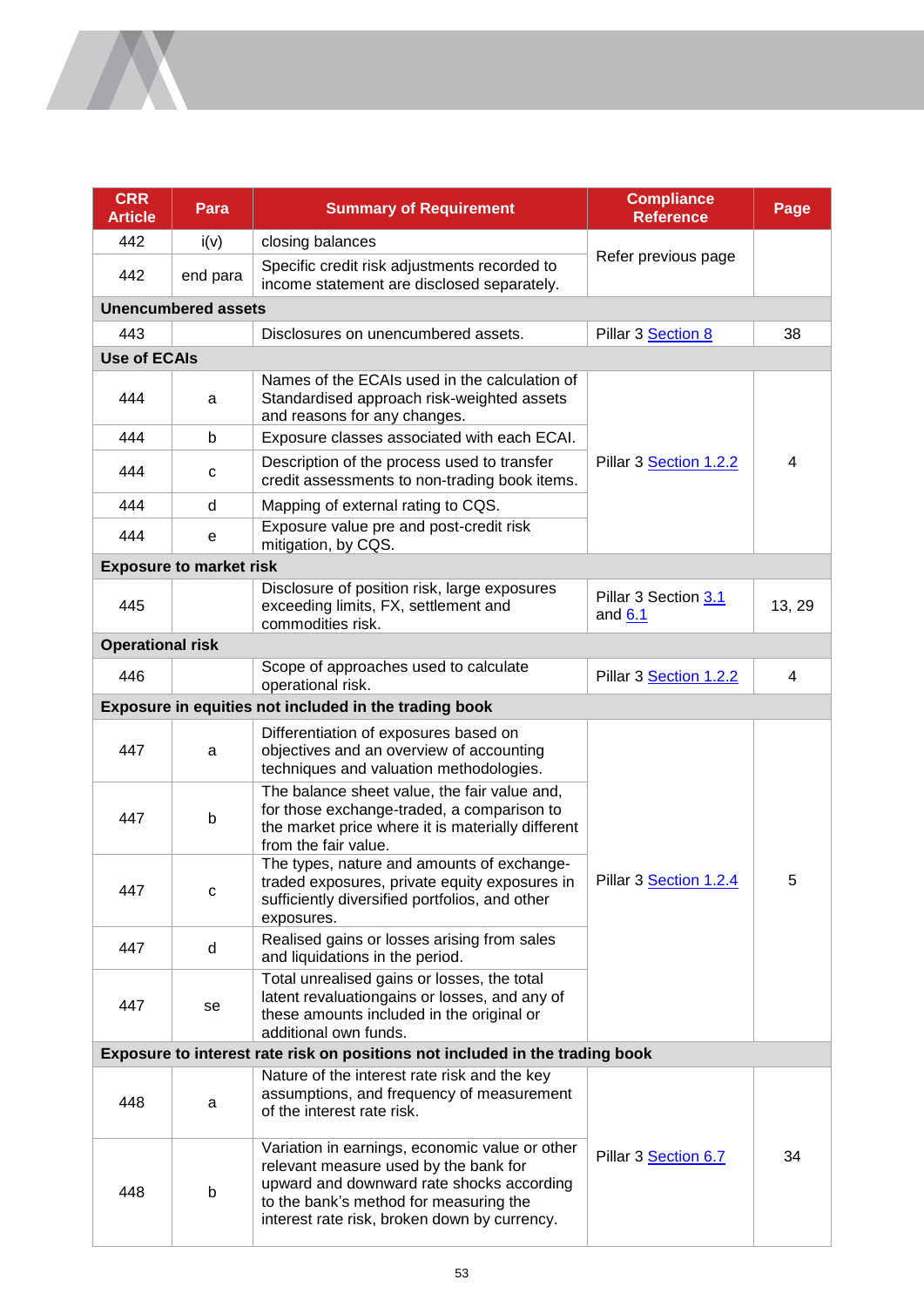| <b>CRR</b><br><b>Article</b> | Para                           | <b>Summary of Requirement</b>                                                                             | <b>Compliance</b><br><b>Reference</b>                                                                                     | Page   |
|------------------------------|--------------------------------|-----------------------------------------------------------------------------------------------------------|---------------------------------------------------------------------------------------------------------------------------|--------|
|                              |                                | <b>Exposure to securitisation positions</b>                                                               |                                                                                                                           |        |
| 449                          |                                | Disclosures on securitisation positions                                                                   | Not applicable - The<br>Group does not<br>originate<br>securitisation<br>positions                                        |        |
|                              | <b>Remuneration disclosure</b> |                                                                                                           |                                                                                                                           |        |
| 450                          |                                | Remuneration disclosures of material risk<br>takers                                                       | Pillar 3 Section 9                                                                                                        | 39-46  |
| Leverage                     |                                |                                                                                                           |                                                                                                                           |        |
| 451                          | 1                              | Disclose the following:                                                                                   |                                                                                                                           |        |
| 451                          | 1(a)                           | Leverage ratio                                                                                            | Pillar 3 Section 7.2                                                                                                      | 36     |
| 451                          | 1(b)                           | breakdown and reconciliation of total<br>exposure                                                         | Pillar 3 Section 7.1                                                                                                      | 35     |
| 451                          | 1(c)                           | derecognised fiduciary items                                                                              | Not applicable                                                                                                            |        |
| 451                          | 1(d)                           | description of the processes used to manage<br>the risk of excessive leverage,                            | Pillar 3 Section 7                                                                                                        | 35-37  |
| 451                          | 1(e)                           | factors that impacted the leverage<br>ratio during the year.                                              |                                                                                                                           |        |
|                              |                                | Use of the IRB approach to credit risk                                                                    |                                                                                                                           |        |
| 452                          |                                | Disclosures on IRB approach                                                                               | Not applicable - The<br>Group does not apply<br><b>Internal Ratings</b><br>Based approach to<br>determine risk<br>weights |        |
|                              |                                | Use of credit risk mitigation techniques                                                                  |                                                                                                                           |        |
| 453                          | a                              | Use of on and off-balance sheet netting.                                                                  |                                                                                                                           | 26     |
| 453                          | b                              | How collateral valuation is managed.                                                                      |                                                                                                                           | 26     |
| 453                          | с                              | Description of types of collateral used by the<br>institution                                             | Refer NIP's Annual<br>Report                                                                                              | 26     |
| 453                          | d                              | Main types of guarantor, credit derivative<br>counterparty and creditworthiness.                          |                                                                                                                           | 76     |
| 453                          | е                              | Market or credit risk concentrations within risk<br>mitigation exposures.                                 |                                                                                                                           | 78     |
| 453                          | f                              | Standardised or Foundation IRB Approach,<br>exposure value covered by eligible collateral.                | Pillar 3 Section 4.4,<br>5.10                                                                                             | 17, 27 |
| 453                          | g                              | Exposures covered by guarantees or credit<br>derivatives.                                                 | Pillar 3 Section 5.11                                                                                                     | 28     |
|                              |                                | Use of the Advanced Measurement Approaches to Operational Risk                                            |                                                                                                                           |        |
| 454                          |                                | Description of the use of insurance or other<br>risk transfer mechanisms to mitigate<br>operational risk. | Not applicable - The<br>Group does not apply<br>Advanced<br>Measurement<br>Approach to mitigate<br>operational risk       |        |

**SANTA**